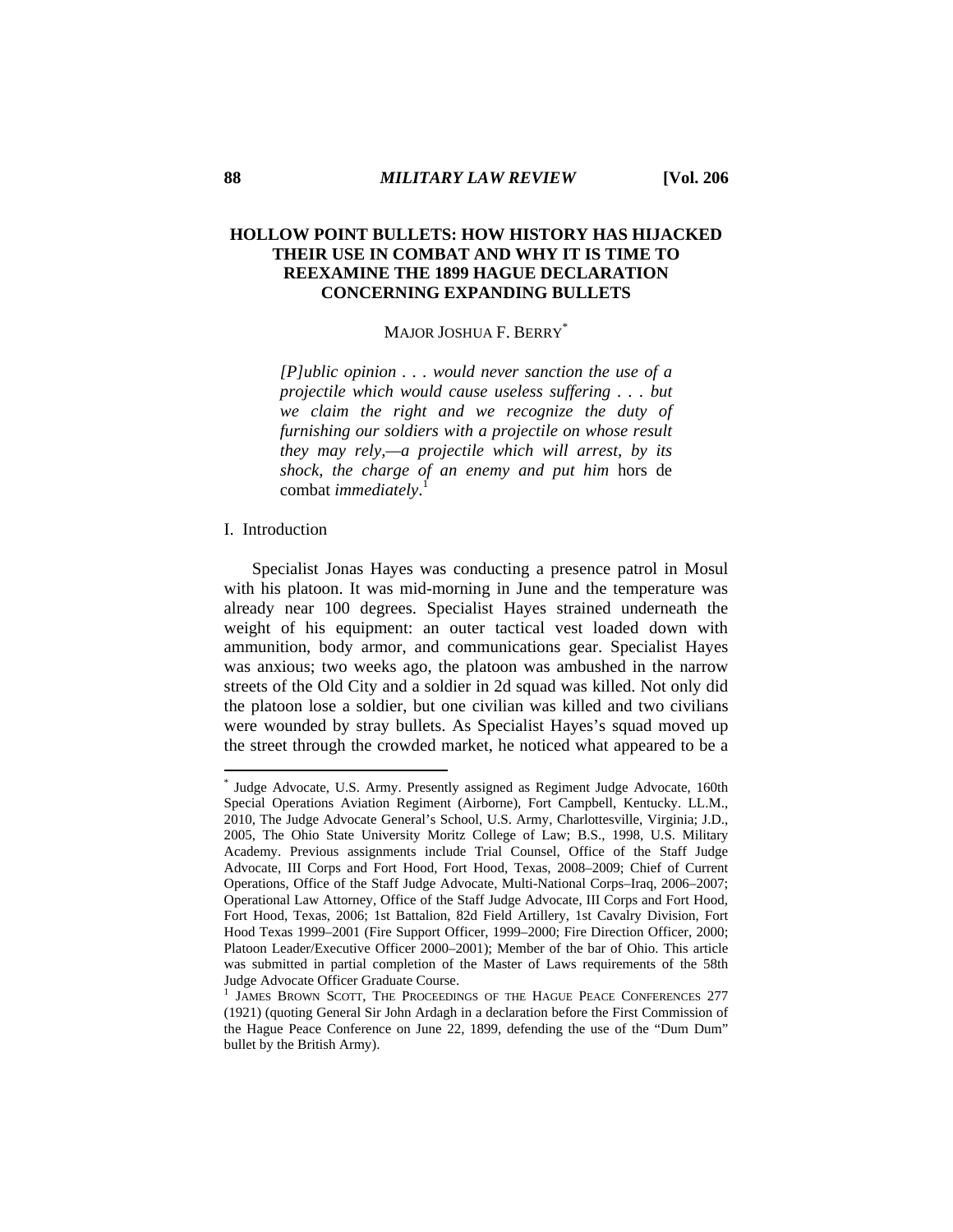woman in a black burqa, about fifty meters away, moving toward them. The person appeared taller than the average woman and seemed bulky around the midsection. The platoon had received an intelligence brief that al Qaeda was conducting suicide bombings in northern Iraq using men disguised as women to avoid suspicion. Specialist Hayes shouted "*Kif! Kif!"* (Stop! Stop!), but the woman kept coming toward the squad. Specialist Hayes then aimed his M-4 carbine at the woman and again yelled for her to stop, but she kept advancing and broke into a jog. Specialist Hayes now saw what appeared to be wires protruding from the woman's burqa.

Specialist Hayes felt that the woman presented a hostile threat so he fired one round, hitting the woman, but she did not stop. Specialist Hayes hesitated because there were dozens of civilians in the market, but then fired another round, staggering the woman, but she kept coming. The woman was now about thirty meters away and was still on her feet. Specialist Hayes now engaged the woman with several rounds of 5.56 millimeter (mm) ball ammunition from his M-4 carbine. The rest of the squad had also leveled their weapons on the woman and numerous bullets began zipping down the street. Time seemed to stand still as the woman finally crumpled and then the earth went white as a deafening explosion roared through the street.

Specialist Hayes blinked as he looked up at the blue sky; his ears were ringing and his body felt numb. He pulled himself up and checked his extremities. He was okay. The rest of the squad got to their feet and they were ordered to cordon the area and provide security. As the squad fanned out past the area where the bomber had attacked, Specialist Hayes saw numerous dead civilians and blood and body parts littering the street. He had seen the aftermath of a bombing before, but he was not prepared for what he saw next. As he moved about thirty meters past the bombing site, he saw civilians shouting for help and he rushed over to see what was wrong. There were two wounded women and a boy, all with apparent gunshot wounds. Specialist Hayes began to perform first aid and yelled for a medic.

Back at the forward operating base (FOB), as Specialist Hayes cleaned the blood and dirt from his hands and clothes, he could not get over what happened that day. He had survived a suicide bombing and his platoon leader was telling Hayes he was a hero for stopping the bomber. But Specialist Hayes did not feel heroic—not when he thought of the dead civilians. Even though Hayes knew the bullets he fired were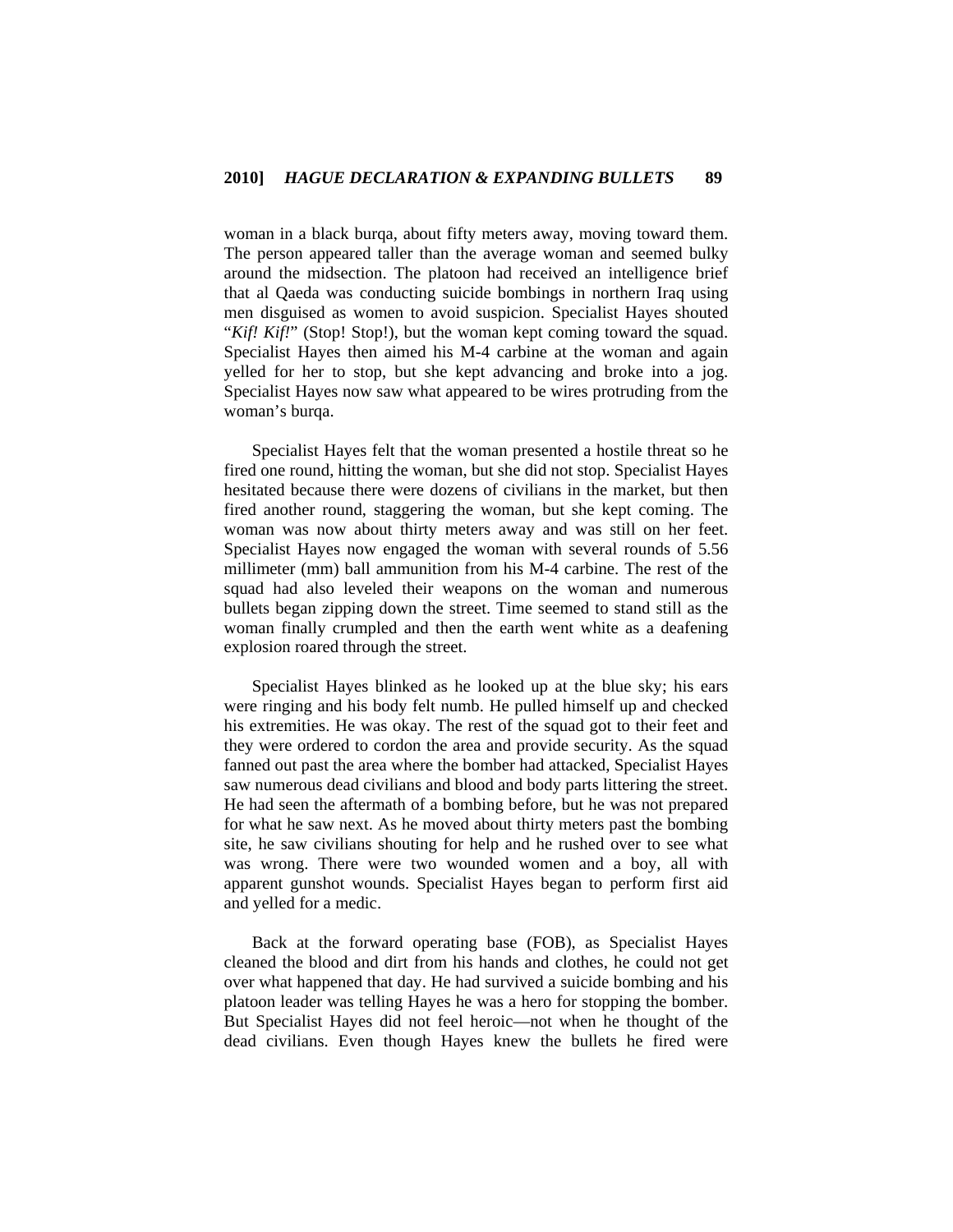directed at a legitimate target, he could not dismiss the probability that some of those same bullets had killed innocent bystanders. Specialist Hayes did not know whether those bullets were misses, ricochets, or bullets that had passed through the bomber, but he knew he felt guilty. "Collateral damage" said his platoon sergeant. "You didn't mean to kill those people; they were collateral damage. Besides, what else were you going to do? These are the only bullets we've got to use. It's not like we're the cops back home with hollow point ammo. You've heard those ROE [rules of engagement] briefs; we aren't allowed to use hollow point." Specialist Hayes wished he could meet the people responsible for this rule and tell them what it felt like to shoot bullets that killed innocent bystanders. Maybe they could explain why he could not use a different bullet.

Although this scenario is fictional, based loosely<sup>2</sup> on situations American servicemembers have faced every day in Iraq and Afghanistan for the last eight years, the complaints about the effectiveness of the standard M855 5.56 mm bullet used by American forces are real.<sup>3</sup> The M855 has a steel penetrator core that was designed to pierce Soviet Body Armor, not "lightly clad insurgents."<sup>4</sup> Perhaps surprisingly, the M855 round has been described as a "weak spot in the American arsenal" that is "not lethal enough to bring down an enemy decisively" and "puts troops at risk."5 Since the beginning of combat operations in Afghanistan and Iraq, the number of complaints about the effectiveness of the M855

<sup>2</sup> *See, e.g.*, Mudhafer Al-Husaini & Richard A. Oppel, Jr., *Suicide Bomber Is Spotted and Shot, but Kills 3 in Baghdad*, N.Y. TIMES, Feb. 18, 2008, at A4 (describing an Iraqi response to a suicide bomber).

<sup>3</sup> *See, e.g.*, Major Glenn Dean & Major David LaFontaine, *Small Caliber Lethality: 5.56mm Performance in Close Quarters Battle*, INFANTRY MAG., Sept.–Oct. 2006, at 26 (summarizing efforts to research and address complaints with the performance of the M855 bullet in combat); Matthew Cox, *Deadlier Round Denied*, ARMY TIMES, Mar. 8, 2010, at 18 (describing complaints about the current M855 round and why the Army will not field the new Special Operations Science and Technology (SOST) 5.56 mm round); *Do U.S. Bullets Pack Enough Punch?; Ammunition Designed for Cold War Battles Doesn't Fit Iraq Fighting*, GRAND RAPIDS PRESS, May 27, 2008, at A1 (arguing that the smaller M855 bullet was designed to kill Soviets wearing body armor at long distances, not insurgents at close ranges in urban environments); C.J. Chivers, *How Reliable Is the M-16 Rifle*, http://atwar.blogs.nytimes.com (Nov. 2, 2009, 9:29 EST) (discussing complaints with the effectiveness of the M16/M4 rifles and the possibility that the M855 bullet is to blame).

<sup>4</sup> Chivers, *supra* note 3; Dean & LaFontaine, *supra* note 3, at 29–32*.*

<sup>5</sup>*Do U.S. Bullets Pack Enough Punch?*, *supra* note 3. Some soldiers complain that when the M855 round strikes an enemy "wearing only a shirt it can travel through him like an ice pick." Chivers, *supra* note 3.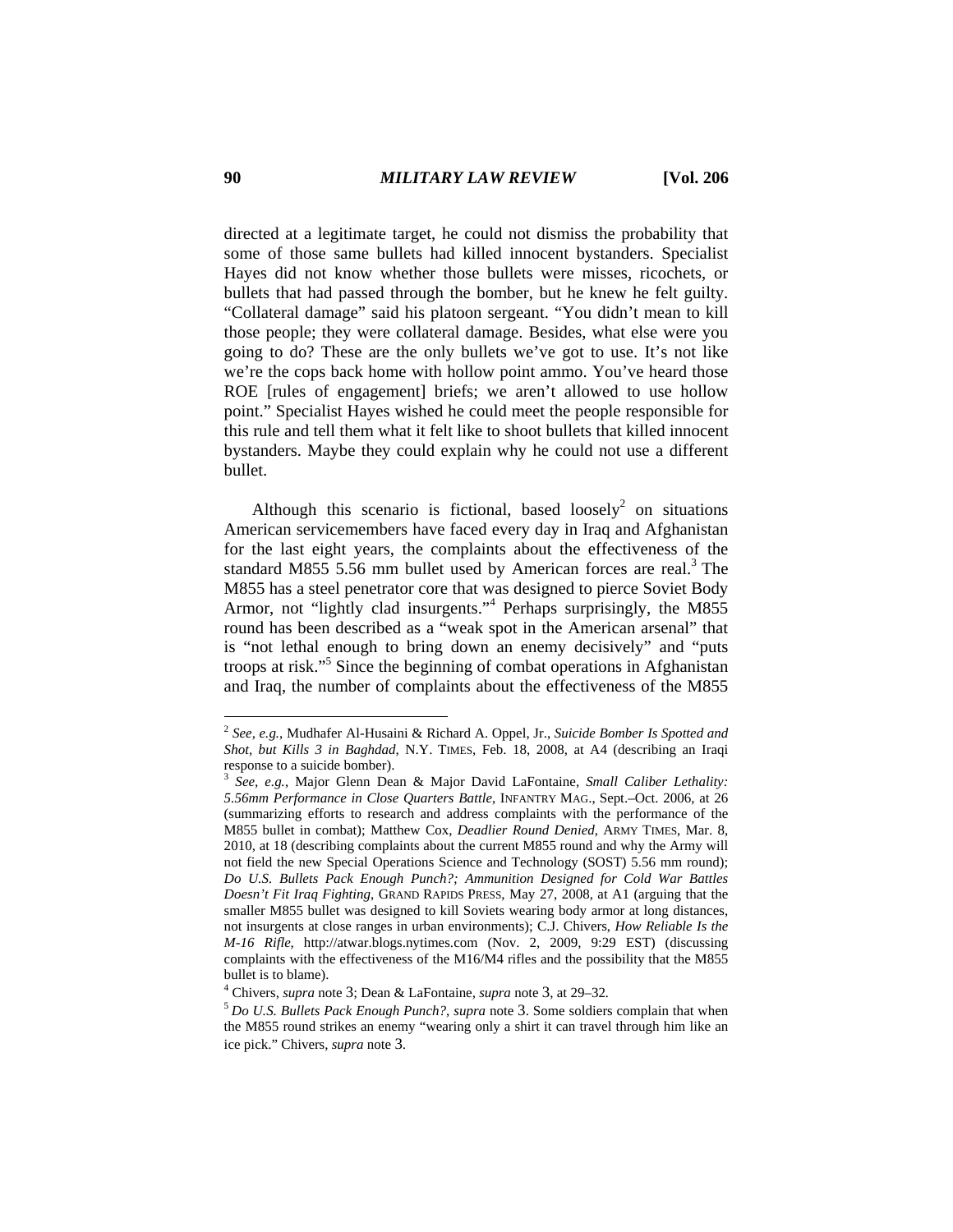round prompted the U.S. Army Infantry Center and other Department of Defense (DoD) agencies to study rifle and ammunition performance.<sup>6</sup> Some operators complained that the M855 was not effective at close ranges, where most urban combat engagements occur, and that a different bullet was required for such combat.<sup>7</sup> However, the international laws of war limit the types of bullets that a nation can use in armed conflict.

Before any new ammunition is fielded in the United States, it must pass a formal legal review within the U.S. DoD for compliance with "all applicable domestic law and treaties and international agreements . . ., customary international law, and the law of armed conflict."<sup>8</sup> Within these legal reviews, there are "several potential legal and factual factors" to consider, but of these factors, military necessity and superfluous injury are usually the most critical.<sup>9</sup> In the legal analysis, "[t]he major consideration will be weighing military necessity against the prohibition of weapons of a nature to cause superfluous injury or unnecessary suffering."<sup>10</sup> The United States defines military necessity "as that principle which justifies those measures not forbidden by international law which are indispensable for securing the complete submission of the enemy as soon as possible."<sup>11</sup> Thus, fielding hollow point bullets to U.S. forces faces its first hurdle—the well-known prohibition against the use of expanding bullets in armed conflict.

The 1899 Hague Declaration Concerning Expanding Bullets<sup>12</sup> prohibits "the use of bullets which expand or flatten easily in the human body, such as bullets with a hard envelope which does not entirely cover

 $6$  Dean & LaFontaine, *supra* note 3, at 26.

<sup>&</sup>lt;sup>7</sup> Do U.S. Bullets Pack Enough Punch?, *supra* note 3. The U.S. Army has also "acknowledged that the M855 'has not been providing the "stopping power" the user would like at engagement ranges less than 150 yards." Cox, *supra* note 3, at 18.

<sup>&</sup>lt;sup>8</sup> U.S. DEP'T OF DEFENSE, DIR. 5000.01, THE DEFENSE ACQUISITION SYSTEM para. E1.1.15 (May 12, 2003) (certified current as of Nov. 20, 2007) [hereinafter DoD DIR. 5000.01].

W. Hays Parks, *Conventional Weapons and Weapons Reviews*, 8 YEARBOOK OF INT'L HUMANITARIAN L. 55, 130 (2006) (describing the legal reviews of conventional weapons generally and within the United States specifically).  $^{10}$  *Id.* at 131.

<sup>&</sup>lt;sup>11</sup> U.S. DEP'T OF ARMY, FIELD MANUAL 27-10, THE LAW OF LAND WARFARE para. 3 (18) Jul. 1956) (C1, 15 July 1976) [hereinafter FM 27-10].

<sup>&</sup>lt;sup>12</sup> Hague Declaration (IV, 3) Concerning the Prohibition of the Use of Expanding Bullets, July 29, 1899, 26 Martens Nouveau Recueil (ser. 2) 1002, 187 Consol. T.S. 459 [hereinafter Hague Expanding Bullets Declaration].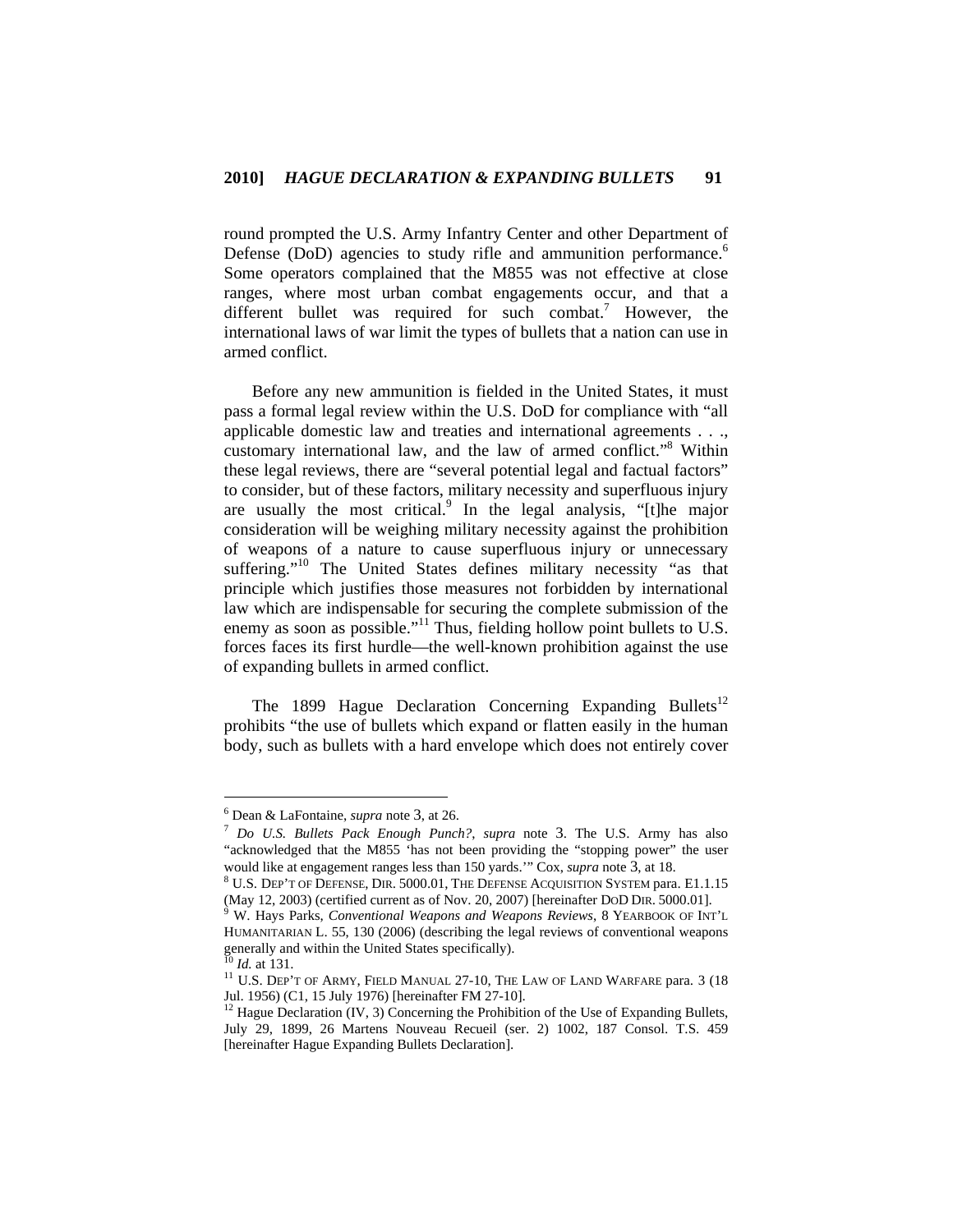the core or is pierced with incisions."13 The United States never signed this treaty, but adheres to the prohibitions of the Hague Expanding Bullets Declaration.<sup>14</sup> However, the prohibition on expanding bullets, which includes hollow point bullets, only applies to the armed forces of nations engaged in international armed conflict and does not apply to domestic law enforcement agencies.15 Critics of the M855 round believe it is "time to update this antiquated idea and allow U.S. military personnel to use the same proven ammunition" in combat as is used by domestic law enforcement . 16

The major impediment to updating this "antiquated idea" is the strict prohibition against the use of expanding bullets in international armed conflict. The problem with the Hague Expanding Bullets Declaration is that the true reasons for its existence are unknown, overlooked, or ignored.<sup>17</sup> This article argues that the 1899 Hague Expanding Bullets

The United States is not a party to [the Hague Expanding Bullets Declaration], but United States officials over the years have taken the position that the armed forces of the United States will adhere to its terms to the extent that its application is consistent with the object and purpose of article 23e of the Annex to Hague Convention IV.

 $13$  *Id.* This article generally refers to "expanding bullets"; however, "hollow point" bullets fall under the broad category of expanding bullets.

<sup>&</sup>lt;sup>14</sup> W. Hayes Parks, *Memorandum of Law—Sniper Use of Open-Tip Ammunition*, ARMY LAW., Feb. 1991, at 86, 87. Parks stated,

*Id.* 15 *See* <sup>1</sup> JEAN-MARIE HENCKAERTS & LOUISE DOSWALD-BECK, CUSTOMARY INTERNATIONAL HUMANITARIAN LAW: RULES 270 (2007). *Contra* Jordan J. Paust, *Does Your Police Force Use Illegal Weapons? A Configurative Approach to Decision Integrating International and Domestic Law*, 18 HARV. INT'L L.J. 19, 23 (1977) (arguing that international law prohibits the use of hollow point bullets by law enforcement

agencies in the United States).<br><sup>16</sup> Do U.S. Bullets Pack Enough Punch?, supra note 3.

<sup>&</sup>lt;sup>17</sup> See INGRID DETTER DE LUPIS, THE LAWS OF WAR 194 (1987) (stating the existence of the regulation against dumdum bullets without describing its historical origins); LESLIE C. GREEN, ESSAYS ON THE MODERN LAW OF WAR 21 (2d ed. 1999) (categorizing dumdum bullets as "explosive" and focusing on Britain's use of them against "fanatical savage[s]"); FRITS KALSHOVEN & LIESBETH ZEGVELD, CONSTRAINTS ON THE WAGING OF WAR 22–23, 42 (3d ed. 2001) (describing the "horrible" wounds caused by expanding bullets and describing the passage of the ban on such bullets as the application of the "necessities of war with the laws of humanity"); HOWARD S. LEVIE, THE CODE OF INTERNATIONAL ARMED CONFLICT 73 (1986) (acknowledging Britain's use of the dumdum bullet to stop "a fanatical opponent" but overlooking reasons for the ban); HILAIRE MCCOUBREY, INTERNATIONAL HUMANITARIAN LAW 232 (2d ed. 1998) (comparing the effects of dumdum bullets to those used for hunting and explosive bullets,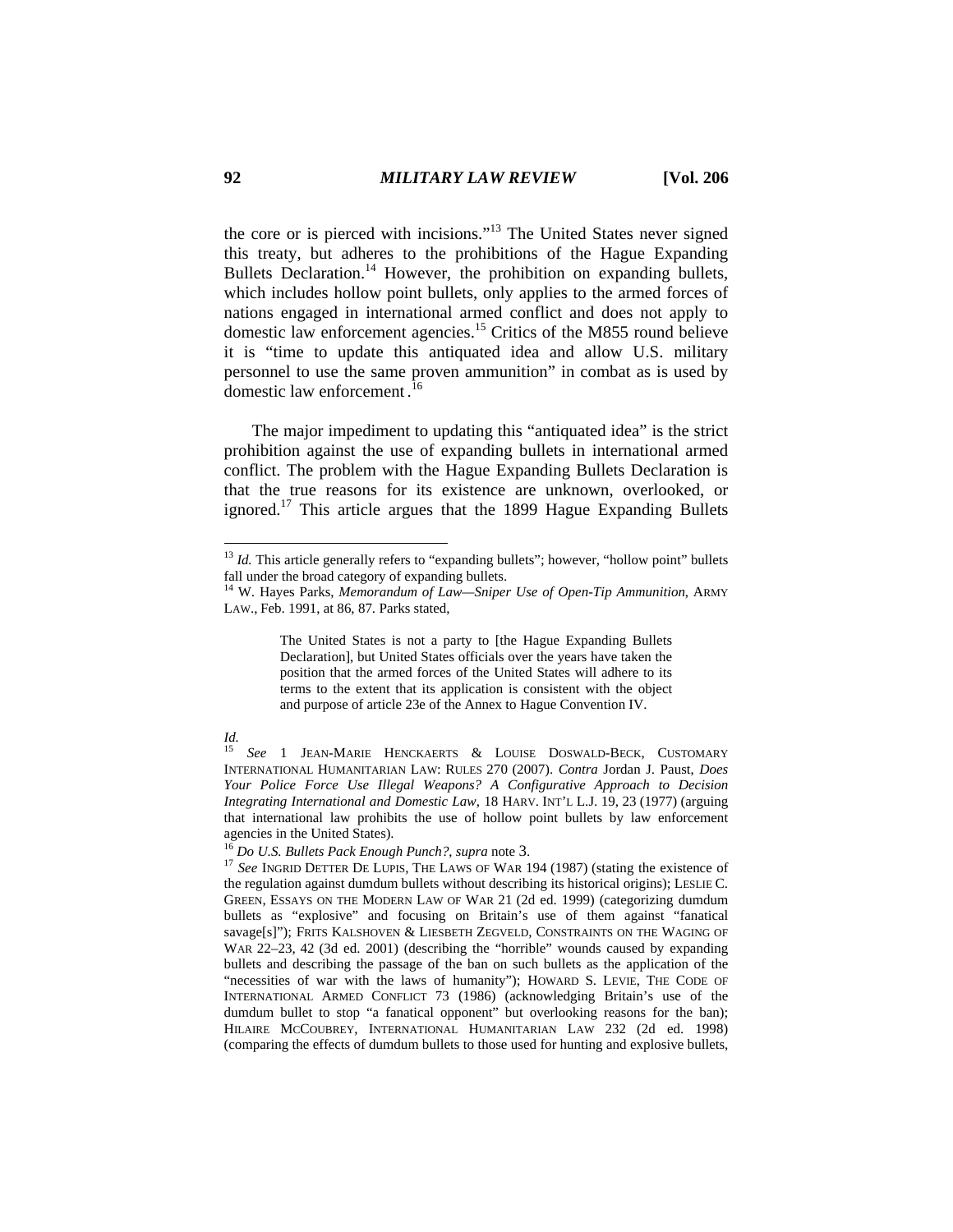Declaration was the result of a sensationalized German study on expanding bullets and the political and military motivations of Britain's European rivals. As discussed later, the prohibition against expanding bullets is so entrenched in international law that the International Committee of the Red Cross (ICRC) declared it customary international law in  $2005$ ,<sup>18</sup> leaving in place a legal rule that, in theory, limits unnecessary suffering, but in reality may lead to increased collateral damage.

Suggesting that a long-standing rule of international law is incorrect will undoubtedly create controversy in some circles; however, the operational environments of Iraq and Afghanistan dictate a reevaluation and close scrutiny of the ban on hollow point ammunition.<sup>19</sup> Part II of this article seeks to dispel the deference accorded to the 1899 Hague Expanding Bullets Declaration through a comprehensive historical overview of the ban on expanding bullets, from the 1868 St. Petersburg Declaration to the 1998 Rome Statute of the International Criminal Court. In order to comprehend how the current status of the ban on expanding bullets is susceptible to challenge, it is necessary to examine the historical underpinnings of the Hague Expanding Bullets Declaration. A close historical analysis highlights the importance that political motives, under the guise of humanitarian concerns, played in the genesis of the treaty and how confusion surrounding Britain's "dumdum" bullets helped develop the foundation for the long held belief that these rounds cause unnecessary suffering.

After questioning the legal basis for the international prohibition against expanding bullets, this analysis moves to the second component of military necessity: measures "which are indispensable for securing the complete submission of the enemy as soon as possible."<sup>20</sup> Part III of this article looks at the current U.S. position on hollow point bullets, examines domestic law enforcement's successful use of expanding bullets to minimize civilian casualties, and discusses why United States' armed forces need this same capability in today's armed conflicts. Specifically, in the current operational environments of Iraq and

but ignoring the debate behind the passage of the ban); DOCUMENTS ON THE LAWS OF WAR 39 (Adam Roberts & Richard Guelff eds., 1982) (noting, in a prefatory note on the 1899 Hague Declaration 3 Concerning Expanding Bullets, British and American objections to the ban and noting the ban's status as customary international law).<br><sup>18</sup> HENCKAERTS & DOSWALD-BECK, *supra* note 15, at 268–69.<br><sup>19</sup> See infra Part IV.B.<br><sup>20</sup> FM 27-10, *supra* note 11, para. 3.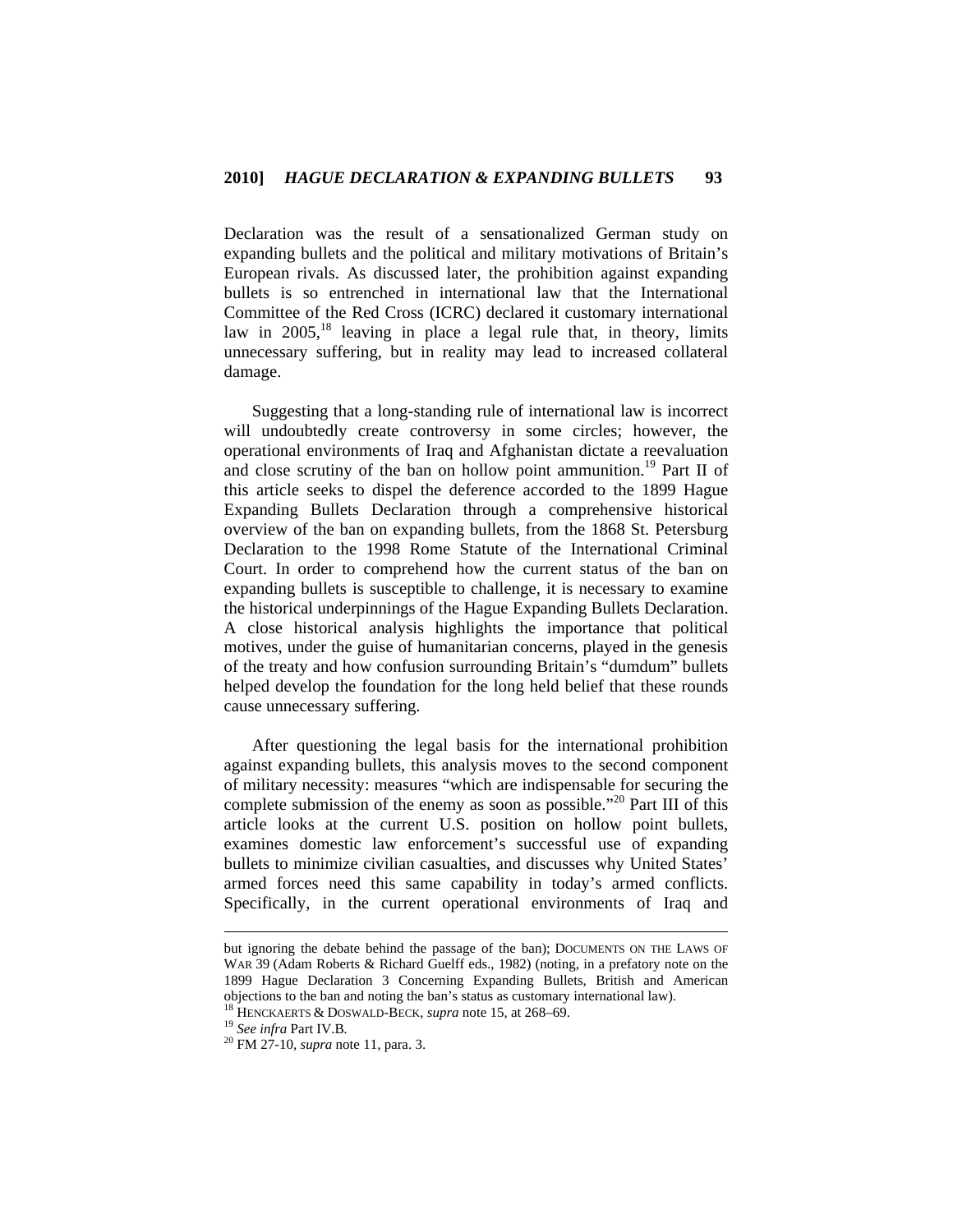Afghanistan, employing expanding bullets in urban areas would allow the United States to equip its military forces with a bullet that has a greater potential for incapacitating threats, while at the same time reducing the risk of collateral damage to innocent civilians—helping the United States to comply with the law of war principle of distinction<sup>21</sup> while at the same time supporting strategic counterinsurgency goals of protecting local civilian populations.22

Finally, in order for the U.S. military to acquire expanding bullets, a legal review must find that such bullets do not cause superfluous injury nor do they cause unnecessary suffering. Part IV of this article addresses wound ballistics—the science of how bullets wound and kill—and examines common misconceptions found in wound ballistics; misperceptions likely to arise should the United States acquire and employ expanding bullets in combat. Part IV also discusses both the United States view of unnecessary suffering under Article 23(e) of the Annex to the 1907 Hague Convention  $IV^{23}$  and the prevailing international view under Article 35(1) of Additional Protocol I to the 1949 Geneva Conventions,  $^{24}$  and determines that under either standard, a legal review would find that expanding bullets do not cause unnecessary suffering or superfluous injury.

Part V concludes this article with the argument that the steadfast ban on expanding bullets is actually based on fragile assumptions by international legal practitioners, and that permitting their use in armed conflict might actually better support the humanitarian underpinnings of the laws of war. Finally, Part V discusses the limitations of this paper's analysis and recommends actions the United States should take to examine the potential effectiveness of expanding bullets in combat.

 $21$  Discussed in Part IV, infra.

<sup>&</sup>lt;sup>22</sup> Discussed in Part IV.B, *infra.*<br><sup>23</sup> Convention Respecting the Laws and Customs of War on Land (Hague IV), art. 23e (18 October, 1907), *entered into force* January 26, 1910.

<sup>&</sup>lt;sup>24</sup> Protocol Additional to the Geneva Conventions of 12 August 1949, and Relating to the Protection of Victims of International Armed Conflicts (Protocol I), art. 35, June 8, 1977, 1125 U.N.T.S. 3 [hereinafter Additional Protocol I].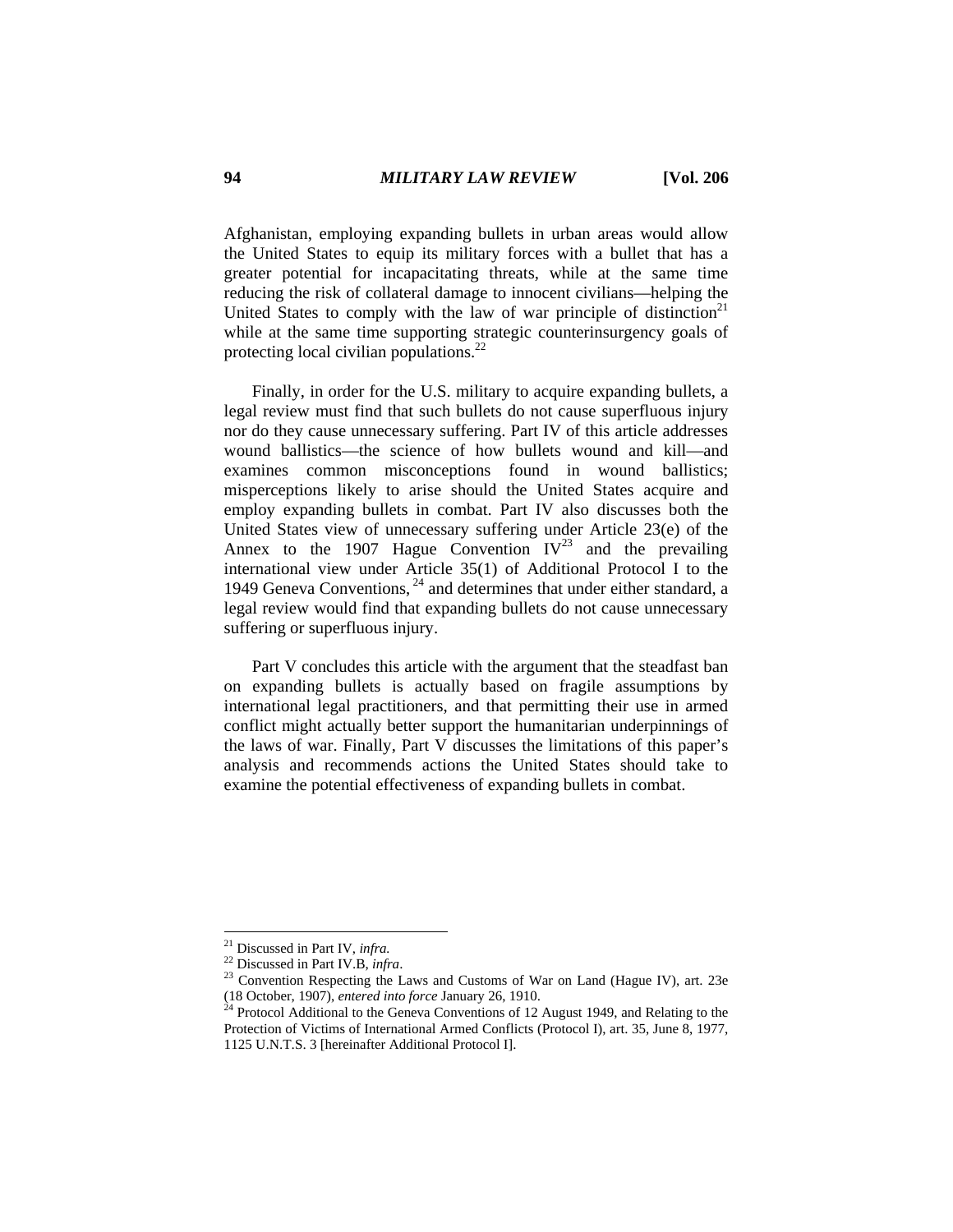II. The International Prohibition on the Use of Expanding Bullets in Combat

The international prohibition on the use of expanding bullets in armed conflict has existed for over one hundred years, dating to the 1899 Hague Expanding Bullets Declaration. In 2005, the ICRC concluded a study on the customary rules of international humanitarian law applicable in international and non-international armed conflicts. $25$  This ICRC study concluded that "bullets which expand or flatten easily in the human body" are prohibited for use by state practice under customary international law.<sup>26</sup> Seven years earlier, the Rome Statute of the International Criminal Court summarily outlawed hollow point ammunition because it was a "clearly established classical prohibition."27 The widely accepted belief that the ban on hollow point ammunition is customary international law raises the question of how this ban has achieved that status. Before examining the historical foundation of the prohibition against the use of hollow point ammunition in armed conflict, scrutiny of the method the ICRC used to determine its status as customary international law is appropriate to determine just how uncontroverted and unquestioned this rule is in the international legal community.

## A. Expanding Bullets and Customary International Law

 $\overline{a}$ 

The International Court of Justice states that customary international law is "a general practice accepted as law."28 Customary international

<sup>25</sup> Jean-Marie Henckaerts, *Study on Customary International Humanitarian Law: A Contribution to the Understanding and Respect for the Rule of Law in Armed Conflict*, 87 INT'L REV. RED CROSS 175, 176–77 (Mar. 2005). 26 *Id.* at 193. Henckaerts noted that the "study on customary international humanitarian

law" was "undertaken by the ICRC at the request of the International Committee of the Red Cross and Red Crescent." *Id.* at 175. Dr. Jakob Kellenberger's foreword to CUSTOMARY INTERNATIONAL HUMANITARIAN LAW, *supra* note 15, makes it clear that the International Committee of the Red Cross (ICRC) has institutionally adopted the findings of the study as the views of the on customary international humanitarian law. As such, this article refers to the findings of the study as the views of the ICRC. For a U.S. Government response to the ICRC study, see John B. Bellinger, III & William J. Haynes, II, *A U.S. Government Response to the International Committee of the Red Cross Study*

Customary International Humanitarian Law, 89 INT'L REV. RED CROSS 443 (June 2007). 27 THE INTERNATIONAL CRIMINAL COURT, THE MAKING OF THE ROME STATUTE 116 (Roy S. Lee ed., 1999).

<sup>&</sup>lt;sup>28</sup> Statute of the International Court of Justice art.  $38(1)(b)$ , June 26, 1945, 59 Stat. 1031.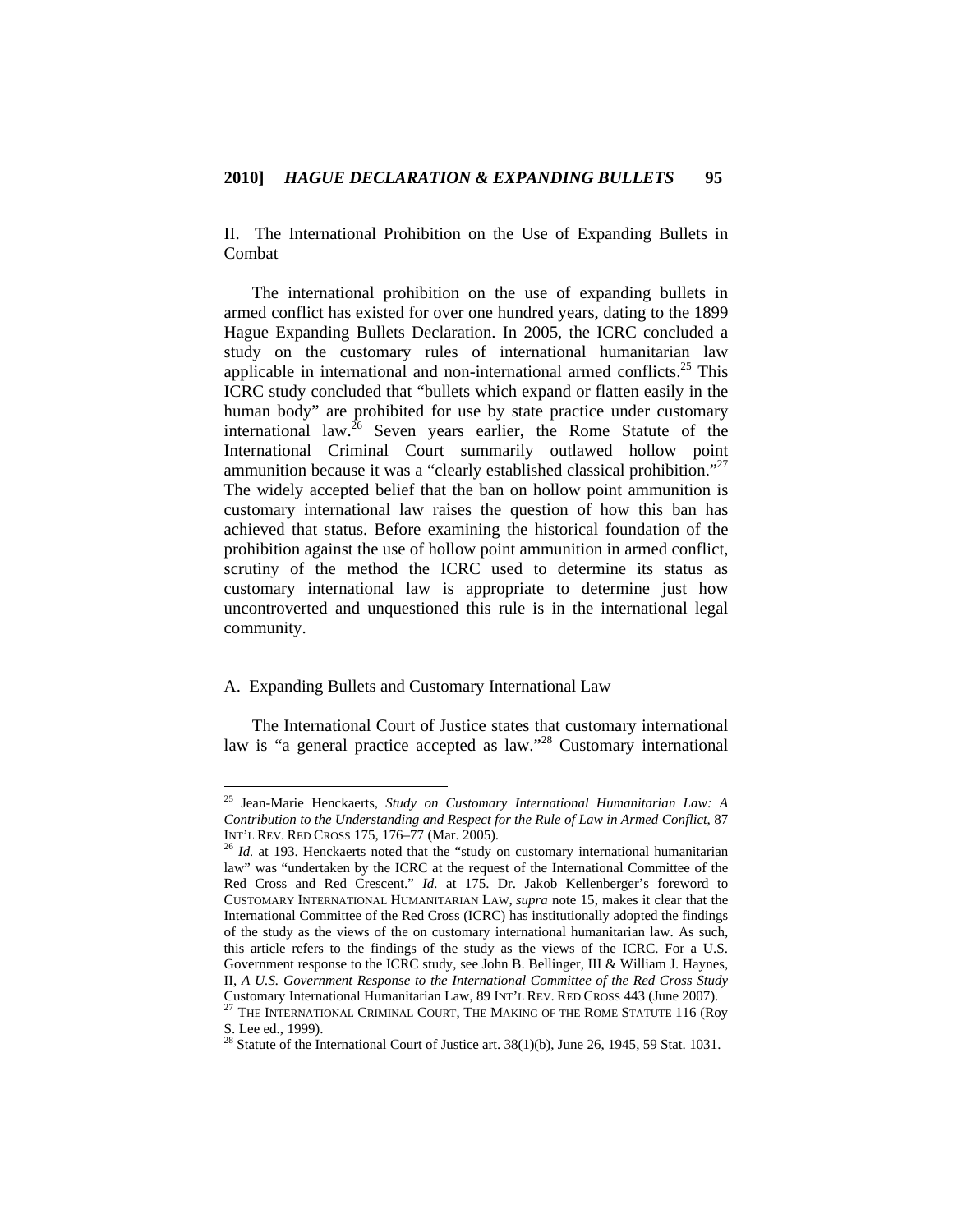law has two required elements: state practice (*usus*) and "a belief that such practice is required, prohibited, or allowed, depending on the nature of the rule, as a matter of law" (*opinio juris*).29 However, this definition and its exact meaning have been subject to a great deal of scholarly writing.<sup>30</sup> In its study of customary international humanitarian law, the ICRC examined state practice through two lenses: first, "what practice contributes to the creation of customary international law (selection of State practice)" and second, "whether this practice establishes a rule of customary international law (assessment of State practice)."31 A state's physical and verbal actions help create customary international law.32 In assessing state practice, such practice must be "virtually uniform, extensive, and representative."<sup>33</sup> The ICRC apparently struggled to evaluate *opinio juris* because it was "very difficult and largely theoretical to strictly separate elements of practice and legal conviction."<sup>34</sup> Nonetheless, the ICRC concluded that where state practice is "sufficiently dense, an *opinio juris* is generally contained within that practice and, as a result, it is not usually necessary to demonstrate separately the existence of an *opinio juris*."<sup>35</sup> The ICRC also stated that treaty law is also pertinent in determining customary international law because it helps "shed light on how States view certain rules of international law."36

The ICRC specifically concluded that "[t]he use of bullets which expand or flatten easily in the human body is prohibited" because "State practice establishes this rule as a norm of customary international law applicable in both international and non-international armed conflicts."<sup>37</sup> The ICRC relied on the fact that during the twentieth century, thirty-four states had ratified, acceded to, or succeeded to the Hague Expanding

<sup>&</sup>lt;sup>29</sup> Henckaerts, *supra* note 25, at 178.<br><sup>31</sup> *Id.* 31 *Id.* at 179.<br><sup>32</sup> *Id.* For example, physical acts include "battlefield behaviour, the use of certain weapons and the treatment afforded to different categories of persons." *Id.* Verbal acts include "military manuals, national legislation, national case-law, instructions to armed and security forces, military communiques during war, diplomatic protests, opinions of official legal advisers, comments by governments on draft treaties, executive decisions and regulations, pleadings before international tribunals, statements in international fora, and government positions on resolutions adopted by international organizations." *Id.* <sup>33</sup> *Id.* at 182. <sup>35</sup> *Id.* <sup>36</sup> *Id.* <sup>36</sup> *Id.* <sup>37</sup> HENCKAERTS & DOSWALD-BECK, *supra* note 15, at 268.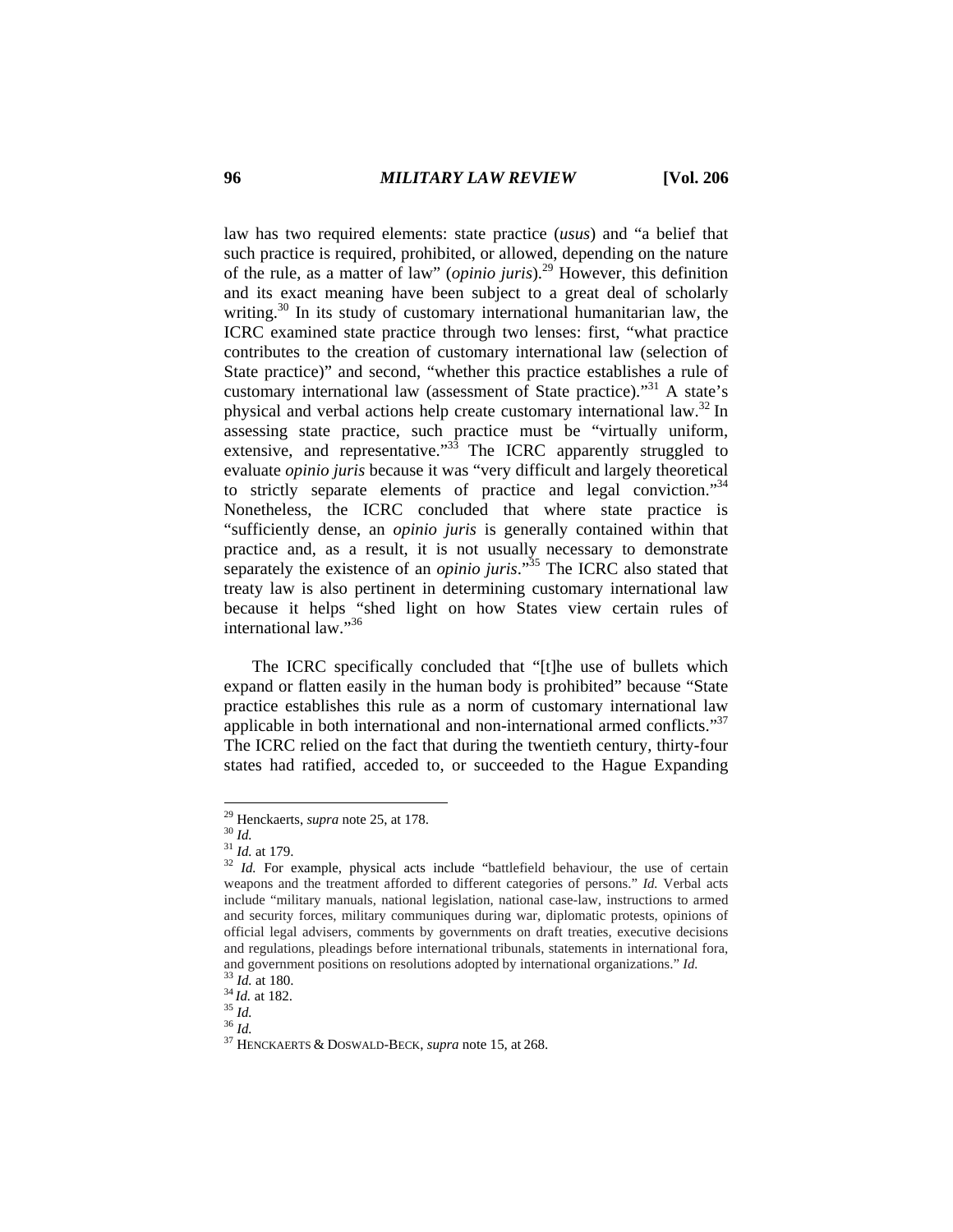Bullets Declaration.<sup>38</sup> The ICRC also identified the listing of the use of expanding bullets as a war crime in the Rome Statute as well as the prohibition against expanding bullets in various other sources such as military manuals, state legislation, and "official statements and other practice."39

The ICRC declared that "no State had asserted it would be lawful to use such ammunition," but that a possible exception to this rule was "the practice of the United States, although it is ambiguous."40 The ICRC noted that several U.S. military manuals prohibit the use of expanding bullets but that three U.S. Army legal reviews of ammunition permit the use of expanding bullets when there is "a clear showing of military

<sup>&</sup>lt;sup>38</sup> *Id.* The ICRC website lists thirty-one nations that have signed, ratified, or acceded to the Hague Expanding Bullets Declaration. State Parties and Signatories to the Hague Expanding Bullets Declaration, INT'L COMM. RED CROSS, http://www.icrc.org/IHL.nsf/

WebSign?ReadForm&id=170&ps=P (last visited Jan. 17, 2010) [hereinafter State Parties and Signatories to the Hague Expanding Bullets Declaration]. Of these thirty-one listed parties, all but four had signed or ratified the Declaration by 1907. *Id.* Belarus acceded to the Declaration in 1962, Ethiopia in 1935, Fiji in 1973, and South Africa in 1978. *Id.* This hardly seems like overwhelming support for the ICRC's assertion of direct international adherence to the Declaration.

<sup>39</sup> HENCKAERTS & DOSWALD-BECK, *supra* note 15, at 268–69. Rome Statute of the International Criminal Court, art. 8(b)(xix), July 17, 1998, 2187 U.N.T.S. 90 [hereinafter Rome Statute]. The Rome Statute forbade "[e]mploying bullets which expand or flatten easily in the human body, such as bullets with a hard envelope which does not entirely cover the core or is pierced with incisions" and is discussed in further detail in Part II.G, *infra*. The other listed sources prohibiting expanding bullets included: INSTITUTE OF INTERNATIONAL LAW, MANUAL OF THE LAWS OF NAVAL WAR art. 16(2) (1913) [hereinafter OXFORD MANUAL]; COMMISSION ON THE RESPONSIBILITY OF THE AUTHORS OF THE WAR AND ON THE ENFORCEMENT OF PENALTIES, REPORT PRESENTED TO THE PRELIMINARY PEACE CONFERENCE (1919), *reprinted in* 14 AM. J. INT'L L. 95, 112–17 (1920)); U.N. Secretary-General, *Observance by United Nations Forces of International Humanitarian Law*, sec. 6.2, U.N. Doc. ST/SGB/1999/13 (Aug. 6, 1999); and UNTAET Reg. 2000/15, On the Establishment of Panels with Exclusive Jurisdiction over Serious Criminal Offences sec.  $6(1)(b)(xix)$  (June 6, 2000) (establishing panels with exclusive jurisdiction over serious criminal offenses in East Timor). HENCKAERTS & DOSWALD-BECK, *supra* note 15, at 268. However, the text of all these documents are nearly verbatim restatements of the prohibitory language found in the Hague Declaration of 1899 and the Rome Statute. The citations to the "military manuals," "State legislation," and "official statements and other practice" are not specific and are not important for the purposes of this article as they likely use language identical to that found in the Hague Declaration of 1899. All of the cited materials make it clear that the Hague Declaration of 1899 is the exclusive basis for the ICRC and the U.N. prohibition against expanding bullets.

<sup>40</sup> HENCKAERTS & DOSWALD-BECK, *supra* note 15, at 269.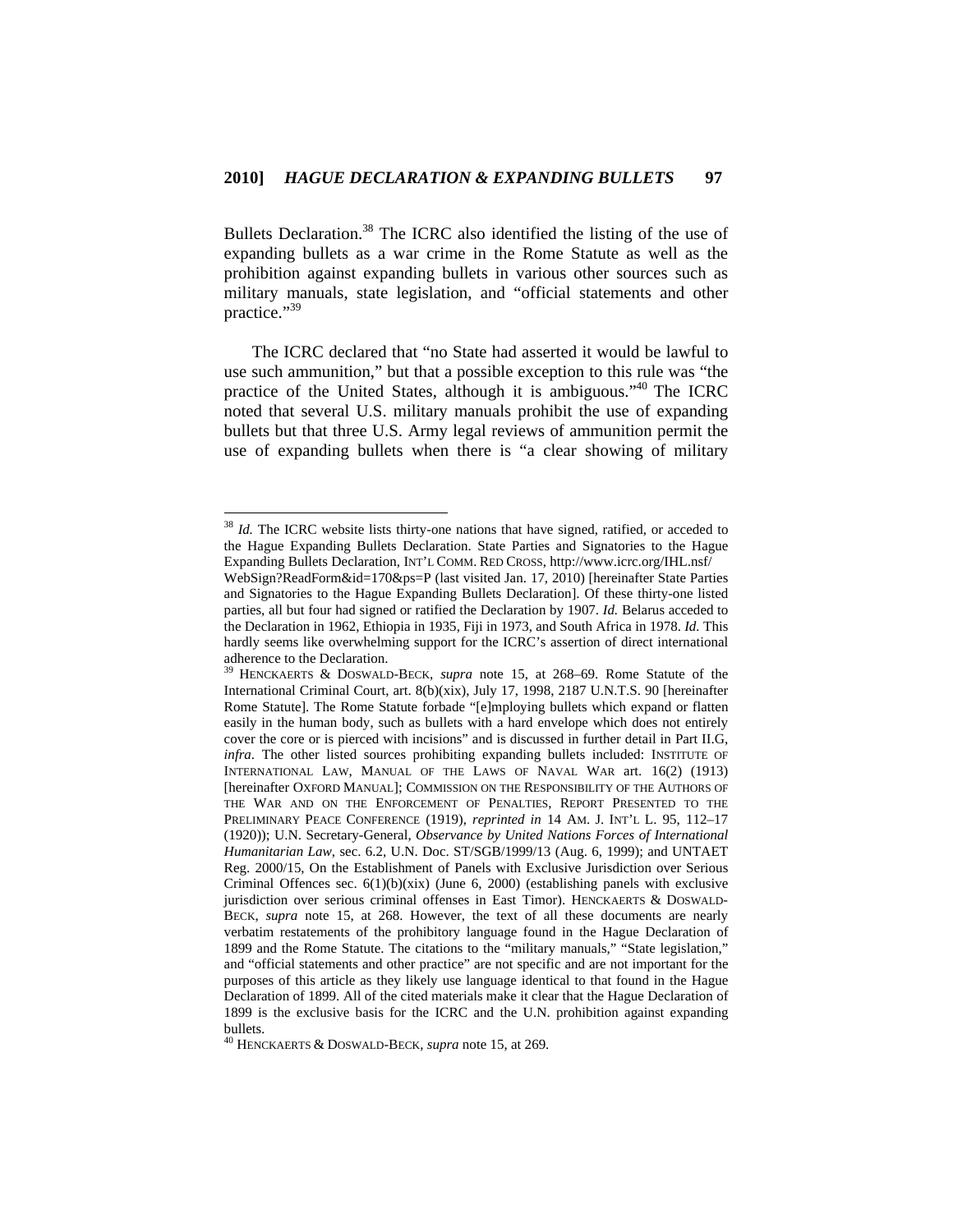necessity for [their] use."<sup>41</sup> The ICRC concluded its discussion of the United States's position by observing that during the negotiation of the Rome Statute in 1998, "the United States did not contest the criminality of the use of expanding ammunition."<sup>42</sup>

The ICRC further discussed the prohibition of expanding bullets in non-international armed conflicts and concluded that state practice in this realm "is in conformity" with state practice in international armed conflicts.<sup>43</sup> The study did mention that "several States" employ expanding bullets for domestic law-enforcement purposes,<sup>44</sup> and interestingly enough, the ICRC declared that "expanding bullets may be used by police" in situations "where it is necessary to confront an armed person in an urban environment or crowd of people."45 In these situations, police may use expanding bullets "to ensure that the bullets do not pass through the body of a suspect into another person and to increase the chance that, once hit, the suspect is instantly prevented from firing back."<sup>46</sup>

[u]sage has, however established the illegality of the use of . . . irregular-shaped bullets, and projectiles filled with glass, the use of any substance on bullets that would tend unnecessarily to inflame a wound inflicted by them, and the scoring of the surface or the filing off of the ends of the hard cases of bullets.

45 *Id.* 46 *Id.* 

<sup>&</sup>lt;sup>41</sup> Id. While the ICRC study does not clarify which specific "United States Field Manual" prohibits the use of expanding bullets, FM 27-10 is considered the definitive source of the U.S. views on the international law of war. The ICRC stated that U.S. Army weapons reviews will "adhere to the Hague Declaration to the extent that the rule is consistent with Article 23(e) of the 1907 Hague Regulations, i.e., the prohibition of weapons causing unnecessary suffering." HENCKAERTS & DOSWALD-BECK, *supra* note 15, at 269. Field Manual 27-10 interprets Article 23(e), declaring that "[w]hat weapons cause 'unnecessary injury' can only be determined in light of the practice of the States in refraining from the use of a given weapon because it is believed to have that effect." FM 27-10, *supra*, note 11, para. 34b. Field Manual 27-10 acknowledges that

*Id.* If FM 27-10 is, indeed, the military manual, cited by the ICRC, that prohibits the use of expanding bullets, the prohibition is hardly apparent. This article addresses the U.S.

Army legal review of ammunition in Part IV.A, *infra.* 42 HENCKAERTS & DOSWALD-BECK, *supra* note 15, at 269. The Rome Statute is discussed in further detail in Part III.G, *infra*.<br><sup>43</sup> *Id.* at 270.<br><sup>44</sup> *Id.* The study does not mention which States employ expanding bullets for domestic

law enforcement use.<br> $45$  *Id.*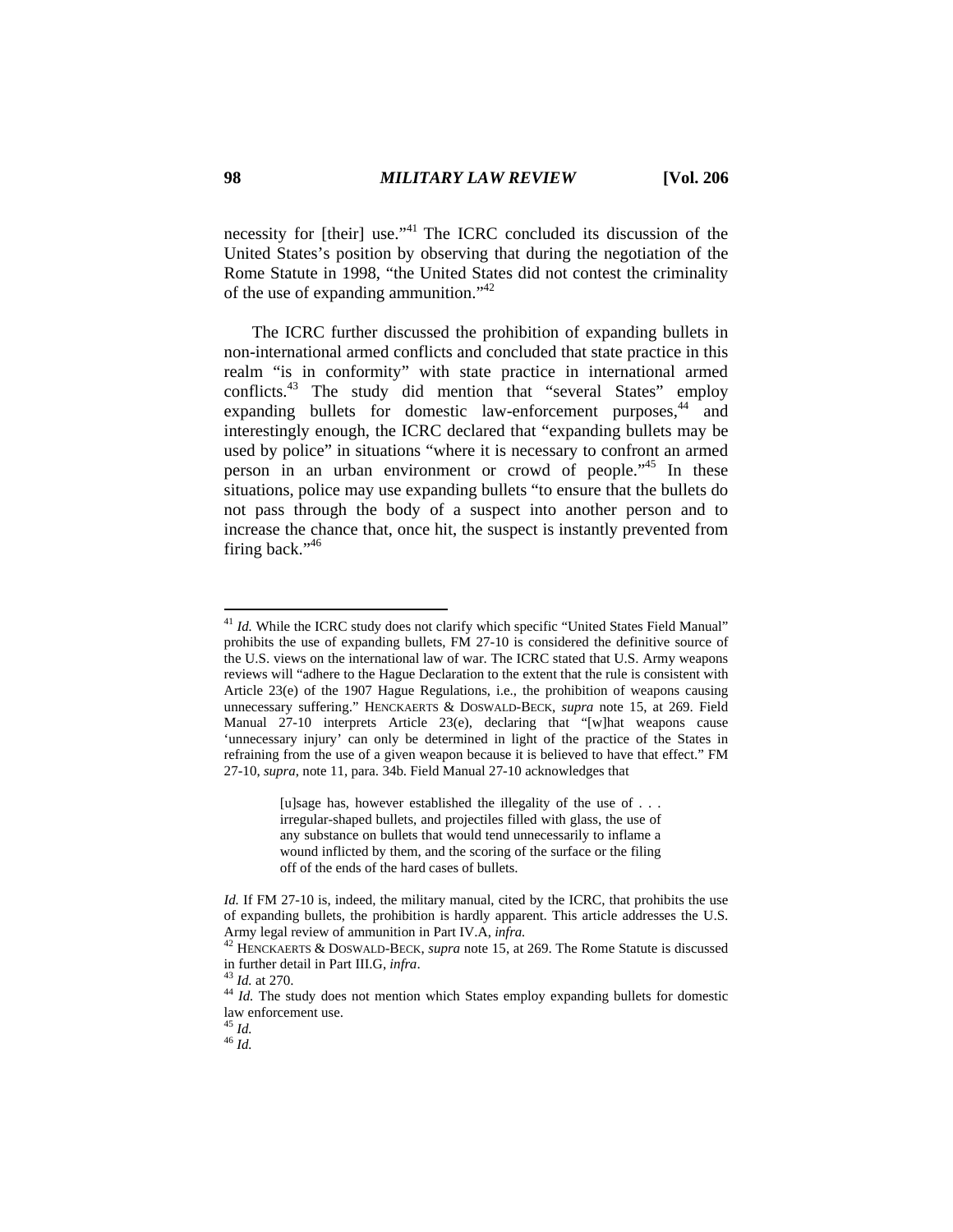While the ICRC failed to explain its reasoning for why the use of expanding bullets is acceptable by police in domestic law enforcement situations but not by soldiers engaged in combat, the ICRC attempted to caveat its implicit approval of expanding bullets in domestic situations by stating,

> It should be noted that expanding bullets commonly used by police in situations other than armed conflict are fired from a pistol and therefore deposit much less energy than a normal rifle bullet or a rifle bullet which expands or flattens easily. Police forces therefore do not normally use the type of expanding bullet that is prohibited for military use.<sup>47</sup>

This superficial distinction between the lethal effects of pistol- and riflefired bullets raises several questions. Does the ICRC believe that expanding bullets are permissible in international armed conflict so long as soldiers fire them from a pistol? Is the need for soldiers engaged in urban combat to reduce the "pass through" of bullets less imperative than that of law-enforcement? Do soldiers engaged in combat have any less incentive than a law-enforcement officer in ensuring that a combatant, once hit, is prevented from firing back?

One commentator noted that in today's world, the "dividing line between armed conflict and some other condition falling short of it" is filled with great "ambiguity at the margins," offering the use of expanding bullets to neutralize a suicide bomber as an example.<sup>48</sup> Additionally, this commentator also stated that "[i]f there is a clear need . . . to 'stop' a suicide bomber, and these weapons are necessary for that purpose, arguably they should be regarded as lawful" and that "[t]o maintain a ban on a weapon that has particularly appropriate utility, given the prevailing conditions, might prove to be unwise and the customary rule subject to challenge."<sup>49</sup>

The apparent dichotomy in the way the ICRC—and the international community—views the use of expanding bullets in armed conflict versus

 $^{47}$  Id.

<sup>&</sup>lt;sup>48</sup> Steven Haines, *Weapons, Means and Methods of Warfare*, *in* PERSPECTIVES ON THE ICRC STUDY ON CUSTOMARY INTERNATIONAL HUMANITARIAN LAW 272 (Elizabeth Wilmshurst & Susan Breau eds., 2007).

<sup>49</sup> *Id.*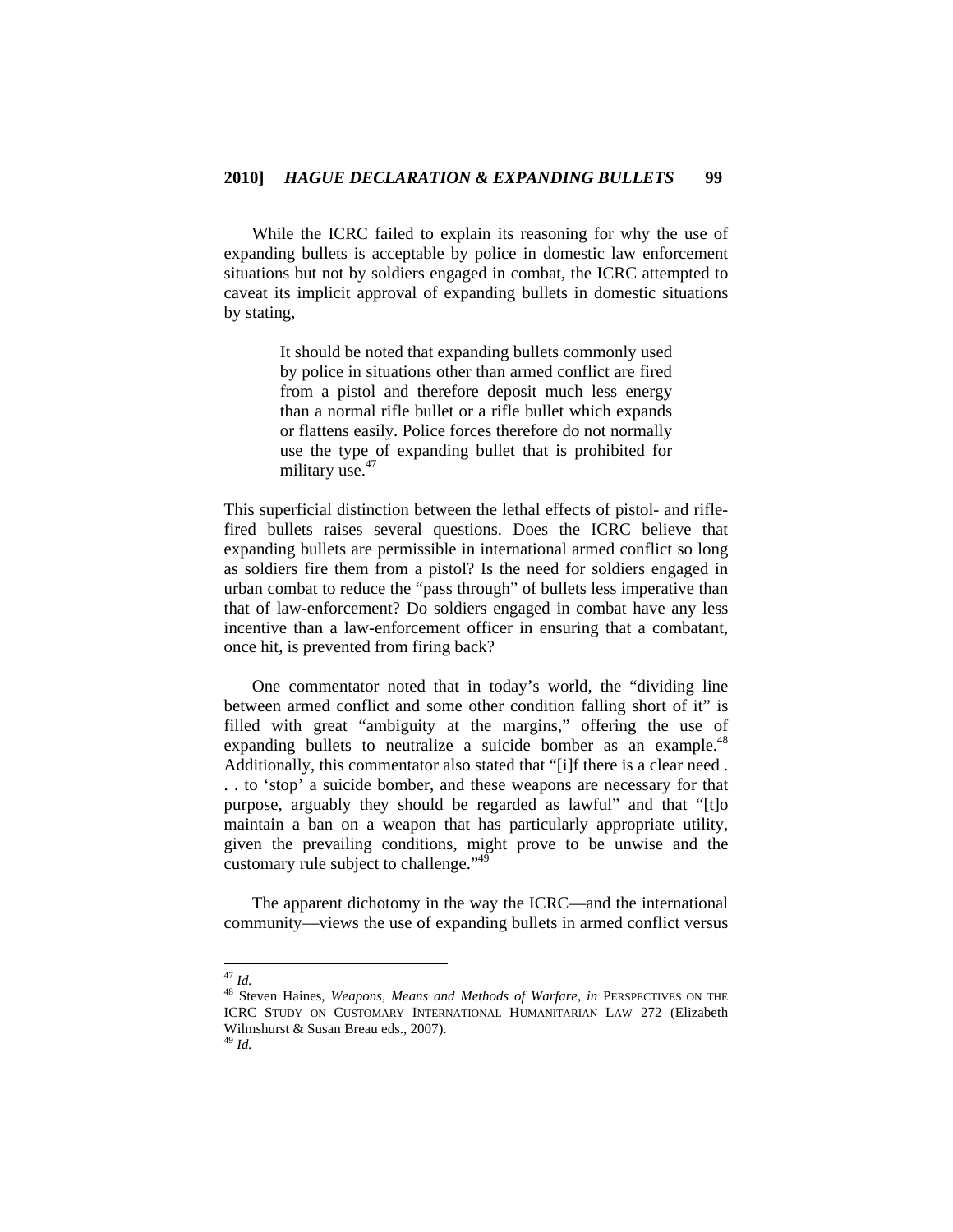domestic law-enforcement—or even pistol-fired bullets versus rifle-fired bullets—begs for an examination of the history of the rule. Understanding the historical background of this prohibition is especially critical given that the rule under customary international humanitarian law relies entirely on the Hague Declaration of 1899 as the only source for the prohibition against the use of expanding bullets in combat.

# B. Declaration of St. Petersburg of 1868<sup>50</sup>

The nineteenth century was a destructive one for the continent of Europe. Warfare in Europe was "characterized by large-scale formal battle" and sieges $51$  where armies fought primarily according to linear tactics.<sup>52</sup> By the middle of the eighteenth century, small arms had transitioned from single-shot, muzzle-loaded guns that fired ball-shaped bullets, to rifled guns that fired repeating rounds of elongated pointed bullets, including crew-served machine guns.<sup>53</sup> These great advances in firepower and accuracy had far-reaching effects on tactics by the latter half of the century as armies sought to avoid "suicidal frontal assaults" on the enemy.54 Armies became larger, and nations devoted increasing resources to equipping, moving, and sustaining their armies.<sup>55</sup> Within this revolution in technology, France, Britain, and Turkey battled Russia

<sup>50</sup> Declaration Renouncing the Use, in Time of War, of Certain Explosive Projectiles, *entered into force* Nov. 29/Dec. 11, 1868, 18 Martens Nouveau Recueil (ser. 1) 474, 138 Consol. T.S. 297 [hereinafter Declaration of St. Petersburg of 1868].

 $^{51}$  R. ERNEST DUPUY & TREVOR N. DUPUY, THE ENCYCLOPEDIA OF MILITARY HISTORY 732 (2d rev. ed. 1986).<br> $52$  See, e.g., id. at 732–43.

<sup>53</sup> *Id.* at 822. There were numerous other advances in weaponry during the eighteenth century, including a transition from smoothbore, muzzle-loading cannon to rifled, breechloading artillery pieces that fired armor-piercing and explosive shells. *Id.* <sup>54</sup> *Id.* at 823. <sup>55</sup> *Id.* at 820–22. The American Civil War was the first "modern war" that implemented

the new technologies and increased manufacturing power created by the Industrial Revolution. *Id.* The Civil War also brought about a new concept of a "nation at war" where the national economy was fully integrated into the war effort. *Id*. Additionally, the transition from agricultural economies to industrialization allowed more men to serve in the armed forces and work in the war industry. *Id.* This transition combined with improvements in transportation, which allowed armies to be moved and supported on an increasing scale, to promote larger and larger armies. *Id.*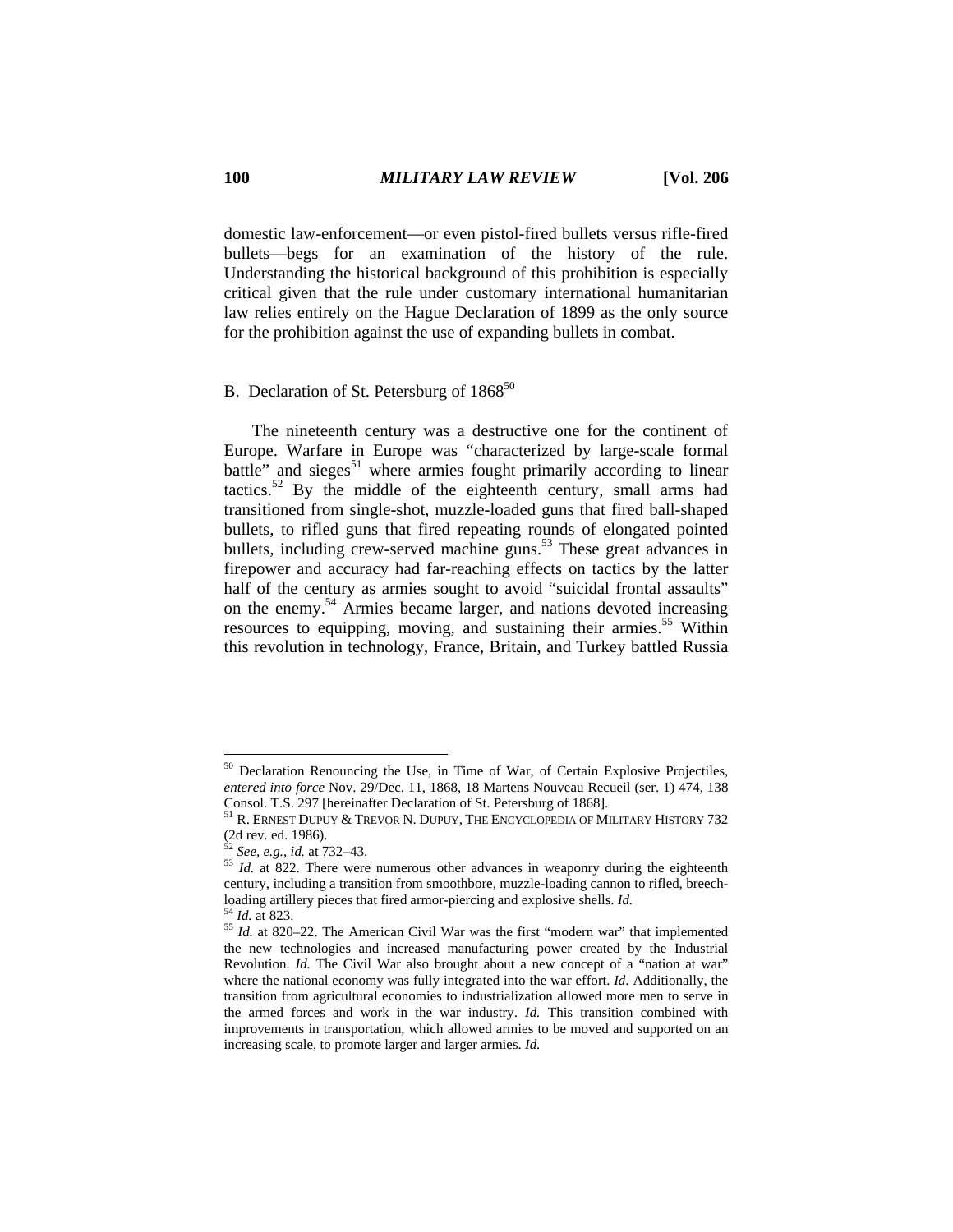during the Crimean War of  $1853-1856$ ;<sup>56</sup> Russia lost an estimated 256,000 men.<sup>57</sup>

As the industrial capabilities and size of each nation's armies increased, so too did the race to develop advanced weapons technologies.<sup>58</sup> Against this backdrop, in 1863, the Russian military invented a bullet that exploded on contact with a solid surface.<sup>59</sup> In 1867, Russia modified the bullet to explode on contact with a soft surface.<sup>60</sup> Some sources suggest that the Russian government of Tsar Alexander II was disinclined to use the bullet because of its concerns about the humanity of the bullet.<sup>61</sup> Others suggest that Russia realized that her

It was during . . . [the second half of the eighteenth century] that some European states were developing powerful armies and navies and expanding their influence throughout the world. Some theorists, mainly German . . . advanced the view that such military power should not be restrained by the uses and customs of war."

It was enough to just imagine the horrific effects of exploding bullets on the human body to motivate States to sign the Declaration, recognising that a soldier should not suffer more serious injury than is necessary to put him or her out of action. The spirit of St. Petersburg to which I refer is also evident in that the initiative to prohibit these bullets came from the very State that had developed them.

<sup>&</sup>lt;sup>56</sup> DUPUY & DUPUY, *supra* note 51, at 825-29.

<sup>&</sup>lt;sup>57</sup> Id. at 829. To the west of Russia, France, Austria, and Prussia engaged in various wars from 1859–1871, culminating in the Franco-Prussian War of 1870–71. *Id.* at 829–37. Major wars during this period included the War of Austria with France and Piedmont of 1859, the Seven Weeks' War of 1866 between Austrian and Prussia, and the aforementioned Franco-Prussian War of 1870–71. *Id.* During this same time period, numerous other wars were conducted on a smaller scale. *See id.* at 838–46. To Russia's east, China and Japan were expanding and transforming themselves into military powers. *See* 3 J.F.C. FULLER, A MILITARY HISTORY OF THE WESTERN WORLD, FROM THE SEVEN DAYS BATTLE, 1862, TO THE BATTLE OF LEYTE GULF, 1944, at 136–41 (1956). 58 *See* A.P.V. ROGERS, LAW ON THE BATTLEFIELD 1–2 (1996). Rogers notes,

*Id.* at 2. **59 DIETRICH SCHINDLER & JIRI TOMAN, THE LAWS OF ARMED CONFLICTS 95 (2d ed. 1981).** The primary purpose of this bullet was to detonate on contact with ammunition wagons. *Id.*

<sup>60</sup> *Id.* This bullet was smaller in caliber and was fired from a handheld weapon. MCCOUBREY, *supra* note 17, at 231; Hans-Peter Gasser, *A Look at the Declaration of St. Petersburg of 1868*, 33 INT'L REV. RED CROSS, No. 297, at 511–14 (Nov.–Dec. 1993). 61 *See* Gasser, *supra* note 60, at 511. Jakob Kellenberger, the President of the ICRC,

reminded the world that the St. Petersburg Declaration prohibited a weapon that had not yet been used on the battlefield.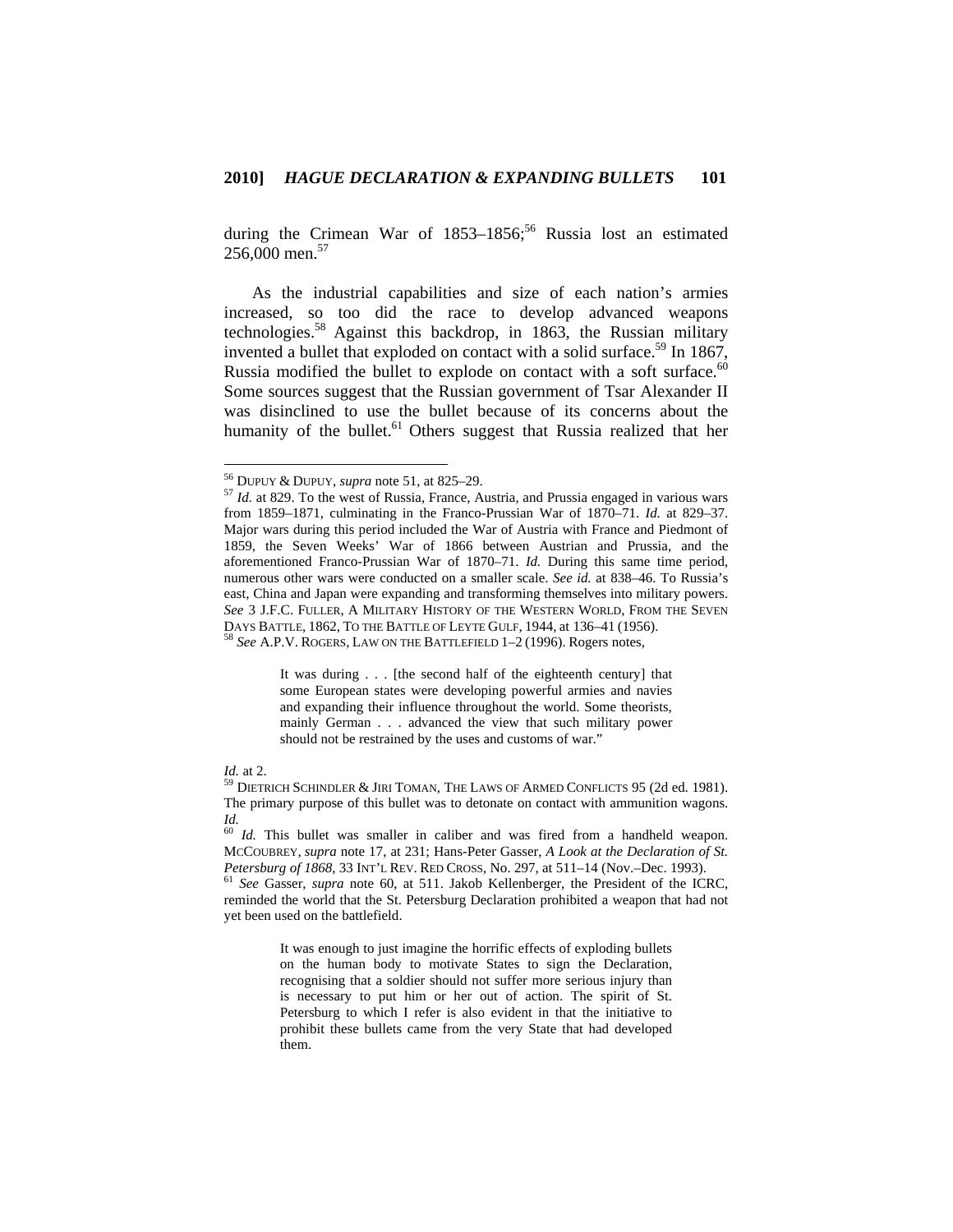"more industrialized potential enemies" (Britain, France, and Germany) could produce massive quantities of the bullet.<sup>62</sup> Given the conditions of the time, where nations were raising massive armies equipped with increasingly deadly weapons, the good intentions many international humanitarian lawyers ascribe to Russia and the other participating nations is suspect. $63$ 

Nonetheless, the Declaration of St. Petersburg of 1868, which outlawed explosive projectiles under  $400$  grams,  $64$  is widely seen as the first real attempt by states to constrain warfare.<sup>65</sup> The Declaration was successful in that "few if any significant violations" have occurred in the wars since the late nineteenth century.<sup>66</sup> Beyond the prohibition on exploding bullets, the Declaration is most often cited for the principle that the *intentional* infliction of superfluous injury and unnecessary suffering on combatants are prohibited in war.<sup>67</sup> While, in hindsight, the Declaration of St. Petersburg of 1868 was a milestone event in international law, it ultimately had little effect at the time on the rising tide of nationalism and the massive growth of militaries and arms in Europe.

Jakob Kellenberger, President ICRC, Speech at the International Conference on IHL Dedicated to the 140th Anniversary of the 1868 St. Petersburg Declaration (Nov. 24, 2008), *available at* http://www.icrc.org/web/eng/siteeng0.nsf/html/st-petersburgdeclaration-281108; KALSHOVEN & Zegveld, *supra* note 17, at 20–21 (limiting discussion of the 1868 St. Petersburg Declaration to the humanitarian concerns of that commission).<br><sup>62</sup> McCouBREY, *supra* note 17, at 231.<br><sup>63</sup> The ICRC affirmed the Declaration of St. Petersburg of 1868 was "an international

initiative, prompted by humanitarian considerations, to restrict the development of new weapons of a nature to cause superfluous injury or unnecessary suffering." *125th Anniversary of the Declaration of St. Petersburg of 1868*, 33 INT'L REV. RED CROSS, No. 297, at 509 (Nov.–Dec. 1993). The Declaration "revolutionized military thinking by prohibiting, on humanitarian grounds and citing 'the laws of humanity', the use of a weapon of war developed as a result of advances in technology." *Id.* at 511.<br><sup>64</sup> Declaration of St. Petersburg of 1868, *supra* note 50.<br><sup>65</sup> See Michael Howard, *Constraints on Warfare*, *in* THE LAWS OF WAR: CONSTRAINT

WARFARE IN THE WESTERN WORLD 5-6 (Michael Howard, George J. Andreopoulos & Mark R. Shulman eds., 1994).<br><sup>66</sup> McCOUBREY, *supra* note 17, at 232.

<sup>66</sup> MCCOUBREY, *supra* note 17, at 232. 67 *Id.*; GREEN, *supra* note 17, at 346.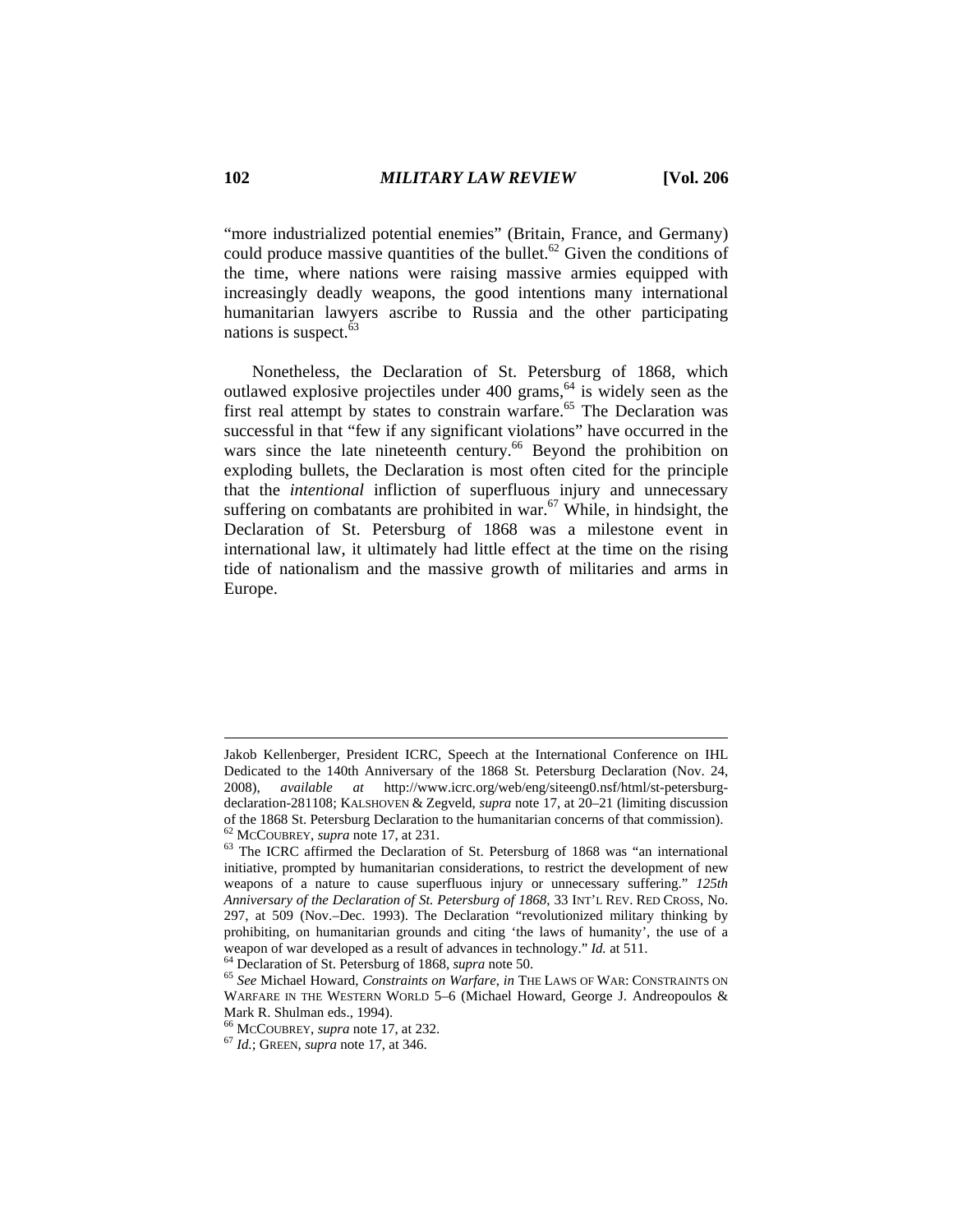### C. The Hague Peace Conferences of 1899

# *1. From St. Petersburg to The Hague*

The time period after the Declaration of St. Petersburg of 1868 saw continued wars, the transformation of nation-states into countries, treaties (both secret and open) formed, and increased competition between nations for resources and military arms. Escalating industrialization and production capacity required more raw materials, cheaper labor, and new markets.<sup>68</sup> Nations competed for colonies throughout the world, which led to the formation of larger navies and militaries to project and protect national power abroad.<sup>69</sup> By 1900, "Europe had turned into a cluster of great armed camps around the powder keg of national aggression<sup> $n^{70}$ </sup> with some asserting that the best way to guarantee peace was through the deterrent effect of weaponry, while others predicted that "the tension would explode into a total inferno unleashing all the weaponry."<sup>71</sup> Against this setting of international strife, on August 24, 1898, Count Michail Mouravieff, the Russian Foreign Minister, handed the ambassadors and foreign ministers posted to St. Petersburg a memorandum from Tsar Nicholas  $II^{72}$  This memorandum, or the Tsar's

The face of war changed in the nineteenth century . . . . Technology magnified the power of weapons in the nineteenth century, while mass propaganda demonized the intended targets. Destruction was possible on a scale wider than ever before, and this breadth of scale was matched by an increase in the size of the contesting forces.

<sup>68</sup> *See* ARTHUR EYFFINGER, THE 1899 PEACE CONFERENCE 10–11 (1999). <sup>69</sup> *See id.* at 10–12. Britain had enjoyed unmatched global colonial domination, with control over land from Ireland to India, Egypt, and South Africa, but increased competition with Germany caused Britain to continue to look to expand its colonial influence. *Id.* at 11. After France's defeat in the Franco-Prussian War in the early 1870s, France attempted to expand its influence abroad. *Id.* At the same time, the rising national powers of Germany and Italy sought stature through colonies. *Id.* Russia also sought to project power through global influence, and by the end of the century, the Far East became a focal point as European powers—and even the United States—sought to influence China and Japan. *Id.* at 11–12. 70 *Id.* at 12. As one author observed,

David D. Caron, *War and International Adjudication: Reflections on the 1899 Peace Conference*, 94 AM. J. INT'L L. 7 (2000).<br><sup>71</sup> *Id.* at 13. It is probably difficult for one today to imagine this persistent state of tension.

As David D. Caron stated, "[i]n earlier times, war—like disease—was a part of life. There existed then a fatalism about war that no doubt persists in many parts of the world today." *Id.* at 4. 72 *Id.* at <sup>16</sup>*.*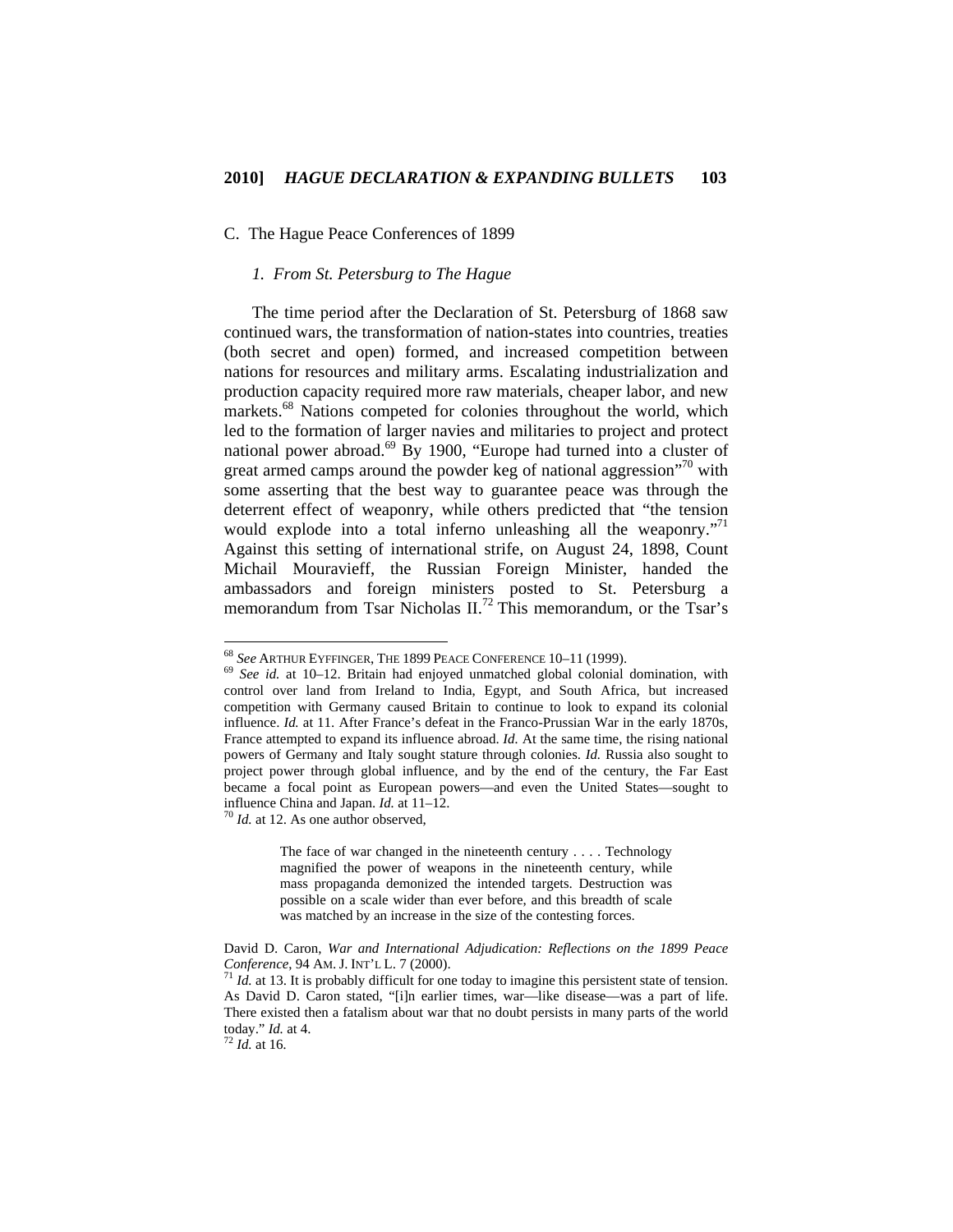Rescript as it came to be known, proposed a peace conference to "put an end to . . . incessant armaments and to seek the means of warding off the calamities which are threatening the whole world."<sup>73</sup> The Tsar's Rescript was somewhat shocking to those who received it, for Tsar Nicholas in only four years as the Tsar of Russia, had developed a reputation as "the very incarnation of militarism . . . a menace to peace and progress wherever Russia had a frontier."<sup>74</sup>

True enough, the Tsar's apparent motivation for peace was somewhat less than genuine. In 1897, the French and German armies had developed a quick-firing gun and in 1898, the Austrian army began procuring the weapon.75 Russia was inclined to match her competitors in this arms race, but Russia's military was facing a budget crisis; Russia had already decided to increase spending by some seven percent on the imperial fleet, as well as to increase its military presence in Siberia.<sup>76</sup> The initial proposal was to approach Austria and determine if the two nations could reach a bilateral agreement to avoid purchasing the quickfiring guns.<sup>77</sup> Count Mouravieff rejected this suggestion for several

 $\overline{a}$ 

he and Kuropatkin should not think of approaching Austria-Hungary alone, for in Vienna such a proposal would no doubt seem proof of Russian weakness. Besides, Witte doubted that an agreement not to buy new artillery could mean an important saving. To him, militarism was the enemy. Although he did not believe that any nation should disarm or leave itself "inadequately protected," he hoped for a reduction of armaments . . . [and] told Muraviev that if the Russian government were to do anything about armaments it must approach many nations . . . [Witte] saw it as "an ideal worthy of the generous initiative of the Tsar."

*Id.* Witte and Mouravieff had different motives. Witte saw disarmament in terms of economic survival; in 1899 Russia had a foreign debt of approximately six billion rubles. EYFFINGER, *supra* note 68, at 22. Witte was focused on a strategy to increase productivity and promote commercial and industrial development of Russia's provinces through capital investments in projects like the Trans-Siberian Railway. *Id.* In Witte's view,

<sup>&</sup>lt;sup>73</sup> EYFFINGER, *supra* note 68, at 17.<br><sup>74</sup> *See id.* at 16–17 (quoting MERZE TATE, THE DISARMAMENT ILLUSION: THE MOVEMENT<br>FOR A LIMITATION OF ARMAMENTS TO 1907, at 169 (1942)).

<sup>&</sup>lt;sup>75</sup> *Id.* at 21. **The Russians were beginning a program to respond to the growing naval power of**  $\frac{76}{2}$ *Id.* **The Russians were beginning a program to respond to the growing naval power of** Japan in Far East. *Id. Id.* Davis, The United States and the Second Hague Peace

CONFERENCE 5 (1975). The Minister of War, General Kuropatkin, had drafted a document to the Minister of Finance, Sergius Witte, explaining the dilemma of keeping pace with Austria and the difficulty in financing the acquisition. *Id.* Evidently, Witte recognized this predicament and told Count Mouravieff that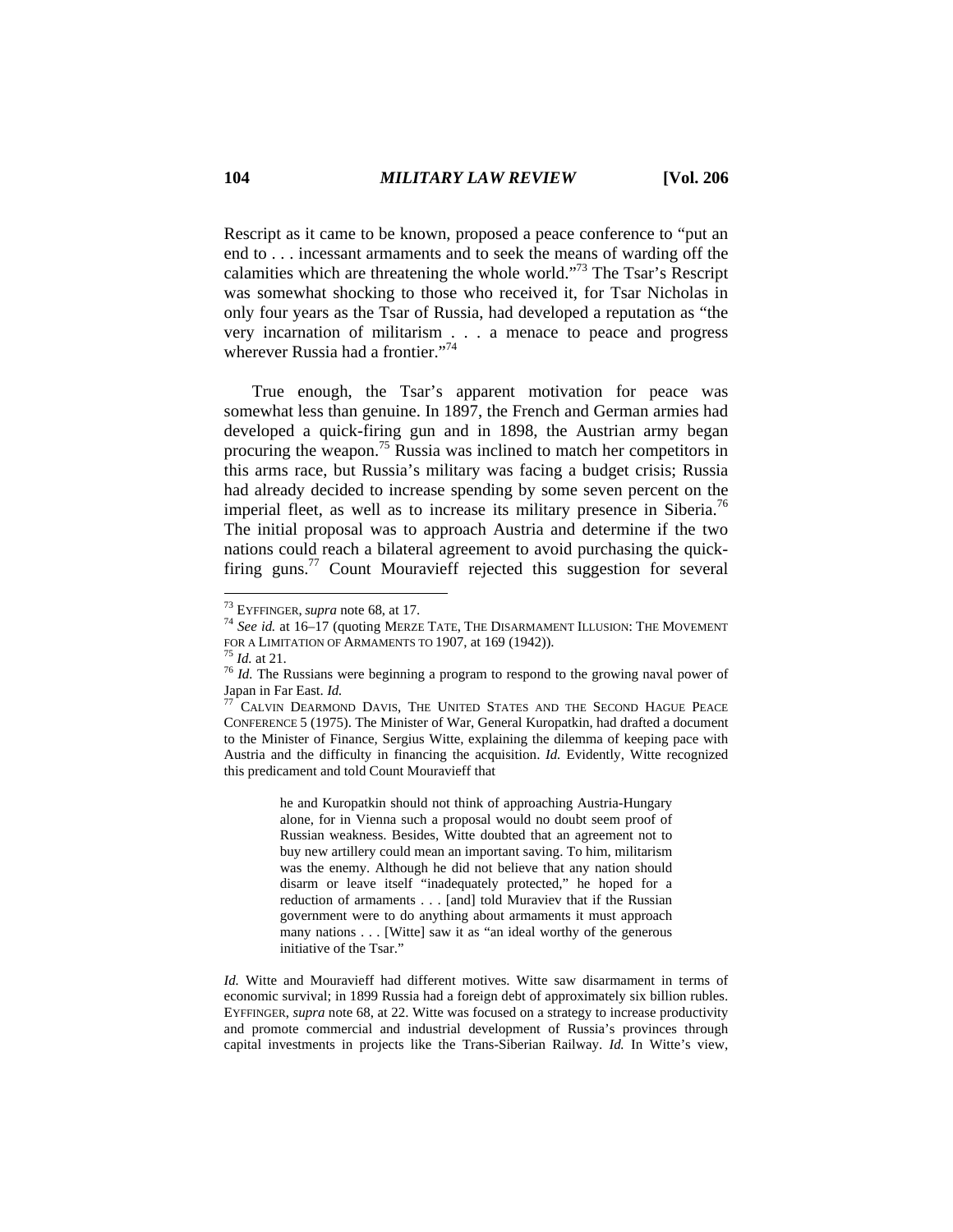reasons: because it gave France and Germany an advantage over Russia, such technological advances were inevitable, and monitoring any such agreement would be impossible.<sup>78</sup> Mouravieff's idea was to include all of Europe in the treaty, which would provide Russia an advantage by maintaining the status quo in military forces for a decade while Russia could focus on increasing its naval power in the Far East.<sup>79</sup> Ultimately, the Tsar approved the idea of a multinational conference, and despite his militant reputation, the Tsar had a genuine "concern for the horrors of war" that corresponded with his country's need to save money by reducing Russia's arms race with her rivals. $80$ 

After a strong reaction from most of Europe, $81$  Count Mouravieff issued a Second Circular Letter on January 11, 1899 proposing eight subjects for discussion. $82$  The governments of Europe received the topics proposed in the Second Circular Letter more favorably, and eventually, Russia set The Hague in the Netherlands as the venue for the conference.83 On May 18, 1899, the birthday of Tsar Nicholas II, the conference opened with delegations from twenty-six countries in attendance.84 At the second plenary meeting of the conference, the President of the Conference, Baron de Staal of Russia, distributed a plan that called for three commissions to work through the proposed subjects of the conference.<sup>85</sup> The most important commission for the purposes of this article was the work of the First Commission, specifically its military subcommission. At the first meeting of the military subcommission, Colonel Gilinsky of Russia submitted proposals on behalf of Russia to limit the size of armies for five years, to set a specific number of authorized men in the military, and to maintain the present military

<sup>&</sup>quot;peace and disarmament were the keys to economic survival in the short term and prosperity in the long run."  $Id$ . at 23.

<sup>&</sup>lt;sup>78</sup> EYFFINGER, *supra* note 68, at 22.<br>
<sup>79</sup> Id.<br>
<sup>80</sup> Id. at 25.<br>
<sup>81</sup> See DAVIS, *supra* note 77, at 6–9; EYFFINGER, *supra* note 68, at 25–35.<br>
<sup>82</sup> EYFFINGER, *supra* note 68, at 36–37.<br>
<sup>83</sup> See id. at 37–40.<br>
<sup>84</sup> HULL, THE TWO HAGUE CONFERENCES AND THEIR CONTRIBUTION TO INTERNATIONAL LAW 10–13 (1908). For an in-depth discussion of the countries represented and their delegates,

see EYFFINGER, *supra* note 68, at 126–202.<br><sup>85</sup> EYFFINGER, *supra* note 68, at 121–23; HULL, *supra* note 84, at 28–31. The three commissions were organized as follows: I Commission, focused on arms and the use of new weapons in war; II Commission, focused on the laws and customs of war; and III Commission, focused on arbitration and other methods of preventing war between nations. *Id.* at 28–29.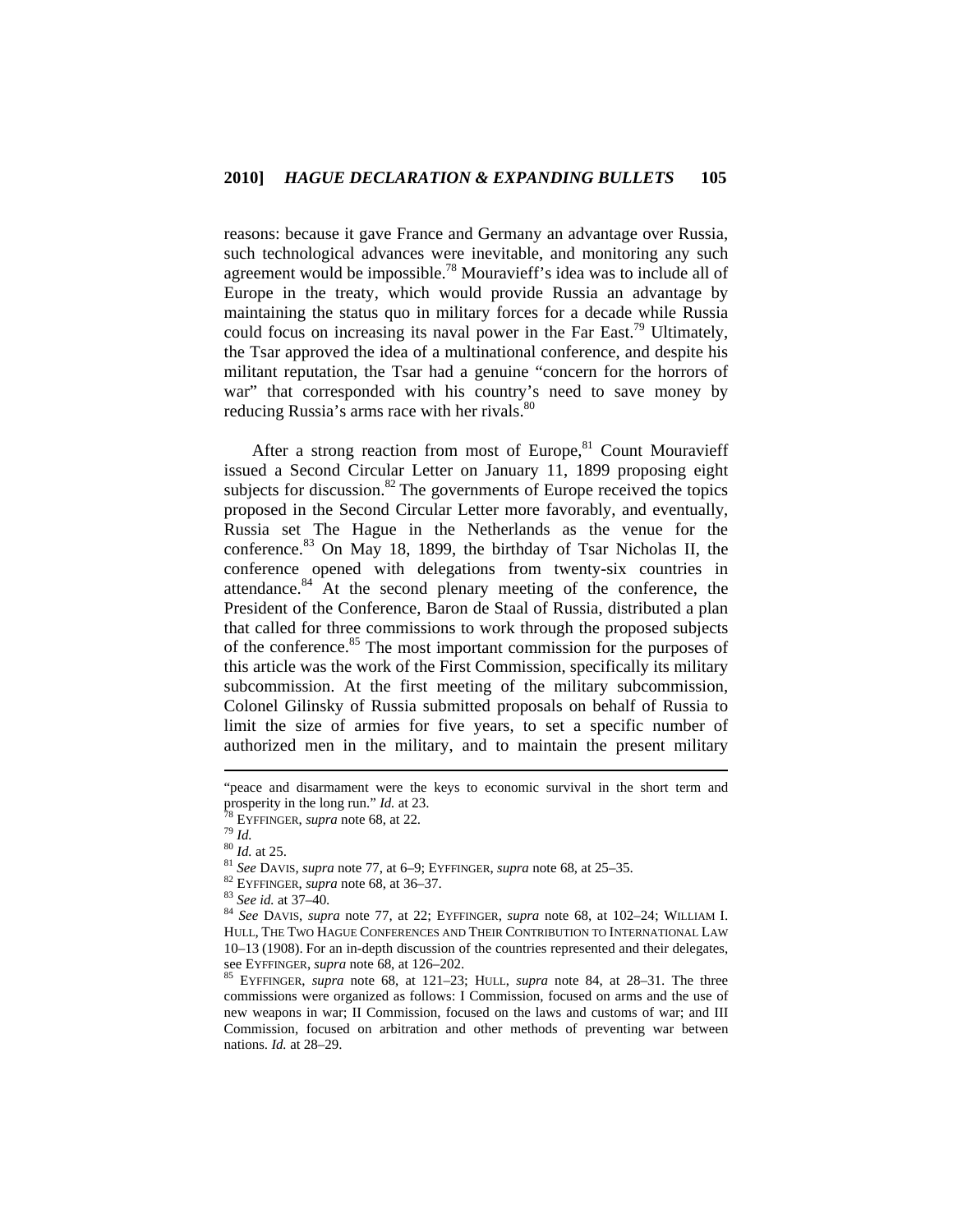budgets for five years.<sup>86</sup> The second and third proposals from Count Mouravieff's Second Circular were also referred to the military subcommittee, where in turn Colonel Gilinsky proposed specific restrictions on certain weapons.<sup>87</sup> These restrictions concerned powders and explosives, field guns, muskets, and balloons and contained proposals with specific technical limitations.88 The Russian proposals did not mention the subject of "Dum Dum" bullets, but at the first meeting of the subcommission, during discussions concerning new weapons and methods of warfare, Colonel Künzli of Switzerland proposed banning "projectiles which aggravate wounds and increase suffering," such as the dumdum bullet.<sup>89</sup> A Dutch General concurred, stating that "his government had instructed him to demand the formal prohibition" of these bullets.<sup>90</sup> Although expanding bullets did not originally appear anywhere as a topic of discussion, the subject of dumdum bullets quickly became the most contentious item discussed in the First Commission.<sup>91</sup>

# *2. The Dumdum Bullet: The British Response to Fanatics*

The dumdum bullet was so named because the British originally manufactured it at the Dum Dum arsenal, near Calcutta, India.<sup>92</sup> The military delegates to the subcommittee had been unable to agree on anything to that point, but the majority of the delegates were unified both in opposition to the use of the dumdum bullet and in ganging up on the British.<sup>93</sup> The chief British military representative, General Sir John Ardagh, soon found himself fighting against the falsities concerning the

 $\overline{a}$ 

<sup>92</sup>*Id.* at 99. 93 *Id.* 

<sup>86</sup> FREDERICK W. HOLLS, THE PEACE CONFERENCE AT THE HAGUE 72 (1914). Colonel Gilinsky also made similar proposals related to naval forces. *Id.* These proposals "failed miserably" as evidenced by the absence of any such limitations in the final Hague Regulations. EYFFINGER, *supra* note 68, at 204. For a detailed discussion on the inability

of the nations to agree to limit arms, forces, or military budgets, see *id.* at 204–19. 87 *Id.* at 98; HULL, *supra* note 84, at 170. The second and third proposals of the Second Circular are listed in EYFFINGER, *supra* note 68, at 36.<br><sup>88</sup> HOLLS, *supra* note 86, at 98; HULL, *supra* note 84, at 170–81.<br><sup>89</sup> HULL, *supra* note 84, at 181.<br><sup>90</sup> Id.<br><sup>91</sup> HOLLS, *supra* note 86, at 98 ("The subject

more active debate, and developed more radical differences of opinion than any other considered by the First Committee.").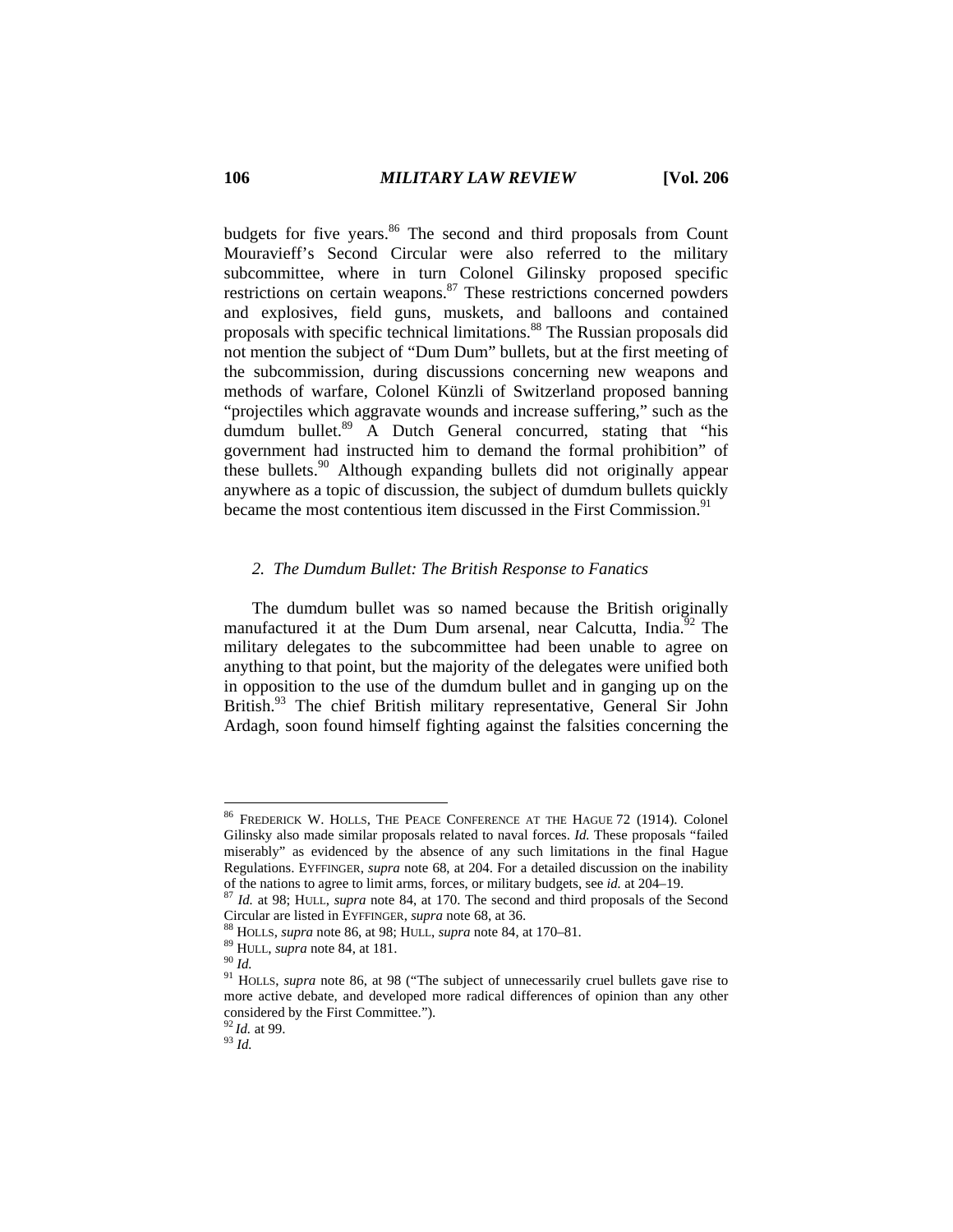"notorious" dumdum bullet,  $94$  orchestrated by Russia in "a crusade" against British rule in Africa."<sup>95</sup> General Ardagh argued that the bullets did not mutilate as described, but were "ordinary projectiles."96 General Ardagh was more correct as the original dumdum, the Mark II, had only "about 1 mm of the jacket at the tip of the bullet . . . [removed, exposing] the soft lead inside."<sup>97</sup>

The controversy surrounding the dumdum bullets began in April 1898 when Professor von Bruns, a German surgeon, presented the results of his experiments with expanding bullets, allegedly identical to the dumdum bullet, to the Congress of German Surgeons.<sup>98</sup> Professor von Bruns's results were so shocking that the meeting proposed that German military authorities should ban all bullets not completely jacketed.<sup>99</sup> The

<sup>&</sup>lt;sup>94</sup> CALVIN DEARMOND DAVIS, THE UNITED STATES AND THE FIRST HAGUE PEACE CONFERENCE 114 (1962). General Sir John Ardagh initially "pretended to take little notice of" the movement to prohibit the dumdum bullet.  $Id$ .

<sup>&</sup>lt;sup>55</sup> EYFFINGER, *supra* note 68, at 227. Dumdum bullets were defined by the Dutch as "inhuman projectiles which make incurable wounds; which have very soft points and very hard jackets, and, with a softer inner substance, explode within the body, thus causing a small hole on entering, but an enormous one on leaving, the body of the victim." HULL, *supra* note 84, at 181. Furthermore, the Dutch thought that such a ban would be in accordance with the principle of unnecessary suffering endorsed by the St. Petersburg Declaration of 1868. EYFFINGER, *supra* note 68, at 224.<br><sup>96</sup> SCOTT, *supra* note 1, at 332.<br><sup>97</sup> Ronald F. Bellamy & Russ Zajtchuk, *The Evolution of Wound Ballistics: A Brief* 

*History*, *in* CONVENTIONAL WARFARE: BALLISTIC, BLAST, AND BURN INJURIES 89 (Ronald F. Bellamy & Russ Zajtchuk eds., 1991). Until the middle of the nineteenth century, bullets were made of soft lead, but after the American Civil War, militaries began producing jacketed bullets "in order to increase the muzzle velocity—and thus the range—of small-arms projectiles." *Id.* However, the jacketed bullets became less effective from a military standpoint "because the wounds to nonvital areas were less severe" than unjacketed bullets. *Id.* The British also produced a bullet called a "dumdum" that was hollow pointed, called the Mark V bullet. *Id.* at 89–90. It was during the middle to late nineteenth century that surgeons began describing wounds from newer conoidal bullets as "explosive" in order to describe the effects of the expansion of the bullet. *Id.* at 87–89.

<sup>98</sup> Alexander Ogston, *The Peace Conference and the Dum-Dum Bullet*, 2 BRIT. MED. J. 278 (July 29, 1899). Sir Ogston's writings in the *British Medical Journal* provide an excellent overview of the debate in Europe over Professor von Bruns's experiment and an in-depth critique of von Bruns's experimental methods. The title of Professor von Bruns's presentation was "On Inhumane Military Projectiles." Alexander Ogston, *The Wounds Produced by Modern Small-Bore Bullets*, 2 BRIT. MED. J. 813 (Sept. 17, 1898). 99 Ogston, *The Peace Conference and the Dum-Dum Bullet*, *supra* note 98, at 278. This

led to Professor Friedrich von Esmarch, a famous German surgeon, to write an influential and critical letter to the *Deutsche Review* calling for a ban on dumdum bullets at the upcoming Hague Peace Conference. *Id.* at 279. Professor von Esmarch stated that the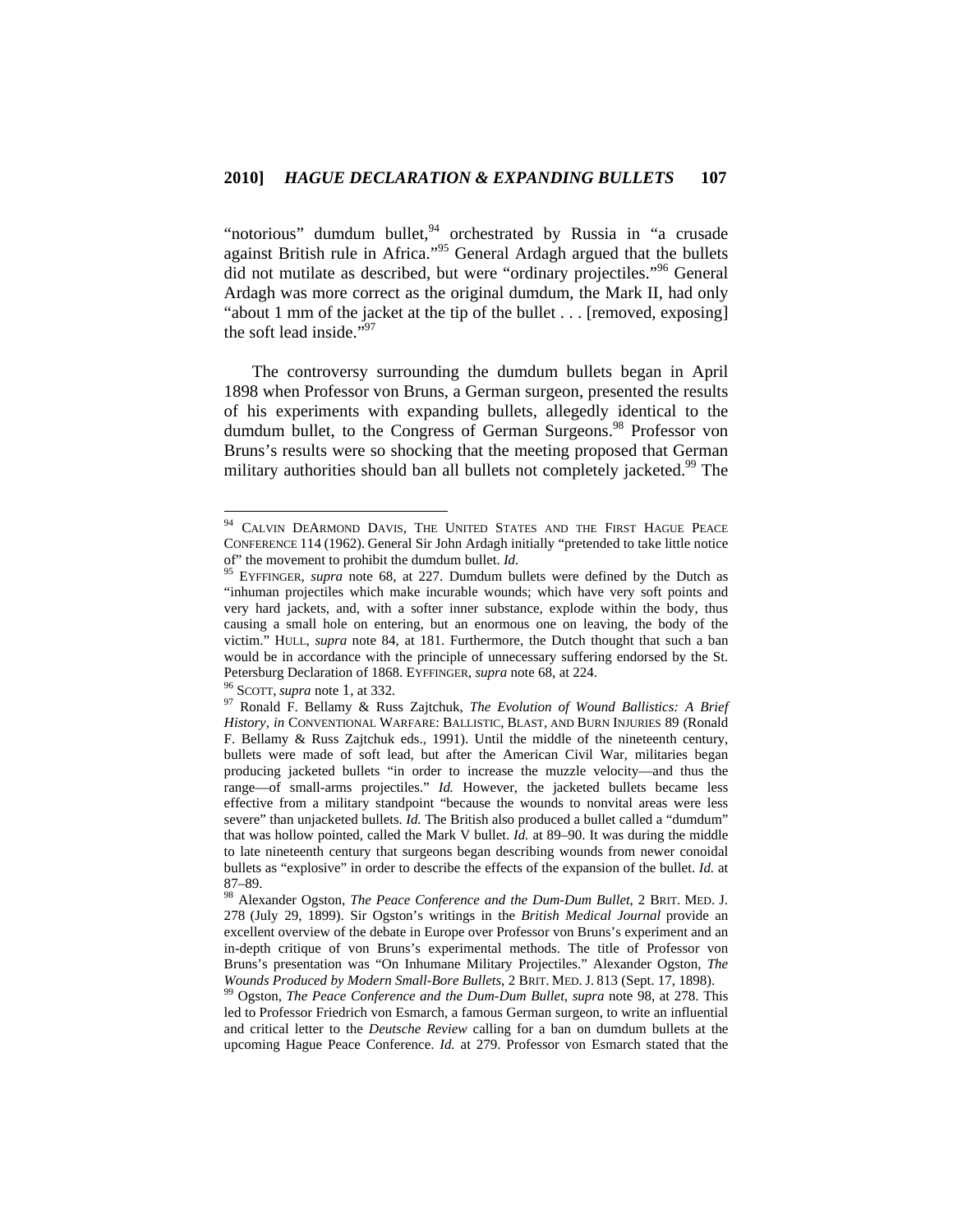criticism of Britain's dumdum bullets soon spread throughout Europe,<sup>100</sup> and as condemnation of the bullets spread through the continent, British surgeons pointed out the glaring error in the German experiments: Professor von Bruns never tested actual dumdum bullets, but instead used what he inferred was an identical bullet, the hunting bullet fired from the powerful German Mauser rifle.<sup>101</sup> Despite Britain's efforts in 1898 and early 1899 to respond to the falsehoods concerning the dumdum bullet, with the Peace Conference looming, Britain foresaw widespread opposition to the dumdum.<sup>102</sup>

At the second meeting of the military subcommission, Colonel Gilinsky and Colonel Künzli proposed language prohibiting expanding bullets.<sup>103</sup> The delegates generally agreed with the proposals and

101 Ogston, *The Wounds Produced by Modern Small-Bore Bullets*, *supra* note 98 at 814– 15; Ogston, *English Rifle Bullets*, *supra* note 99, at 753–55 (including a translation of Professor von Bruns's work as well as criticism of his methods); Ogston, *The Peace Conference and the Dum-Dum Bullet*, *supra* note 98, at 278–79 (describing Mauser bullets as hunting bullets used to "shoot elephants, rhinoceros, lions, and big game" and "immensely powerful and destructive, and are at present displacing the elephant gun"). These experiments have been described as "marred by extremely emotional political considerations." Bellamy & Zajtchuk, *supra* note 97, at 97.

> Hostilities between Germany and Great Britain were intensifying, and the Germans conducted experiments to show that deforming bullets fired into long-dead cadavers caused especially massive wounds, and should therefore be banned. However, the bullets that the Germans used in these experiments had higher velocities and much more lead core exposed at the tip than the dumdum bullets did. British and American investigators countered by citing anecdotes to show that the then-new jacketed bullets caused just as much damage as the dumdums did.

*Id.* The biggest issue with the German experiments was that "important methodological standards—such as comparing bullets of like velocities and designs and using similar tissue stimulants in comparable experiments—were ignored." *Id.* <sup>102</sup> *See* Ogston, *English Rifle Bullets*, *supra* note 99, at 755.

103 SCOTT, *supra* note 1, at 338. The Russian proposal read,

The use of bullets whose envelope does not entirely cover the core at the point, or is pierced with incisions, and, in general, the use of bullets which expand or flatten easily in the human body, should be

dumdum bullet produced injuries that "exceeded the worst anticipations." Alexander Ogston, *English Rifle Bullets*, 1 BRIT. MED. J. 752, <sup>754</sup> (Mar. 25, 1899). 100 *See, e.g.*, Ogston, *English Rifle Bullets*, *supra* note 99, at 755 (discussing the use of

von Bruns's publication by the French press to criticize Britain's use of the dumdum bullet).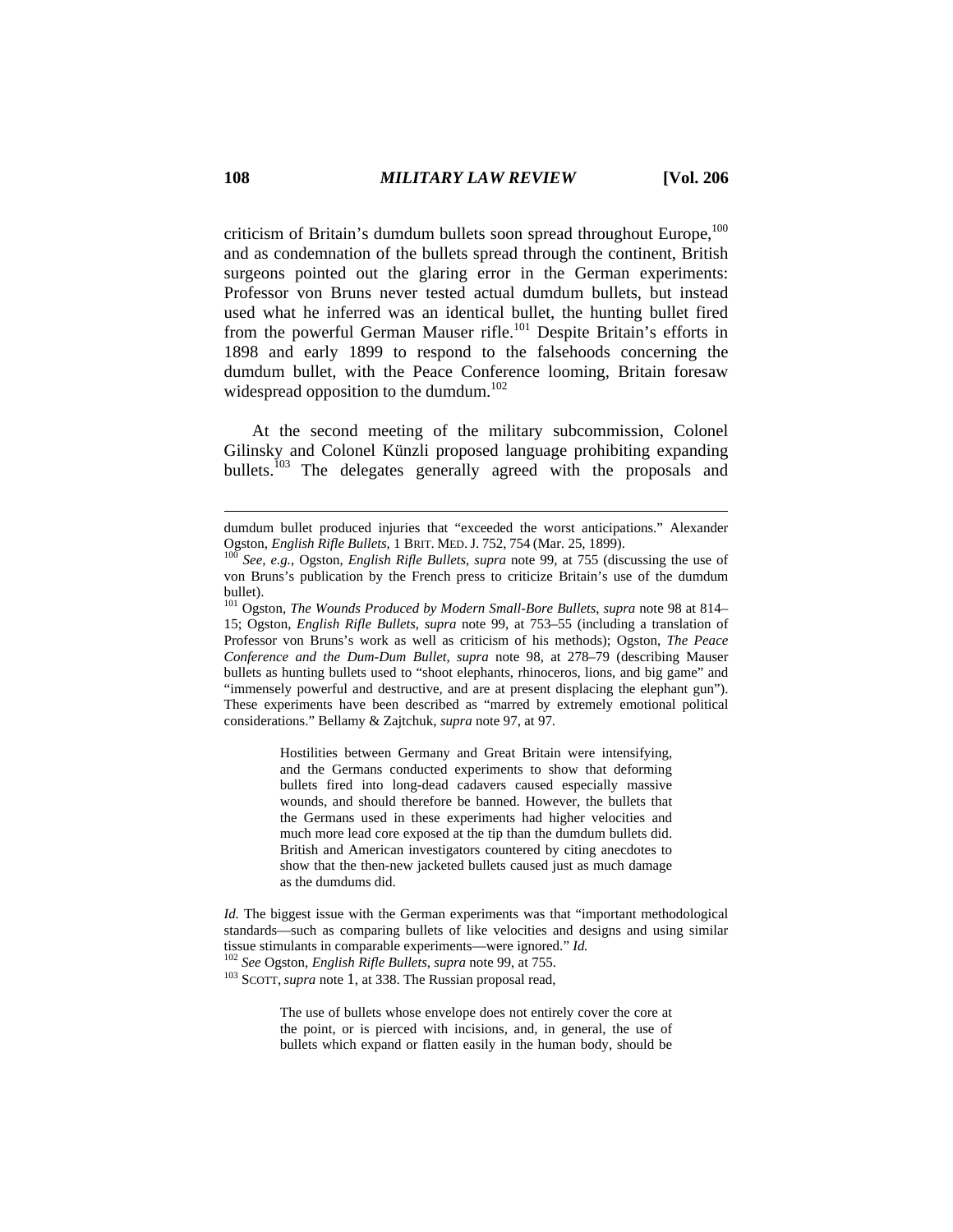committed to submitting final drafts at the next meeting of the subcommission.<sup>104</sup> At the third meeting of the subcommittee, the delegates of Russia, Romania, and France offered a draft text prohibiting expanding bullets.<sup>105</sup> The Austrian delegate, Lieutenant Colonel von Khuepach, opined that the committee should limit itself to a more general proposal that restricted bullets that caused unnecessarily cruel wounds, making the shrewd observation that any bullet has the capacity to mutilate.<sup>106</sup> General Ardagh then made a statement justifying the use of expanding bullets against "savages."

> In civilized war a soldier penetrated by a small projectile is wounded, withdraws to the ambulance, and does not advance any further. It is very different with a savage. Even though pierced two or three times, he does not cease to march forward, does not call upon the hospital attendants, but continues on, and before anyone has time to explain to him that he is flagrantly violating the

> prohibited, since they do not conform to the spirit of the Declaration of St. Petersburg of 1868.

when penetrating the human body, such as bullets with a hard envelope which does not entirely cover the core or is pierced with incisions, should be prohibited." *Id.* <sup>106</sup> *Id.* Specifically, Lieutenant Colonel von Khuepach proposed a

provision embodying a conventional restriction of the use of bullets which produce unnecessarily cruel wounds, without entering into details, especially as it would be impossible to entirely avoid mutilations; for a bullet constructed in any manner will cause such mutilations if it should be deformed by striking on a rock or other hard object before striking the human body.

*Id.* The Swiss proposal stated, "Prohibition of infantry projectiles such as have the point of the casing perforated or filed, and whose direct passage through the body is prevented by an empty interior or the use of soft lead."  $Id$ .

<sup>&</sup>lt;sup>104</sup> See id. at 338–39. General Mounier of France proposed a more general definition for fear that later inventions would allow a nation to avoid a specific definition and asked the committee to confine itself to the use of the term "expansive bullet." *Id.* at 338. The other delegates agreed with this proposition, and Colonel Künzli withdrew his proposal and endorsed the Russian and French language. *Id*. at 339. General Mounier later proposed the wording "The use of expansive or dilatable bullets is prohibited." *Id.* Colonel Coanda of Romania, sensing apparent confusion, clarified that unjacketed "soft" bullets expanding (or dilated) through mechanical effect and proposed mentioning "nonexplosive bullets." *Id.*<br><sup>105</sup> *Id.* at 343. The joint proposal read, "The use of bullets which expand or flatten easily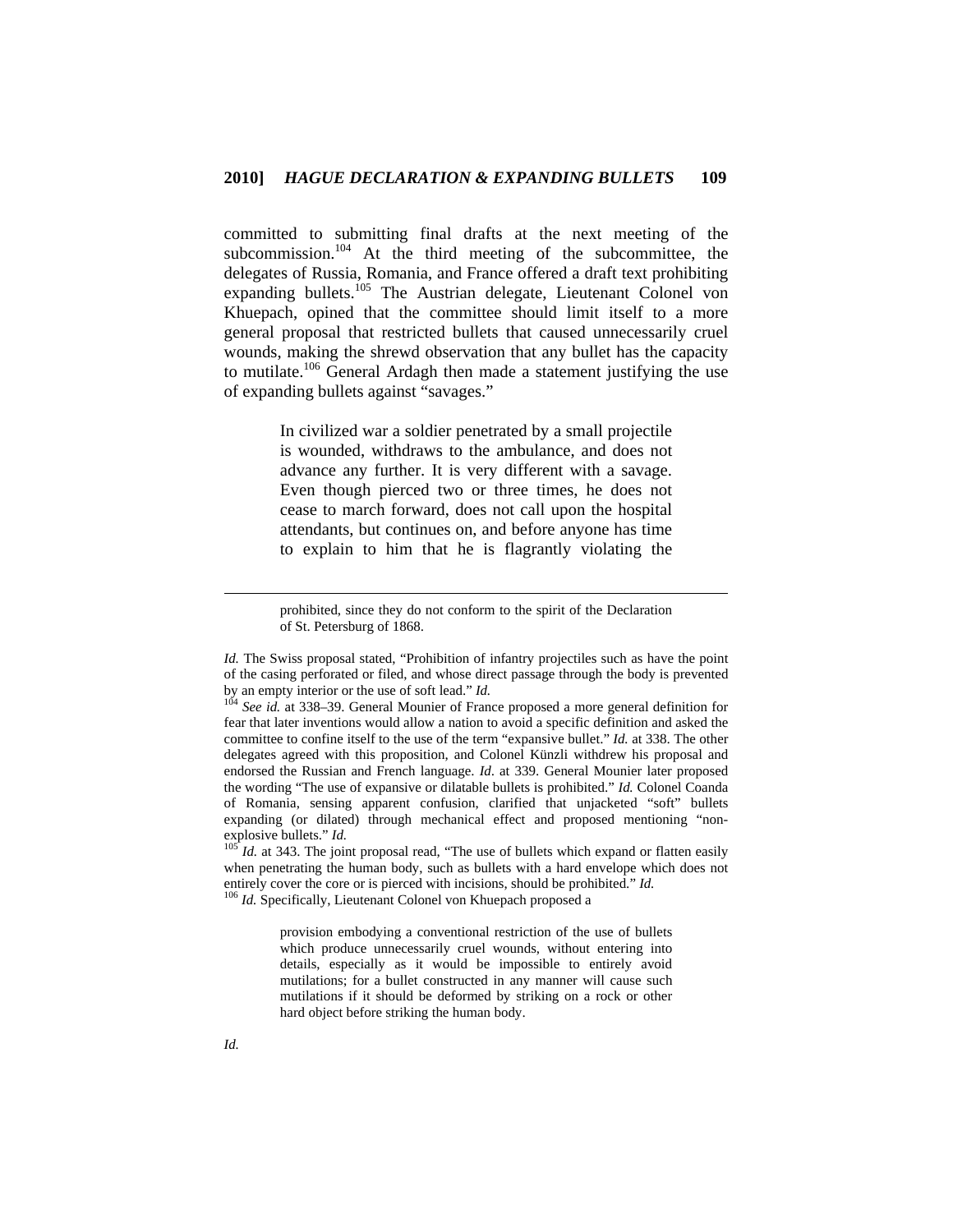# decisions of the Hague Conference, he cuts off your head $107$

Commentators have seized this language to ridicule the British rationalization for using dumdum bullets in battle, $108$  but the British understood that against particularly determined enemies, a normal bullet was not sufficient to place a determined, fanatical opponent *hors de combat*. Nonetheless, Britain's argument for using "projectiles of sufficient efficacy against savage populations" set in motion a discussion on the complications of using different types of bullets against savages and "civilized peoples."109 Lieutenant Colonel von Khuepach then made a simple, yet brilliant proposal: "[t]he use of bullets which cause uselessly cruel wounds shall be prohibited by convention."<sup>110</sup> Ultimately, nineteen delegates voted in favor of the final proposal with only Great Britain voting against it and Austria-Hungary abstaining.<sup>111</sup>

The three subcommissions presented their reports to the full meeting of the First Commission on June 22, 1899.112 At that meeting, General Ardagh rose to defend and clear up misunderstandings of the dumdum bullet.113 General Ardagh thought language "describing technical details of construction [would make] the prohibition a little too general and absolute."114 He believed the proposed language would abolish the permissible use of bullets that Britain sought to use: "the present or future construction of some projectile with shock sufficient to stop the stricken soldier and put him immediately *hors de combat*, thus fulfilling

 $107$ *Id.* at 343.

<sup>&</sup>lt;sup>108</sup> See MCCOUBREY, *supra* note 17, at 232 (noting that the British arguments were "manifestly racist in tone and intention"); GEOFFREY BEST, HUMANITY IN WARFARE 162 (1980) (stating that the British argument "was not [edifying], inasmuch as it placed these alleged 'savages' on the same level as big game").

<sup>109</sup> SCOTT, *supra* note 1, at 343–44. Interestingly enough, Colonel Gilinsky conceded that "[b]y constantly diminishing the caliber [of a bullet] too small a caliber is reached [to stop an attacking enemy], and hence the necessity perhaps of using the dumdum bullet." *Id.* at 344. Colonel Gilinsky pointed out that, "[a]s to savages, they are of course not guaranteed against the use even of explosive bullets" because of a gap in the St.<br>Petersburg Declaration that applied the Declaration only to the contracting Powers. Id.

<sup>&</sup>lt;sup>110</sup> Id. It is unknown why this proposal did not advance; the official record makes no mention of further discussion on the proposal. General Mounier then modified the earlier proposal of France, Romania, and Russia by adding the term "explosive" to the definition of the prohibited bullets. *Id.* at 347.<br><sup>111</sup> *Id.* at 276; DAVIS, *supra* note 77, at 114–15.<br><sup>112</sup> DAVIS, *supra* note 77, at 121.<br><sup>113</sup> SCOTT, *supra* note 1, at 276.<br><sup>114</sup> *Id.*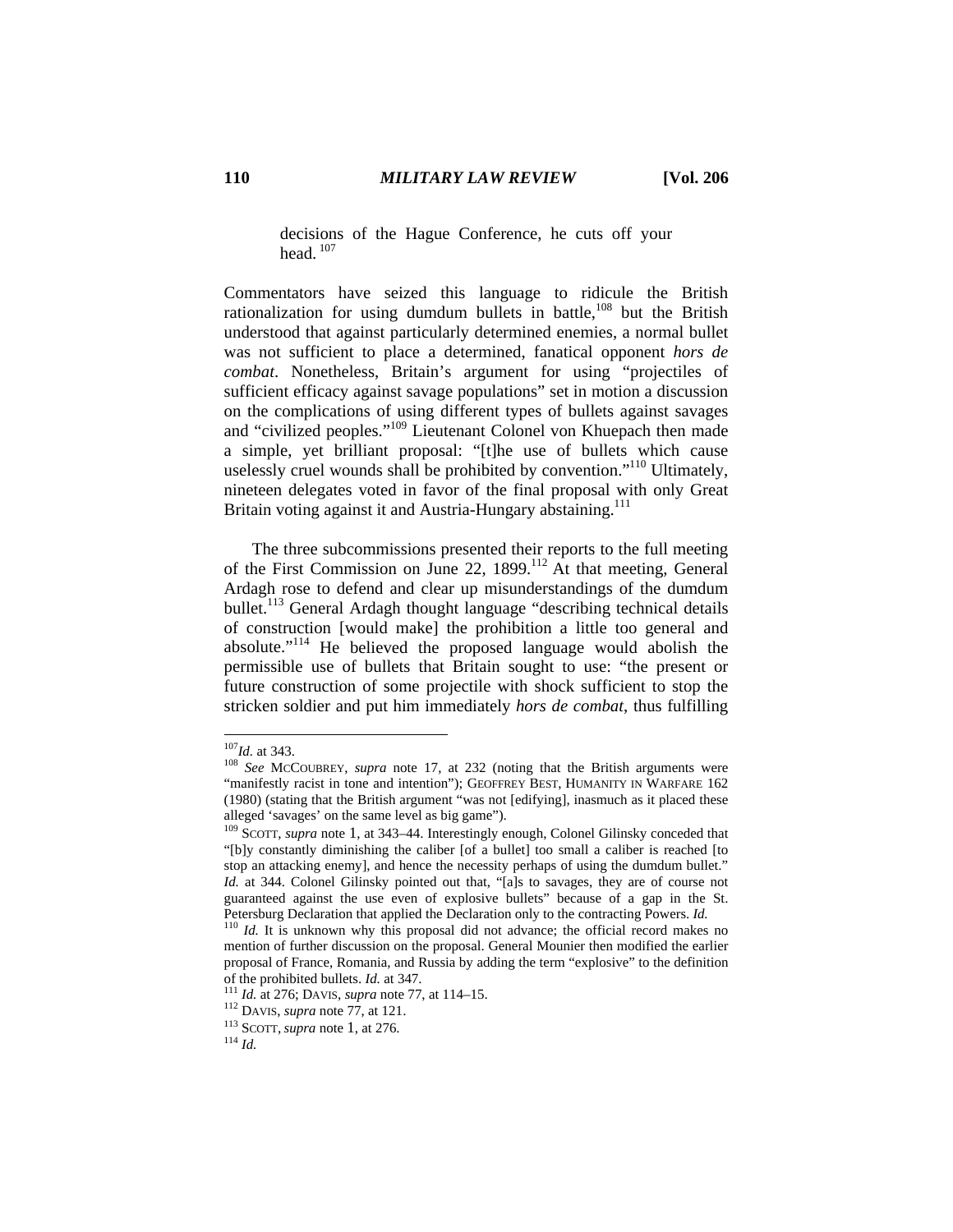the indispensable conditions of warfare without, on the other hand, causing useless suffering."115 General Ardagh went on to describe how small-caliber, jacketed bullets were not always able to put an enemy *hors de combat*, leading to the development of the dumdum bullet.<sup>116</sup> General Ardagh clarified that while the dumdum bullet ordinarily put an advancing opponent out of combat, "the result is by no means designed with the aim of inflicting useless suffering."<sup>117</sup> General Ardagh tried to explain how the dumdum "acquired a bad reputation in Europe" namely, through Professor von Bruns's flawed experiments with the Mauser bullet, "which did not resemble the dumdum bullets at all, either in construction or effect."118 General Ardagh argued "it is a fact that the erroneous conception formed in Europe about the character" of the dumdum bullet "is entirely due to the wholly false idea that these two projectiles are almost identical in construction."<sup>119</sup> General Ardagh declared that "public opinion in England would never sanction the use of a projectile which would cause useless suffering," but as stated in the opening quote of this article, Britain claimed a right and duty to furnish her soldiers with a bullet that would immediately stop an enemy and place him *hors de combat*. 120

The President of the First Commission, Auguste Beernaert of Belgium, stated that the proposed prohibition did not refer directly to dumdum bullets, but was rather akin to the language adopted—and approved by Britain—in the Declaration of St. Petersburg.<sup>121</sup> General Ardagh replied that Britain objected to the specific language: "bullets with a hard casing which does not entirely cover the core or is provided

 $^\mathrm{115}$   $ld.$ 

<sup>116</sup> *Id.*<br><sup>116</sup> *Id.*<br><sup>117</sup> *Id.* Ardagh conceded that Bruns's "experiment prove[d] that a bullet . . . [without a <sup>118</sup> *Id.* Ardagh conceded that Bruns's "experiment prove[d] that a bullet . . . [without a hard jacket] works in a certain sense like an explosive bullet and produces a terrible effect," but he cautioned that this could not "be accepted as evidence or proof against the dumdum bullet," which was an entirely different bullet. *Id.* at 277.<br><sup>119</sup> *Id.* at 276.<br><sup>120</sup> *Id.* Ardagh noted that no nation raised humanitarian concerns with the use of 20 mm,

musket-fired bullets or the 12 mm bullet of the Martini musket, both of which were larger than the 8 mm bullet fired by the Lee-Metford rifle, the rifles used by the British at the time. *Id.* at 277–78. Ardagh affirmed British devotion to the humanitarian principles of the Declaration of St. Petersburg but declared that the proposal before the commission was too technical and instead proposed affirming "the principles enunciated in the Convention of St. Petersburg, that is to say, the prohibition of the use of bullets whose effect is to aggravate uselessly the sufferings of men placed *hors de combat* or to render their death inevitable" *Id.* at 278. 121 *Id.*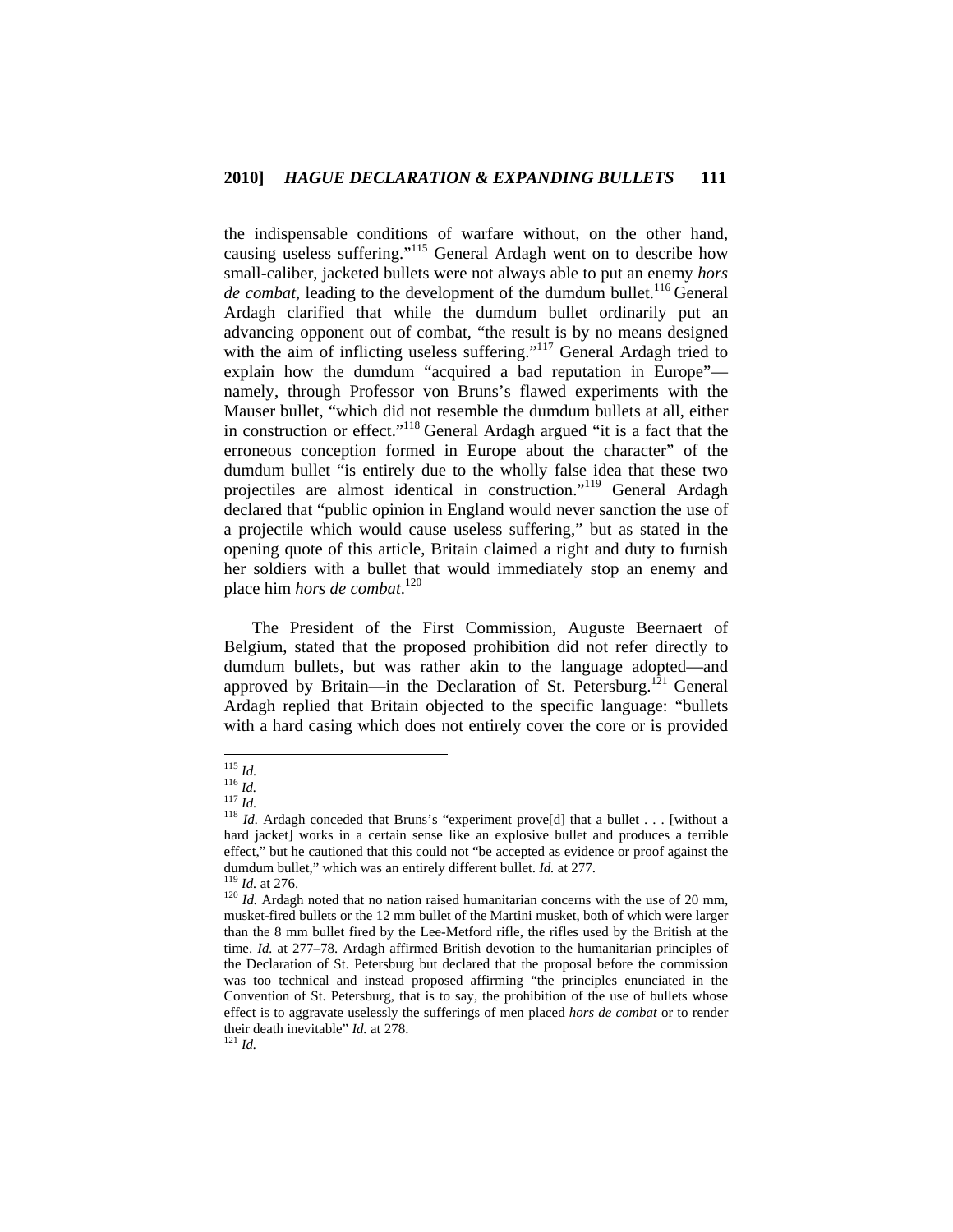with incisions."<sup>122</sup> Further debate continued, with Colonel Gilinsky remarking that to remove such language would strip the prohibition of its reach.123 At this point, Captain William Crozier of the United States, agreed with General Ardagh and proposed the following language: "The employment of bullets which inflict uselessly cruel wounds, such as explosive bullets and in general every kind of bullet which exceeds the limit necessary in order to put a man *hors de combat* at once, is forbidden."124 Colonel Gilinsky retorted that it would be too difficult to reword the proposed language and that "bullets whose casing contains incisions [causes] cruel wounds . . . . The purpose of war is to put men out of action, and ordinary bullets are sufficient for this purpose."125

One can sense the overt tension that must have filled the meeting room at this point. General Ardagh must have added to the fervor when he stated his regret that Colonel Gilinsky could not accept modified language and stated that there was no proof "that the dumdum bullet was uselessly cruel."<sup>126</sup> Colonel Gilinsky fired back that the "experience of two wars in which the dumdum bullet was used has proved that the wounds produced by this projectile are fearful."<sup>127</sup> As the First

 $122$   $Id$ 

<sup>&</sup>lt;sup>123</sup> *Id.* General Sir John Ardagh declared that he was "obliged to maintain his negative vote inasmuch as the wording amounts to a condemnation of the dumdum bullet." *Id.* <sup>124</sup> *Id.* at 278–79. General Zuccari of Italy observed that Captain Crozier's proposal was

similar to one made by Lieutenant Colonel von Khuepach of Austria-Hungary and stated his preference for less specific language. *Id.* at 279.<br><sup>125</sup> *Id.* General Sir John Ardagh stated that the Tübingen bullet—the one created by <br><sup>126</sup> *Id.* General Sir John Ardagh stated that the Tübingen bullet—the one c

Professor von Bruns for his experiments at Tübingen—was a cruel bullet. *Id.* Colonel Gilinsky responded that "the Tübingen bullet has never been used in war." *Id.* The German delegate, Colonel Gross von Schwarzhoff, apparently took offense with the discussion of the Tübingen bullet, stating that "there is no firearm factory at Tübingen," only a "celebrated university . . . [where Professor von Bruns] has spent much of his time studying the effect of small caliber projectiles." *Id.* Colonel Gross von Schwarzhoff did not know what bullet Professor Bruns used in his experiment, but declared that "it was not the bullet of the German army. And never has there been any question of introducing therein a bullet whose core would not be completely covered by the casing." *Id.* 127 *Id.* After some more debate, Russia moved for a vote on the original text; twenty

nations confirmed the original text, with Britain and the United States voting against and Portugal abstaining. *Id.* at 279–80. Count de Macedo of Portugal declared that the "difference of opinion among technical delegates" would prevent him from voting on the issue. *Id.* General den Beer Poortugael (Netherlands), Colonel Gilinsky, and Mr. Beernaert thought that Captain Crozier's proposal was "far too vague." *Id.* The debate that day must have been contentious because at the next meeting the following day, various delegates requested that the entire record of the debate and discussion on dumdum bullets be attached to the record. *Id.* at 298.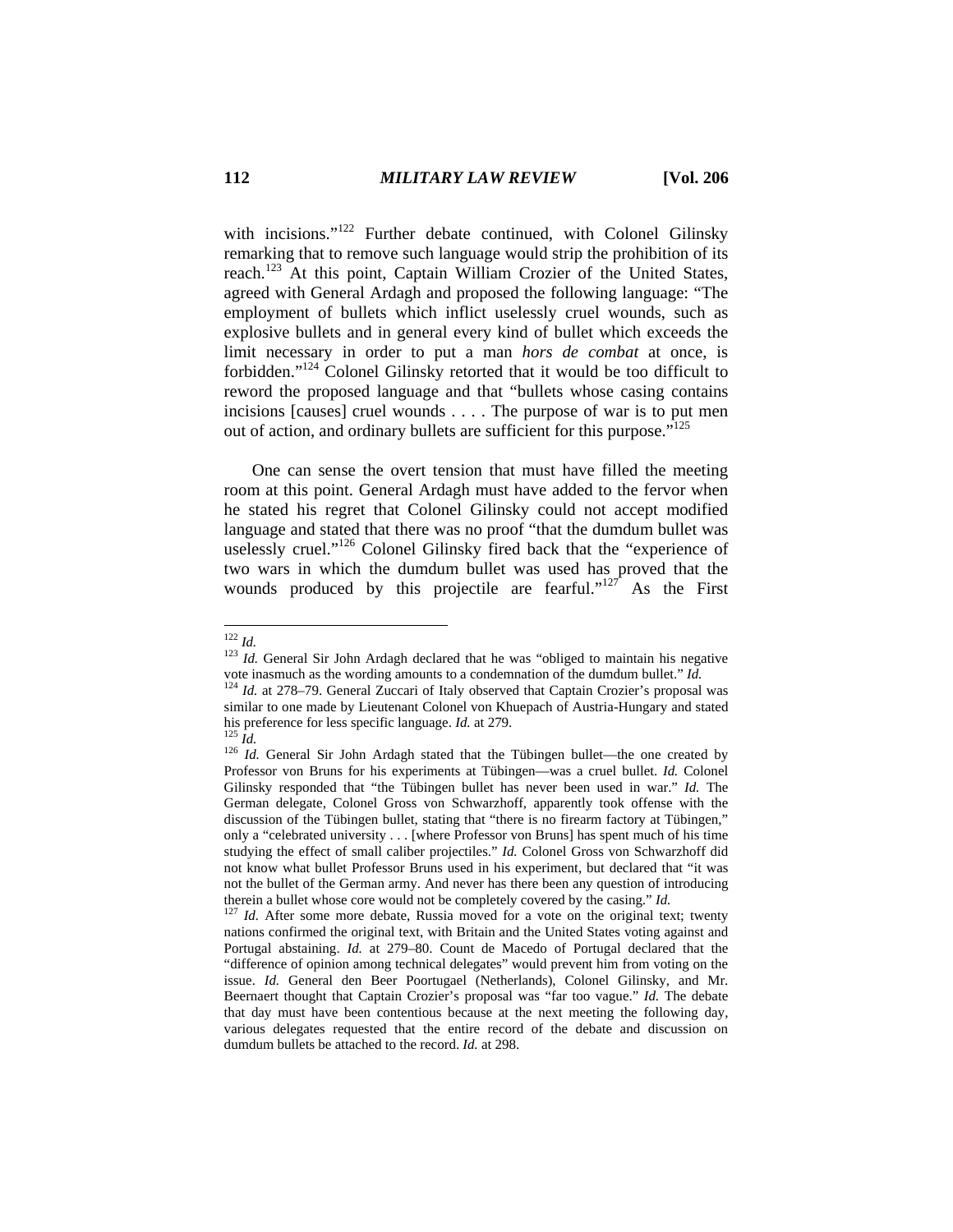Commission wound up business on July 17, 1899, the Reporter of the First Commission proposed a limit of five years to the three prohibitions that would go to the full conference.<sup>128</sup> Colonel Gilinsky insisted that the prohibition against the use of expanding bullets was meant to continue in perpetuity, as "decided several times by the subcommission and the Commission."<sup>129</sup>

# *3. Blood Is Thicker Than Water*130: *American Opposition to the Dumdum Ban*

The full Conference considered the First Commission's work on July 21, 1899.<sup>131</sup> The Conference unanimously adopted the prohibition against launching projectiles from balloons<sup>132</sup> and the prohibition against the use of projectiles that discharge asphyxiating gases<sup>133</sup>—with the exceptions of Britain and the United States.134 The next subject for vote was the prohibition against expanding bullets. Captain Crozier intervened to address the entire assembly of delegates to the Conference concerning the proposed ban, and if the contentious nature of the topic of dumdum bullets was uncertain before, Crozier's speech and the animated discussion it generated left little doubt.<sup>135</sup>

Crozier began by recalling the language of the Declaration of St. Petersburg, which forbade weapons which "aggravate uselessly the sufferings of men already placed *hors de combat*, or would render their

<sup>&</sup>lt;sup>128</sup> *Id.* at 324. The Reporter believed the lack of unanimity on the three issues expanding bullets, projectiles emitting asphyxiating gases, and dropping projectiles from balloons—required attention and felt the best way to address the anomaly was to extend the provisions of the St. Petersburg Declaration to the three issues for five years. *Id.*  $^{129}$  *Id.* at 325. The reference to perpetuity does not appear in Scott's record.  $^{130}$  DAVIS, *supra* note 70, at 174. The U

expanding bullets and cooperation with Britain "brought wry comments." *Id.* One delegate "observed that 'blood is thicker than water.' Another laughingly responded, "Yes, the English and Americans do good business." *Id.* 131 *Id.* at 79.<br><sup>132</sup> Hague IV, Declaration I, Concerning the Prohibition, for the Term of Five Years, of

the Launching of Projectiles and Explosives from Balloons or Other New Methods of a Similar Nature, July 29, 1899, 32 Stat. 1839, 1 Bevans 270, 26 Martens Nouveau Recueil (ser. 2) 994.

<sup>&</sup>lt;sup>133</sup> Hague IV, Declaration II, Concerning the Prohibition of the Use of Projectiles Diffusing Asphyxiating Gases, July 29, 1899, 26 Martens Nouveau Recueil (ser. 2) 998, 187 Consol. T.S. 453.

<sup>134</sup> DAVIS, *supra* note 77, at 79. 135 *Id.*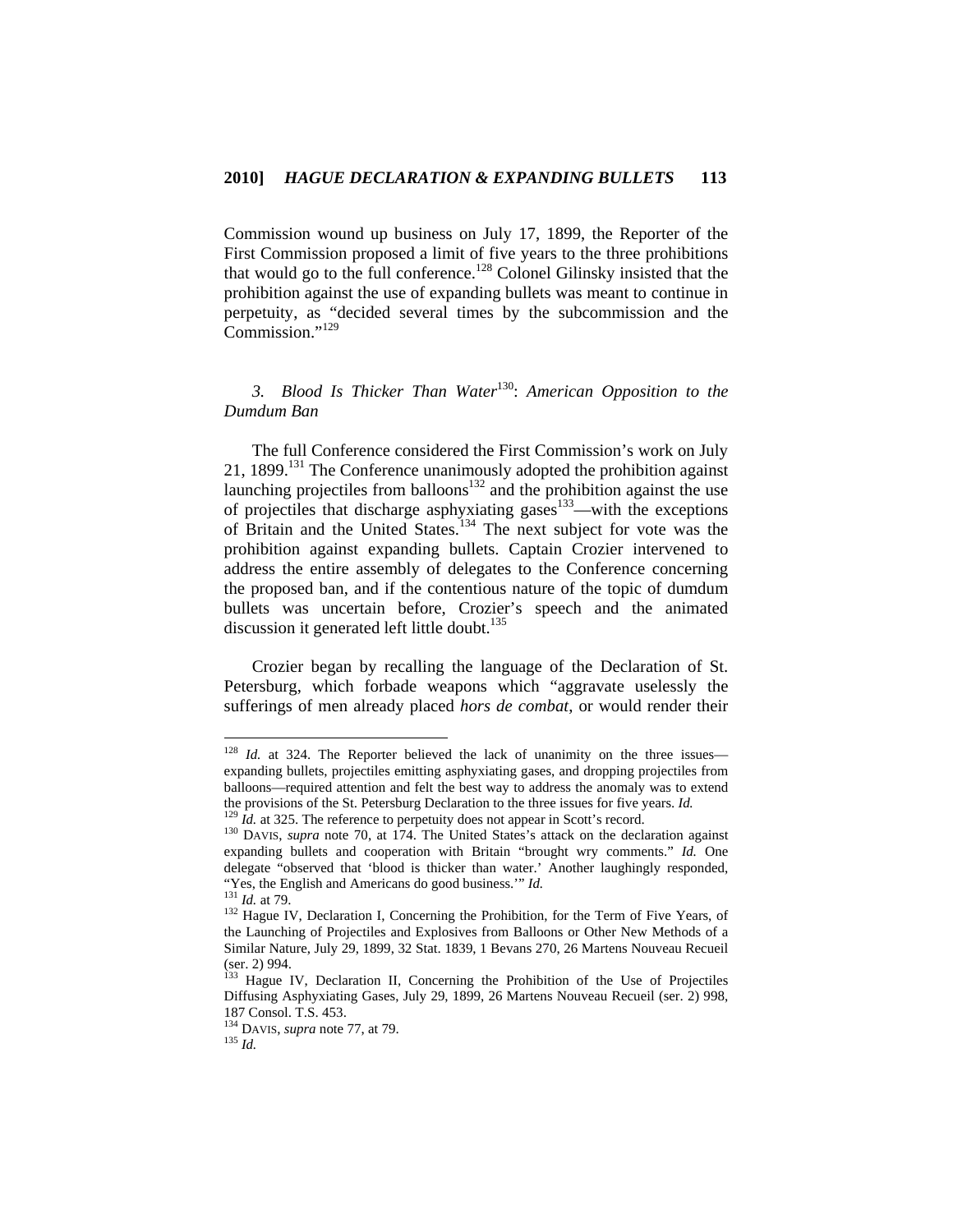death inevitable,"136 and then affirmed that the object of war was to weaken the enemy's military forces and to "place *hors de combat* the greatest number of men possible."137 Crozier then once again proposed an amended prohibition on bullets: "The use of bullets inflicting wounds of useless cruelty, such as explosive bullets, and in general all kinds of bullets which exceed the limit necessary for placing a man *hors de combat* should be forbidden."138 Crozier went on to argue that the weakness of Russia's proposed language was that it was directed at one class of bullets: those that explode or flatten, leaving open development of other bullets that would remain outside the technical prohibitions of the language, yet still inflict unnecessarily cruel wounds that Crozier's proposal would forbid.139 Crozier stated that if necessary to increase the "shocking power of the bullet . . . what more humane method can be imagined than to have [the bullet] simply increase its size in a regular manner?"<sup>140</sup>

He then addressed the dumdum bullet, averring that he had no reason to defend the dumdum bullet and knew nothing about the bullet except what he had learned at the Conference.<sup>141</sup> Crozier then attacked Colonel Gilinsky's claim that the dumdum bullet demonstrated its "great cruelty" in two wars and highlighted Gilinsky's failure to present any evidence to support this assertion.<sup>142</sup> Crozier recalled that the only evidence the Commission heard about the dumdum's potential cruelty was through discussion of the allegedly similar bullets used in Professor von Bruns's Tübingen experiments, details of which were only raised by General Ardagh to deny the cruelty of the dumdum bullet.<sup>143</sup> Crozier declared that his proposed language would not give the dumdum bullet a license, but would prohibit the bullet *only if* "a case can be made out against it."<sup>144</sup>

<sup>&</sup>lt;sup>136</sup> SCOTT, *supra* note 1, at 79–80.<br><sup>137</sup> *Id.* at 80.<br><sup>138</sup> *Id.* at 80–81. It is notable that Captain Crozier was able to discuss the characteristics of bullets in the same technical manner as is used today. For example, he observed that the advantages of smaller bullets (coinciding with the primary arguments in support of the 5.56 mm round) were a flatter trajectory, greater range, less recoil, and reduced weight. *Id.* at 80. Crozier also discussed the ability to produce a bullet that would tumble end-over-end, noting that "it is well known how easily a projectile can be made to act in this way." *Id.* at 81.<br><sup>140</sup> *Id.* Captain Crozier was referring to expanding bullets.<br><sup>141</sup> *Id.* <sup>142</sup> *Id.* <sup>143</sup> *Id.* <sup>143</sup> *Id.* <sup>144</sup> *Id.*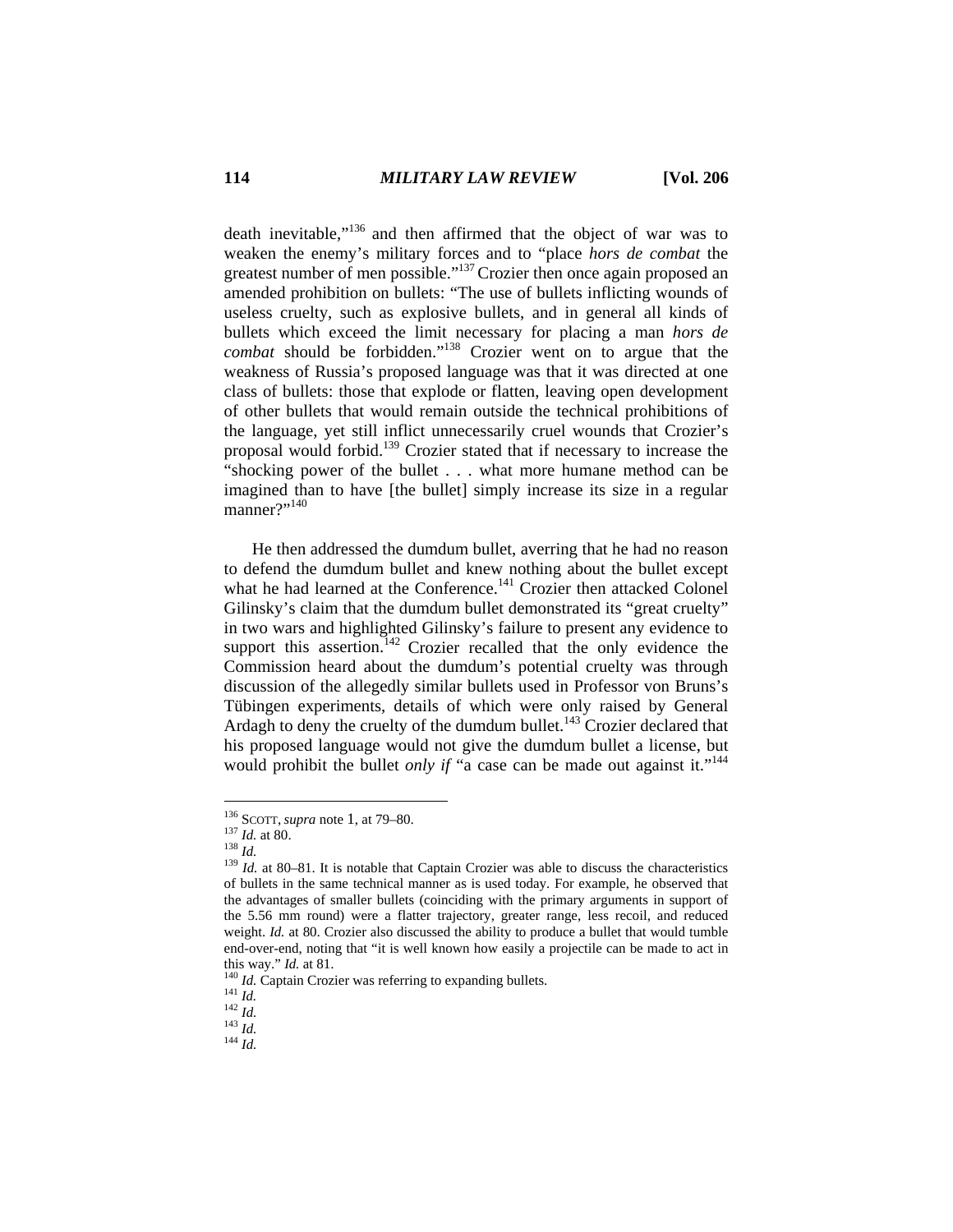Crozier closed by asking if it would be better to secure domestic support by presenting "a case, supported by evidence, against any military practice, than to risk arousing a national sentiment in support of the practice by a condemnation of it without proof?"<sup>145</sup>

At this point, the main supporters of the ban of dumdum bullets— Russia, France, and the Netherlands—expressed annoyance in defense of their proposal.<sup>146</sup> Colonel Gilinsky reaffirmed that dumdum bullets were not specifically banned, but then stated that the desire of the ban was to prohibit "the use of a certain category of bullets which have already been manufactured."147 Gilinsky finished by stating that the language was the result of "mature deliberations in which all the technical experts have taken part, and it would be impossible for the Conference to reverse itself."148 Captain Crozier "riposted fervently,"149 summarizing his objection to the proposed language with three points: the ban does not prohibit all bullets which are inhumane; the ban was overly broad in that it was possible that an expanding bullet "would not produce needlessly cruel wounds"; and the minutes of the meeting showed that at least the Dutch had specific intent to "forbid the use of the bullet called 'dumdum."<sup>150</sup> Captain Crozier then read Colonel Gilinsky's quote from

[b]ullets of this kind inflict needlessly cruel wounds because the incision permits the lead to come out of the hard envelope and to expand; and not only do these projectiles wound, but they carry away bits of flesh. Such an effect goes beyond the aim of war which is merely to place *hors de combat*.

149 EYFFINGER, *supra* note 68, at 250.

 $145$  *Id.* at 81-82.

<sup>&</sup>lt;sup>146</sup> *Id.* at 82. The Netherlands began by reminding the Conference that the First Commission had already considered and rejected Crozier's proposal and that to allow the amending language would destroy the work of the First Commission. *Id*. General den Beer Poortugael continued that there was no condemnation of the dumdum bullet, for the dumdum was "a bullet that is not known." *Id.* <sup>147</sup> *Id.* at 83. Colonel Gilinsky stated that

*Id.* Gilinsky declared that small caliber bullets, such as the Russian 7.5 mm round, were sufficient to place a man out of combat. *Id.* All other tales of men being shot several times without rendering them *hors de combat* were exceptions that happened "if the bullet touches only the muscles of soft parts of the body, and not the bone, which is comparatively rare." *Id.* 148 *Id.* The Russian and Dutch insistence that the Conference could not re-examine the

ban on expanding bullets indicates their unwillingness to allow the entire body of nations to engage in a factual discussion about the subject.

<sup>150</sup> SCOTT, *supra* note 1, at 83–84. Quoting from the minutes of the First Commission must have been a slap in the face to General den Beer Poortugael, who had just insisted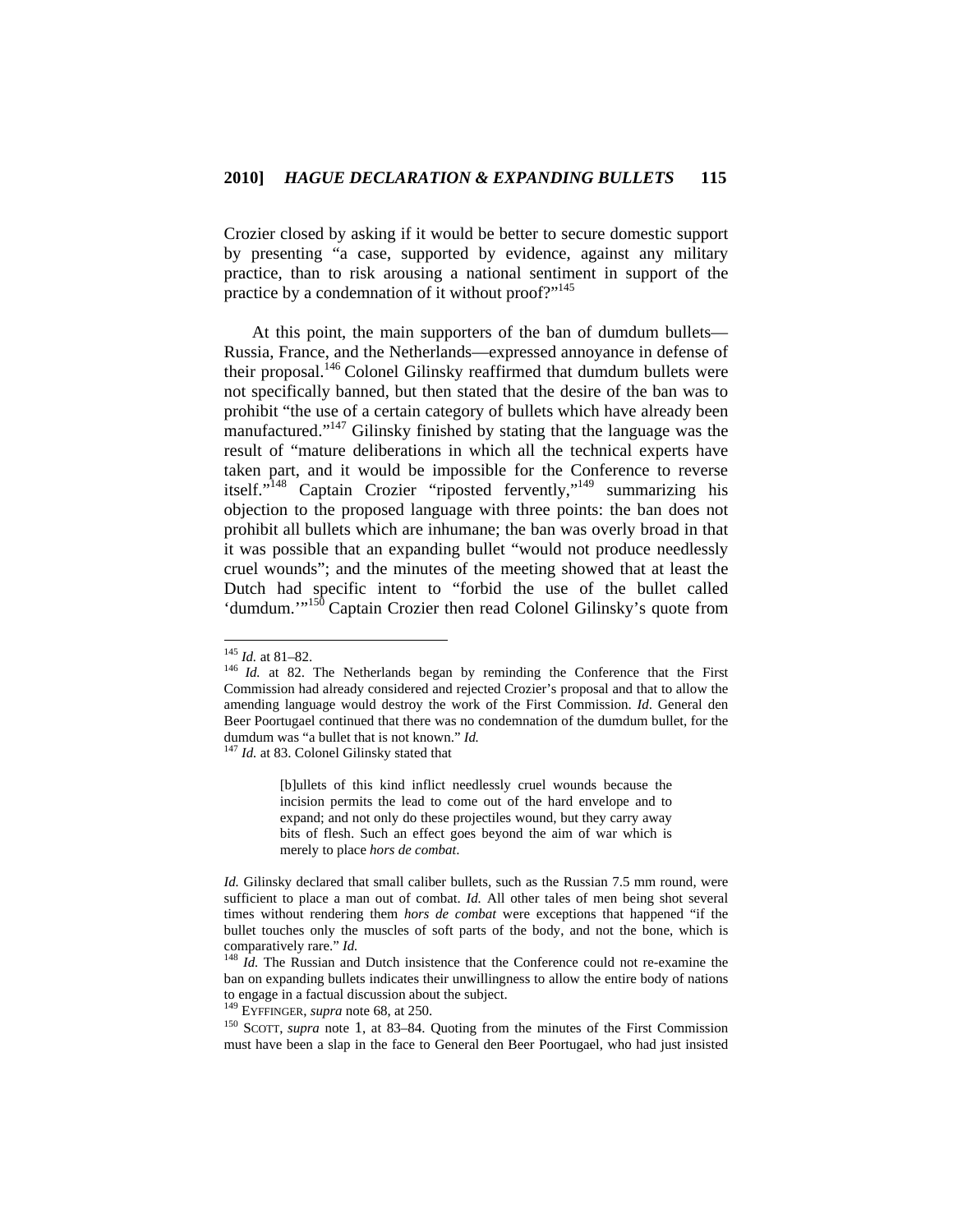the minutes that when the caliber of a bullet is too small, it may be necessary to use dumdum bullets.<sup>151</sup> Crozier could not understand how a nation could propose to ban the dumdum bullet on one hand, and argue for the necessity of it on the other.<sup>152</sup>

What occurred next highlights the lack of parliamentary experience that existed for most of the nations represented, namely that an amendment must be voted on before the original proposition.<sup>153</sup> This deficiency ultimately stymied Captain Crozier's proposal as it gained momentum before the Conference and prevented the assembled nations from voting on the amended language.<sup>154</sup> Mr. Raffalovich of Russia moved to vote on which formula—the term used for the language of the different provisions—would receive precedence in voting.<sup>155</sup> The head American delegate, Andrew White, proposed sending the issue back to the First Commission to seek language agreeable to all nations.156 The nations present rejected this proposal by a vote of twenty to five.<sup>157</sup> The President of the Conference, Baron de Staal of Russia, then proposed voting on the formula approved by the First Commission, to which both General Ardagh and Captain Crozier protested.<sup>158</sup> President de Staal then

before the entire Conference that there was no intent to specifically ban the dumdum bullet.<br> $^{151}$  *Id.* at 84.

 $152$  *Id.* Crozier closed this round of debate by reiterating that, when he originally introduced this language to the subcommission, the amendment was not put to a vote before that body. *Id.* Colonel Gilinsky reiterated the two months of work in the subcommission where the issue "was conscientiously studied . . . and the [language] worked out in detail." *Id.* The back and forth of this debate highlighted the lack of experience of parliamentary rules. See EYFFINGER, supra note 68, at 250–54.<br><sup>153</sup> EYFFINGER, supra note 68, at 251.<br><sup>154</sup> SCOTT, supra note 1, at 84–87. Originally, only Britain stood against the ban on

dumdum bullets, but as discussed earlier, the United States later adopted the position. After hearing the debate, the Danish representative remarked that he was not familiar with the dumdum and was not convinced of its cruel effects. *Id.* at 85. The subsequent voting on procedural matters concerning the Crozier amendments seem to indicate that other nations were more satisfied with the general language of the proposal. *See id.* at 84–

<sup>87.&</sup>lt;br> $^{155}$  *Id.* at 85.

<sup>&</sup>lt;sup>156</sup> *Id.* at 85-86. Ambassador White also apologized that the United States could not agree with the Commission on the language, but expressed his view that the weakness of the proposed prohibition was the ban on the specific, rather than the general, allowing the future creation of inhumane bullets not specifically prohibited by the language. *Id.* He stated, "[T]his is a case in which the letter kills and the spirit gives life". *Id.* 157 *Id.* at 87. The United States, Denmark, Great Britain, Greece, and Portugal voted to

send the issue back to the First Commission. *Id.* <sup>158</sup> *Id.*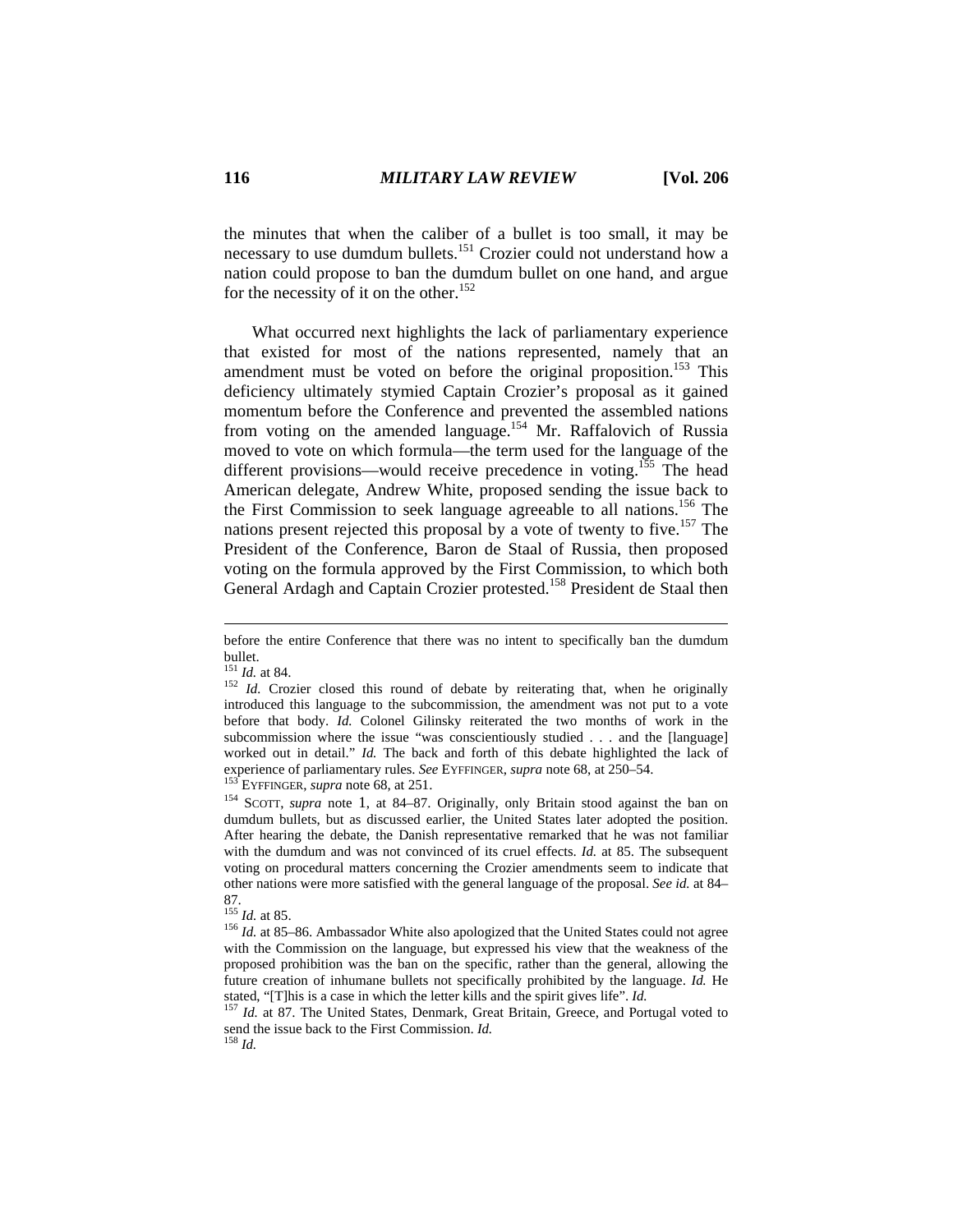agreed "in a conciliatory spirit . . . to have a vote first on the American formula."159 This announcement generated even more discussion among the delegates until Jonkheer van Karnebeek, First Delegate of the Netherlands, proposed settling the issue by voting to determine which formula should receive priority.160 Eight nations voted to give priority to the American formula and seventeen voted to give priority to formula adopted by the commission.<sup>161</sup> Consequently, the language drafted by the Russians, French, and Dutch and approved by the First Commission, was adopted "unanimously" with Great Britain and the United States voting against, Portugal abstaining, and Luxemburg not present.<sup>162</sup> Thus ended the contentious debate over dumdum bullets, and the controversy surrounding this small provision of the 1899 Hague Regulations disappeared from history, save for in the work of a few commentators.

After the American delegation returned home, Secretary of State John Hay and Assistant Secretary of State David Hill studied the Hague Conventions and decided not to send the declaration against the use of expanding bullets to the Senate for ratification.<sup>163</sup> To this day, the Senate has never ratified that declaration. The United States ratified the arbitration convention and the declaration against throwing projectiles from balloons on February 5, 1900; the convention adapting the Geneva Convention of 1864 to maritime warfare on May 4, 1900; and the convention on the laws and customs of land warfare in March, 1902.<sup>164</sup>

# D. The Hague Peace Conference of 1907

The attention surrounding the 1899 Peace Conference diffused rather quickly, at least in the United States.<sup>165</sup> The Permanent Court of Arbitration was established at The Hague<sup>166</sup> and heard several important cases, including the Pious Fund case, the Alaska Boundary tribunal, and

 $159$  *Id.* 

<sup>160</sup> *Id.*<br><sup>160</sup> *Id.*<br><sup>161</sup> *Id.* The United States, Belgium, China, Denmark, Great Britain, Greece, Portugal, and Serbia voted to give priority to Captain Crozier's amendment. *Id.* Luxemburg did not participate in the vote. *Id.*<br><sup>162</sup> *Id.* 

<sup>&</sup>lt;sup>163</sup> *Id.* at 196. There is no explanation as to why Secretary Hay and Assistant Secretary Hill thought it "unwise" to send this declaration to the Senate, but it is probably attributable to Crozier and Mahan's strong opposition at the Conference. *Id.* <sup>164</sup> *Id.* 165 DAVIS, *supra* note 77, at 35. 166 *Id.* at 35–36.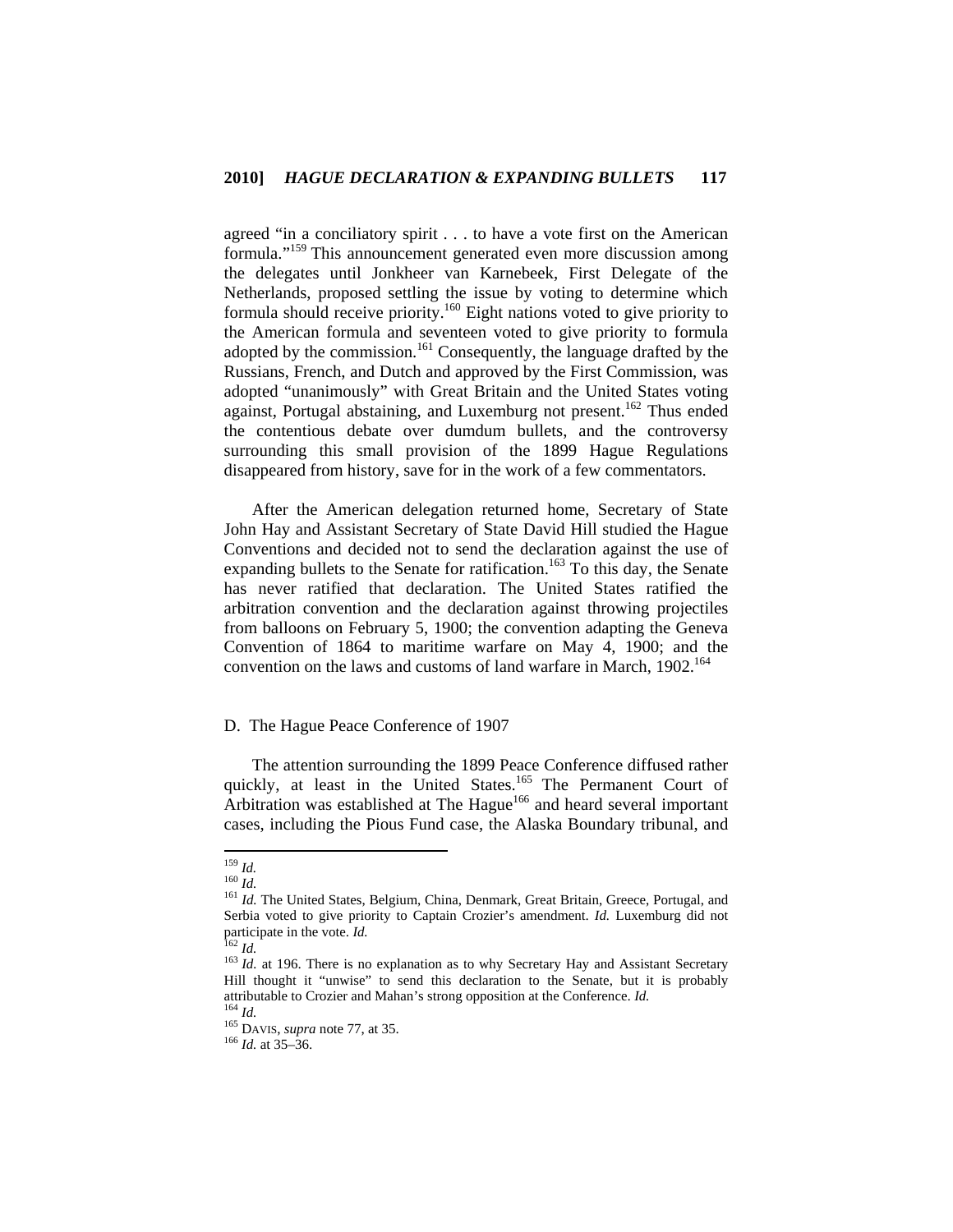the Venezuela affair.<sup>167</sup> Wars continued to rage throughout the world: the United States fought a rebellion in the Philippines;<sup>168</sup> Britain fought the Boer War in South Africa;<sup>169</sup> the Boxer Rebellion broke out in China;<sup>170</sup> and in 1904, the Russo-Japanese War began.171 American involvement in resolving international disputes rose during this period, and by 1904, President Theodore Roosevelt was persuaded to seek a second peace conference at The Hague to address improvements and additions to the 1899 Conventions.<sup>172</sup>

The happenings and discussions of The Hague Peace Conference of 1907 are beyond the concern of this article, save for the issue of expanding bullets. The program for the Second Conference included "Declarations of 1899" among the topics for discussion.<sup>173</sup> At the first meeting of the first subcommission of the Second Commission on July 3, 1907, Auguste Beernaert presided and noted that the declaration against expanding bullets was "still in force and it does not seem that there should be any occasion for modifying [it]."<sup>174</sup> Beernaert also noted that the subcommission had not yet received any communication on that subject.<sup>175</sup> On July 8, the United States delegation submitted a proposal declaring "[t]he use of bullets that inflict unnecessarily cruel wounds, such as explosive bullets and, in general, every kind of bullet that exceeds the limit necessary for placing a man immediately *hors de combat* should be forbidden."176 As the meetings of the Second Commission continued, the Dutch would, much as the Russians did in 1899, thwart the effort of the United States to modify the restrictions on expanding bullets. At the fifth meeting of the subcommission on August 7, 1907, Beernaert stated,

> [A]ll discussion on the subject of [expanding bullets] must . . . be declared out of order. [This Declaration was] concluded for an indefinite period, [it] can be denounced

 $167$  See id. at 37-90 (providing an overview of these cases).

<sup>&</sup>lt;sup>168</sup>*Id.* at 37. This rebellion lasted from February 1899 until July 1902. *Id.*<br><sup>169</sup>*Id. Id.*<br><sup>170</sup>*Id.* at 91.<br><sup>171</sup>*Id.* at 91.<br><sup>172</sup> *See id.* at 91–162 (providing an in-depth discussion surrounding the motives, p and events leading to the Second Peace Conference).<br><sup>173</sup> HULL, *supra* note 84, at 187.

<sup>&</sup>lt;sup>174</sup> 3 JAMES BROWN SCOTT, THE PROCEEDINGS OF THE HAGUE CONFERENCES: THE CONFERENCE OF 1907, at 98 (1921). 175 *Id.* <sup>176</sup>*Id.* at 15.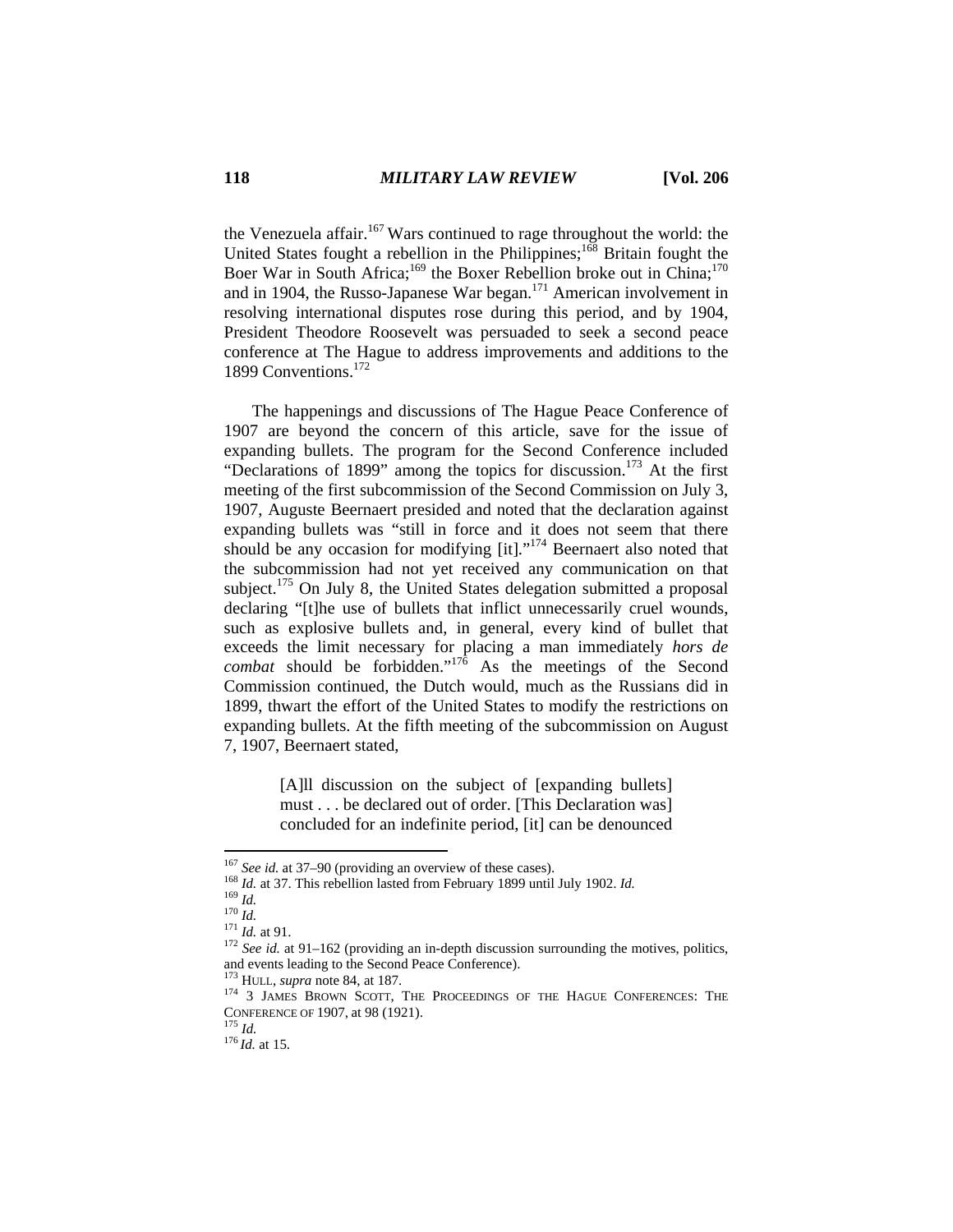only by means of a notice given one year in advance, and no Power has expressed such an intention. Moreover, the modification or abrogation of [this Declaration] does not appear in the program and the restrictive proposal of the United States is not connected therewith.<sup>177</sup>

A plain reading of the minutes from the first meeting on July 3 clearly shows Beernaert never discussed this method of denouncing the Declaration. Fortunately, Brigadier General George B. Davis, The Judge Advocate General of the U.S. Army, saved the record at the next plenary meeting of the Second Commission.<sup>178</sup>

At the next day's meeting of the full Second Commission, General Davis addressed Beernaert's statement of the previous day. General Davis noted that on July 8, the United States had filed a proposal seeking to modify the 1899 Hague Expanding Bullets Declaration.<sup>179</sup> Davis declared that on July 10, "this proposal was printed and distributed in the usual manner," and stated the United States's confusion over Beernaert's claim that no one asked to revise the expanding bullet declaration.<sup>180</sup> Davis further explained that on July 31, the delegation of the United States was told that, because the United States was not a signatory to the declaration on expanding bullets, it was not in a position to denounce that declaration.<sup>181</sup> Davis expressed frustration that the United States had no way of knowing that its proposal "could not be taken into

<sup>&</sup>lt;sup>177</sup> *Id.* at 153–54. Nowhere in the minutes of this meeting is there a discussion concerning General Davis's proposal to modify the declaration on expanding bullets.<br><sup>178</sup> Then-Brigadier General George Breckenridge Davis graduated from the United States

Military Academy in 1871. *Gen. George B. Davis Dead*, N.Y. TIMES, Dec. 17, 1914, at 13. General Davis was appointed a judge advocate in 1888 and was then assigned as Professor of Law at West Point. *Id.* General Davis received his law degree from Columbia University in 1891. *Id.* In 1901, General Davis was appointed as The Judge Advocate General of the U.S. Army. *Id.* General Davis was a delegate of the United States to the Second Hague Peace Conference, as well as an accomplished writer on

international and military law. *Id.*<br><sup>179</sup>*Id.* at 15.<br><sup>180</sup>*Id.* Apparently, only a power that had signed a declaration of the 1899 Hague Convention could denounce a declaration and suggest a modification, so the United States was "not in a position to denounce it in the manner and form prescribed in the Convention." *Id.*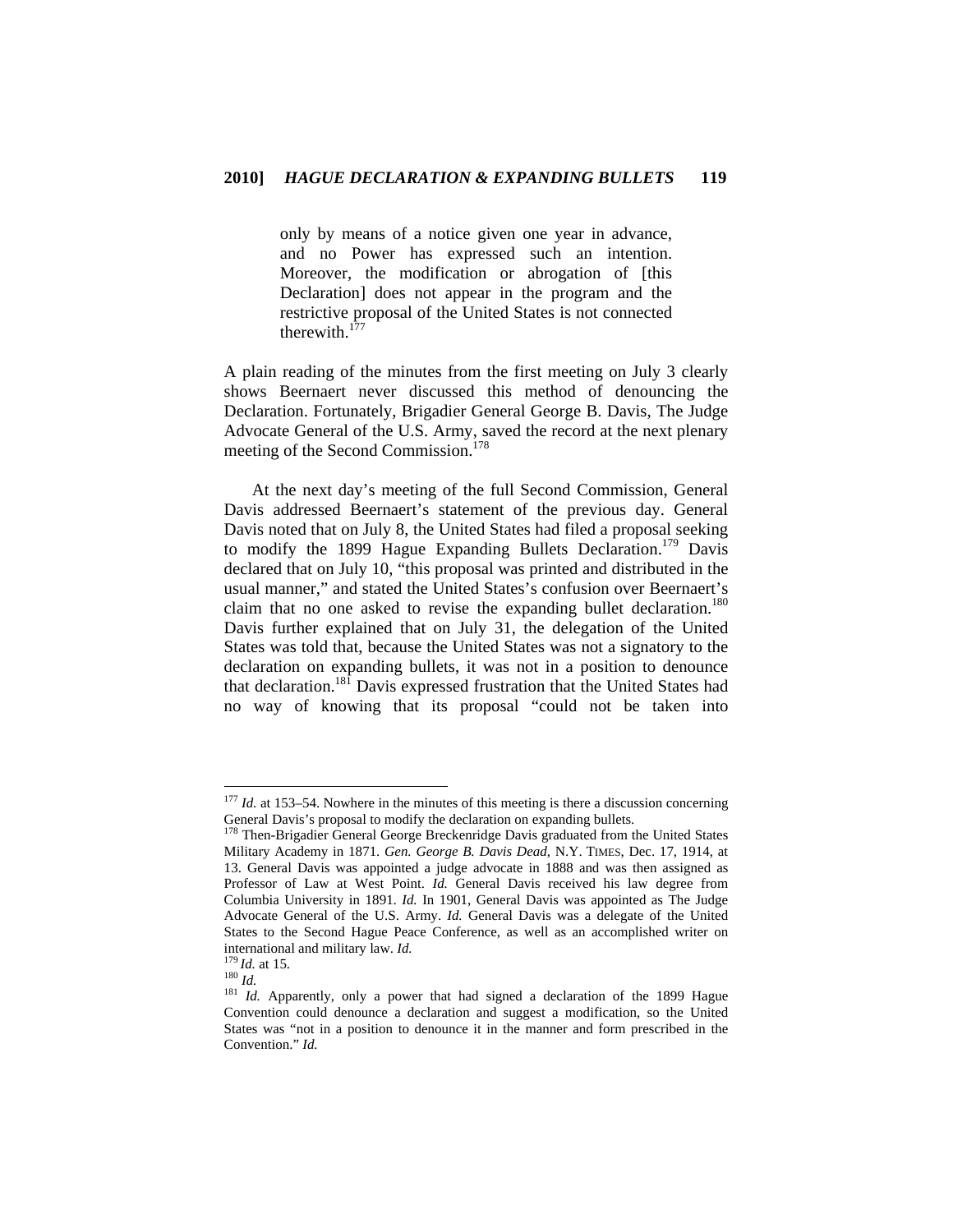consideration as being a modification of Declaration No. 3."182 Davis's argument apparently did not move Beernaert.<sup>183</sup>

Beernaert then noted that the Russian program for the Conference of "more than a year ago" did not mention modifying the declaration on expanding bullets; he evidently forgot the first meeting on July 3, where he left open the possibility of modifying the declaration.<sup>184</sup> Beernaert then declared that, because no Power had denounced the Declaration, their "full obligatory force" was preserved for a year.<sup>185</sup> Beernaert concluded by observing that General Davis's proposal was identical to that of Captain Crozier in 1899, "which was unanimously rejected as insufficient."<sup>186</sup>

Beernaert's seeming misinterpretation of the denunciation provisions of the 1899 Declaration terminated the last meaningful opportunity to correct the ban on expanding bullets. Even if the United States had succeeded in getting its proposed modification before the subcommission, it is not clear that the United States could have persuaded a majority of nations to amend the Declaration; at the 1907 Peace Conference, Britain and Portugal announced they would sign the 1899 Hague Expanding Bullets Declaration.<sup>187</sup> The Final Act of the 1907 Peace Conference called for a Third Peace Conference to be held within

In the event of one of the High Contracting Parties denouncing the present Declaration, such denunciation shall not take effect until a year after the notification made in writing to the Netherlands Government, and forthwith communicated by it to all the other Contracting Powers. This denunciation shall only affect the notifying Power.

Hague Expanding Bullets Declaration, *supra* note 12. The plain language of the Declaration does not appear to prohibit a later modification to the Declaration.

<sup>&</sup>lt;sup>182</sup> *Id.* The full text of the 1899 Hague Expanding Bullets Declaration addresses denunciations of the Declaration:

<sup>&</sup>lt;sup>183</sup> Beernaert responded by telling General Davis that no other delegation had opposed his exclusion of the proposal during the previous day's meeting. SCOTT, *supra* note 174, at 16. Beernaert flatly stated, "The question can therefore no longer be discussed, but [Beernaert] thinks too that it has been decided correctly." *Id.* <sup>184</sup> *Id.* <sup>185</sup> *Id.* As discussed in note 182, *supra*, Beernaert appears to have mistakenly interpreted

the denunciation provisions of the Declaration.

<sup>&</sup>lt;sup>186</sup> *Id.* The record of Captain Crozier's passionate proposal to modify the Declaration in 1899 and the debate it inspired appears to undercut the support Beernaert's accords to the Conference unanimous rejection *See* discussion at Part III.C.3, *supra*. 187 SCOTT, *supra* note 174, at 154.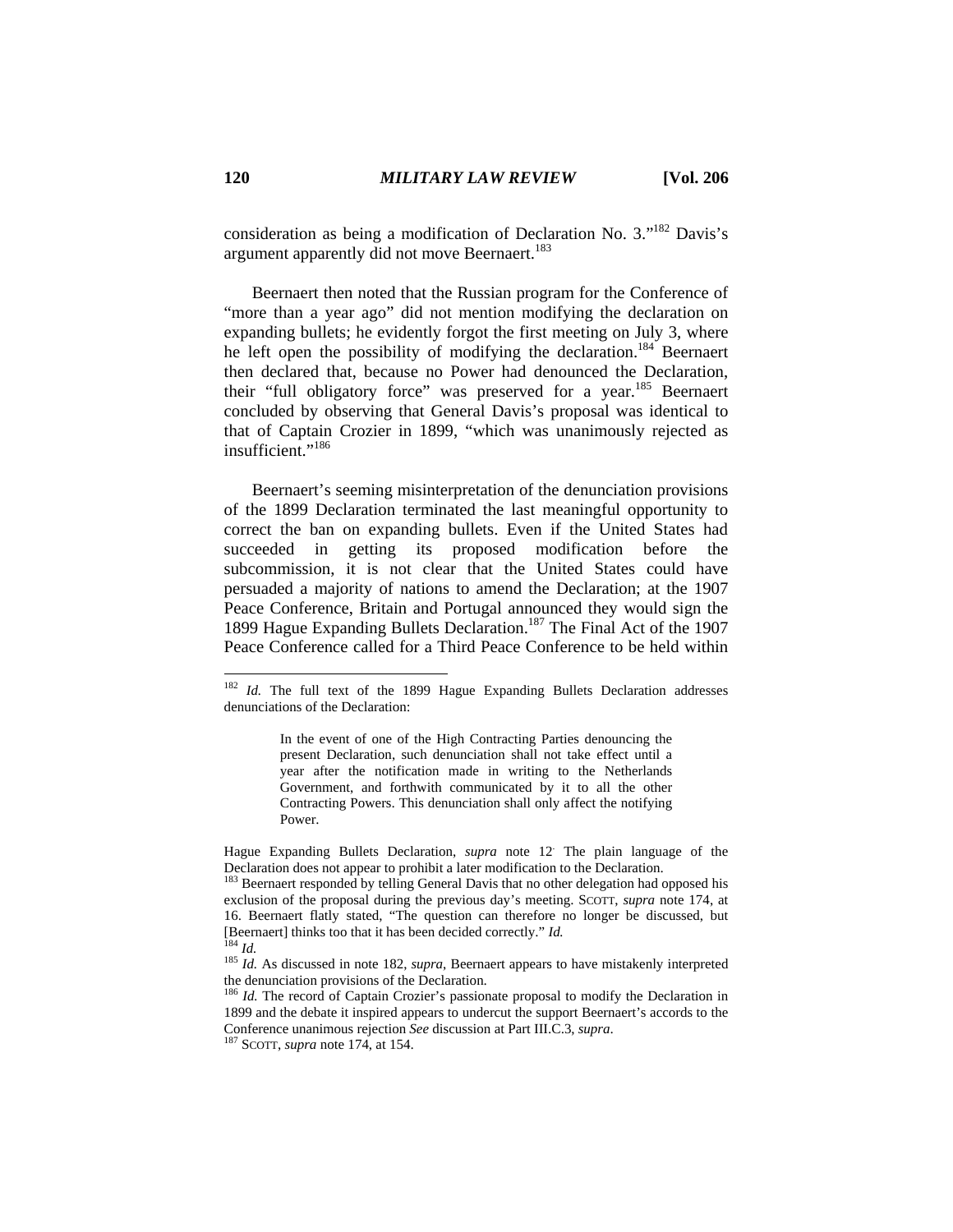eight years,<sup>188</sup> but the outbreak of World War I in 1914 prevented this third conference. No successor conference to the 1907 Peace Conference has ever been held  $^{189}$ 

E. Diplomatic Conferences on International Humanitarian Law, 1974– 1976

Various other conferences and conventions met in the years following World War I, but other than the Geneva Protocol of  $1925^{190}$ prohibiting the use of chemical and bacteriological weapons, no real attempt was made to regulate conventional weapons until 1974.<sup>191</sup> After the Geneva Conventions of 1949 were held, numerous conflicts arose that were "characterized by widespread violations of the Conventions or the simple refusal of belligerents to acknowledge that the Conventions have any application to the conflict in which they are involved."<sup>192</sup> As a result, during the 1970s, the United Nations and the ICRC exchanged proposals for restricting new weapons systems<sup>193</sup> until finally, in 1974,

outbreaks of violence between Israel and the Arab States, the Nigerian Civil War, the Bangladesh War of Independence, the Vietnam War, the Korean War, several wars between India and Pakistan, a conflict between India and China, the Congo operation by the United Nations, chronic violence over Cyprus, [and] civil war in the Dominican Republic.

<sup>&</sup>lt;sup>188</sup> Final Act of the Second Peace Conference, Oct. 18, 1907, 3 Martens Nouveau Recueil (ser. 3) 323, 205 Consol. T.S. 216.<br><sup>189</sup> DAVIS, *supra* note 77, at 339.

<sup>&</sup>lt;sup>190</sup> Protocol for the Prohibition of the Use of Asphyxiating, Poisonous or Other Gases, and of Bacteriological Methods of Warfare, Feb. 8, 1928, 94 L.N.T.S. 65.

<sup>&</sup>lt;sup>191</sup> R.R. Baxter, *Conventional Weapons Under Legal Prohibitions*, 1 INT'L SEC. 45 (Winter 1977).

<sup>192</sup> R.R. Baxter, *Humanitarian Law or Humanitarian Politics? The 1974 Diplomatic Conference on Humanitarian Law*, 16 HARV. INT'L L.J. 1, 4 (1975). These conflicts included:

*Id.*

<sup>&</sup>lt;sup>193</sup> *Id.* In 1968, the United Nations held an International Conference on Human Rights in Tehran, Iran, which resolved to request a U.N. study on how to supplement the Geneva Conventions to better protect civilians and other war victims. *Id.* at 5. The United Nation's incursion into the Geneva Conventions created a conflict with the ICRC. *Id.* The ICRC had "historically considered itself the guardian of the Geneva Conventions of 1949 and of the "Geneva law" in general. *Id.* For years the ICRC "was widely regarded as highly knowledgeable about international humanitarian law and as neutral and apolitical." *Id.* However, the ICRC became more political and soon "the very neutrality and detachment of the I.C.R.C. were to be challenged." *Id.* In response, in 1971 and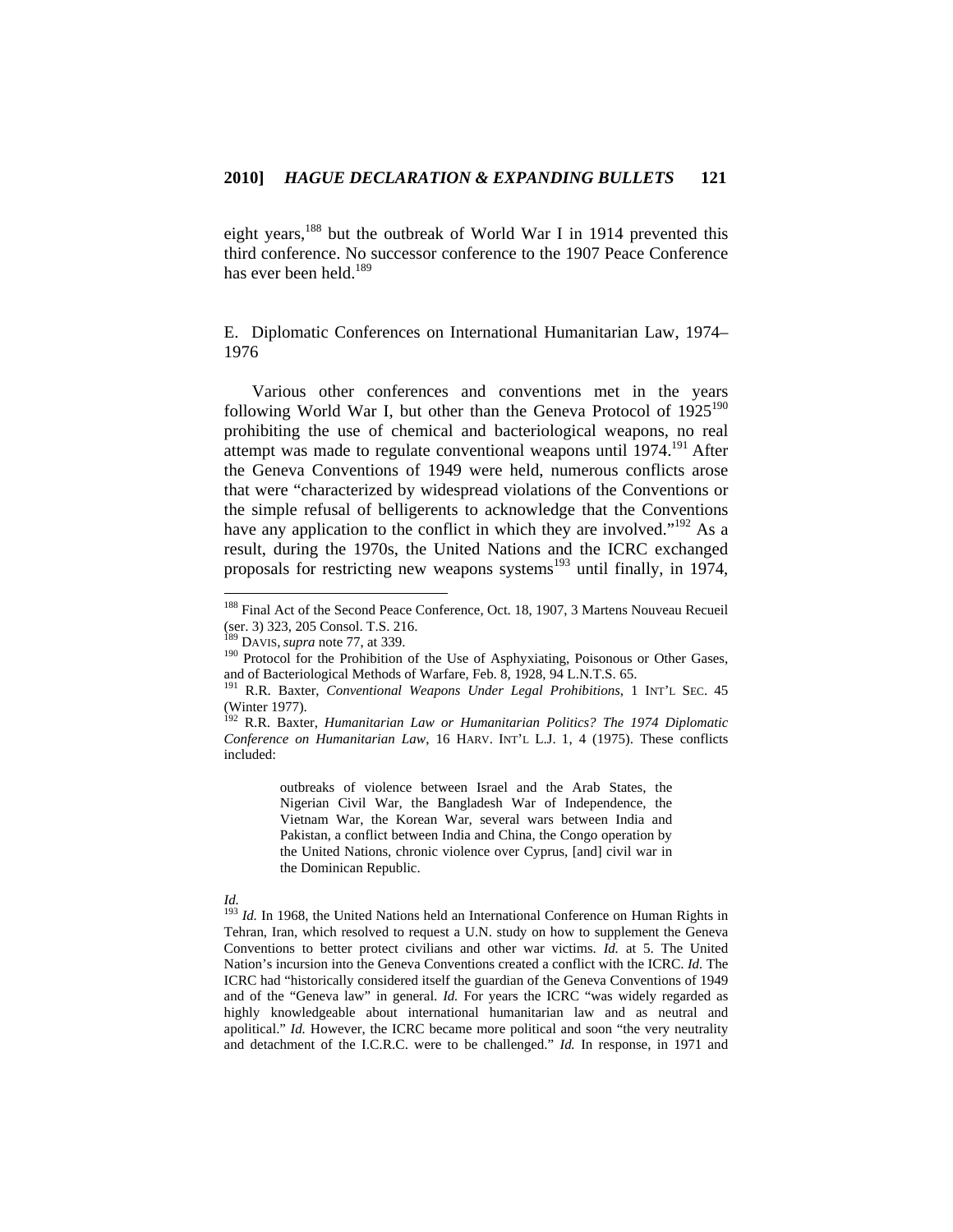the Swiss Government hosted a Diplomatic Conference on the Reaffirmation and Development of International Humanitarian Law Applicable in Armed Conflicts, with 125 nations in attendance.<sup>194</sup> The Diplomatic Conference of 1974 and those that followed in 1975 and 1976 were expansive.195 The majority of their work is beyond the scope of this article, save for the attention paid to bullets.

No specific ban on any type of bullets came of the Diplomatic Conferences or the Protocols Additional to the Geneva Conventions of 1949; however, a discussion of the efforts to restrict certain bullets during the 1970s is instructive in understanding the probable confusion, disagreement, and resulting inaction in changing the 1899 Hague Expanding Bullets Declaration. At the 1974 Conference, there was only an "Ad Hoc Committee on Weapons," and the discussion in this body was unremarkable.<sup>196</sup> Most of the real discussion on weapons, especially small caliber bullets, took placed at the various conferences of government experts.197 Ultimately at the 1974 Conference, the discussion

<sup>1972,</sup> the ICRC hosted two Conferences of Government Experts to examine and draft new principles of international humanitarian law. Baxter, *supra* note 191, at 46. In 1972, the United Nations then adopted a resolution identifying a potential gap in the ICRC's work, one of which was the "prohibition or restriction of the use of specific weapons which are deemed to cause unnecessary suffering." *Id.* at 46–47. In 1973, the ICRC held a meeting of government experts and agreed to further examine small caliber projectiles. *Id.* at 50. The ICRC took up the task of considering the "prohibition or restriction of certain conventional weapons which cause unnecessary suffering or have indiscriminate effects." *Id.* This caused both internal and external concern at the ICRC. *Id*. For the first time, the ICRC was asked to "assist in the assessment of weapons and their effects—to move from humanitarian law to the law of combat." *Id.* At the 1973 working group of experts, it became obvious to the ICRC that "there was much to be learned about weapons—about their characteristics and their effects." *Id.*<br><sup>194</sup> Baxter, *supra* note 191, at 47–51; Baxter, *supra* note 192, at 6–9.<br><sup>195</sup> For example, the 1974 Conference "produced some 4.5 million pages of reports,

amendments, summary records, and the like." David P. Forsythe, *The 1974 Diplomatic Conference on Humanitarian Law: Some Observations*, 69 AM. J. INT'L L. 77, 88 (1975). The official record of the three Conferences is ten volumes long. *See* INT'L COMM. RED CROSS, DIPLOMATIC CONFERENCE ON THE REAFFIRMATION AND DEVELOPMENT OF INTERNATIONAL HUMANITARIAN LAW APPLICABLE IN ARMED CONFLICTS (1974–1977) (1978).

<sup>&</sup>lt;sup>196</sup> Baxter, *supra* note 191, at 51. The United States "viewed the proceedings with a great deal of caution . . . [because] a number of governments, without full information or consideration of the issues, had apparently already made up their mind what weapons were lawful." *Id.* 197 *See id.* at 51–52, 55–56. The real concern arose because nations were using small

caliber bullets, like the NATO 5.56 mm round, that had high muzzle velocities, and the bullets tended to tumble in flight. *Id.* at 55. These bullets were alleged to cause wounds that were "very severe and resemble those caused by dum-dum bullets." *Id.* Because of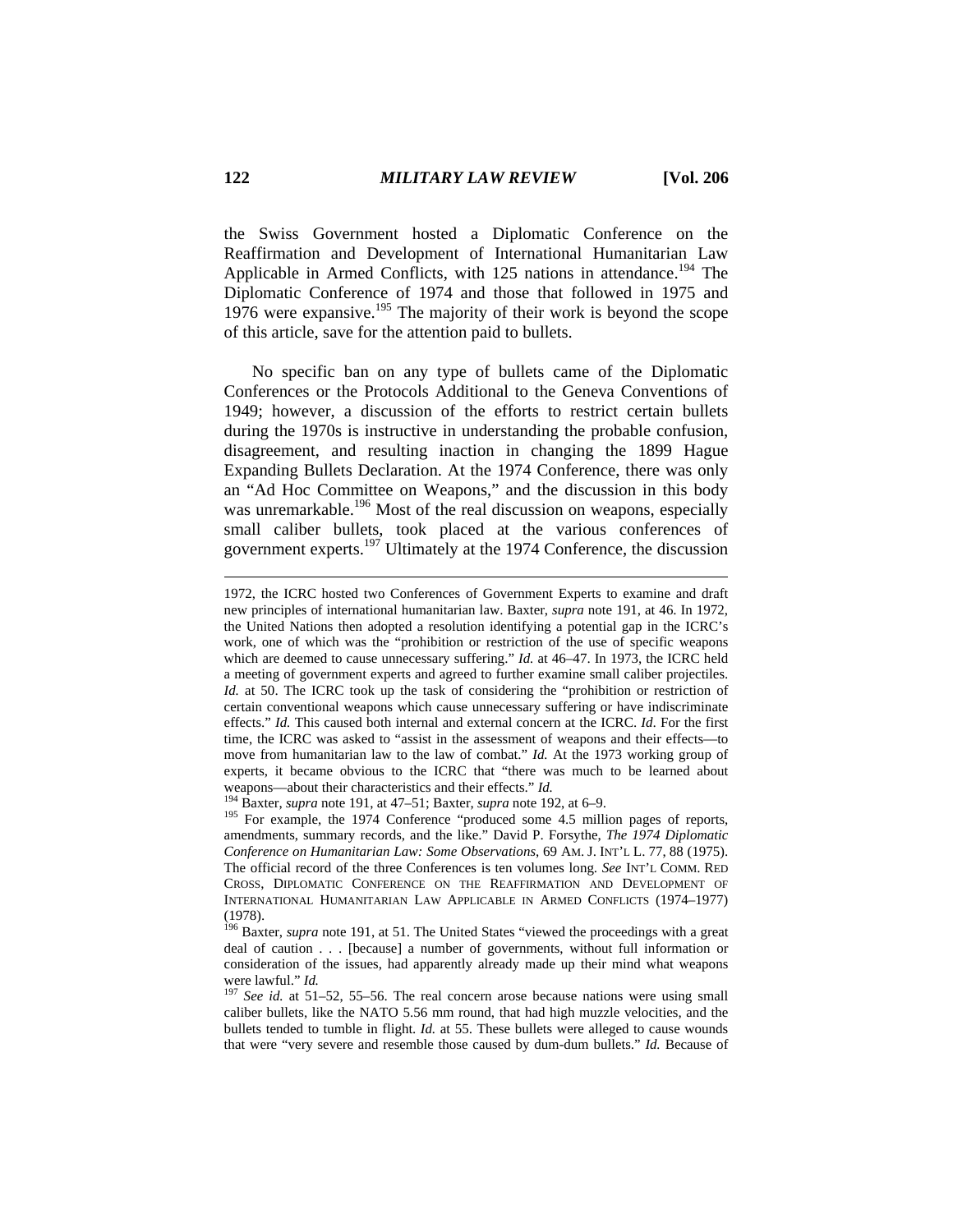on bullets was "extremely technical," and even the criteria used to identify the applicable weapons and bullets were "demonstrated to be questionable."<sup>198</sup> Originally, some thought the problem with weapons was high muzzle velocity, but eventually small caliber bullets—that is, bullets smaller than 7.62 mm—became the focus.<sup>199</sup> However, numerous countries were using such bullets and felt strongly about their effectiveness.200 This fact, coupled with the extensive differences of opinion on the characteristic and effects of these bullets and the arbitrary and highly technical nature of any prohibition on such bullets, contributed to the failure of the Diplomatic Conferences to pass any prohibitions or restrictions on small caliber bullets.<sup>201</sup>

## F. 1977 Additional Protocols to the Geneva Convention

While the Diplomatic Conferences did not succeed in adopting a specific prohibition on any class of bullets, Article 36 of Additional Protocol I to the 1949 Geneva Conventions (Additional Protocol I) applies restrictions to new weapons systems.<sup>202</sup> It is noteworthy that the

 $\overline{a}$ 

In the study, development, acquisition or adoption of a new weapon, means or method of warfare, a High Contracting Party is under an obligation to determine whether its employment would, in some or all circumstances, be prohibited by this Protocol or by any other rule of international law applicable to the High Contracting Party.

Additional Protocol I, *supra* note 24.

this, some nations believed that small caliber bullets caused unnecessary suffering and

sought to restrict or ban such weapons and bullets. *Id.* <sup>198</sup> *Id.* at 56. <sup>199</sup> *Id.*  $\frac{109}{100}$  *Id.*  $\frac{200}{100}$  *Id.* at 56–57. The debate over weapons was between the "haves" and the "have-nots." *Id.* at 51. Developing nations "resented the technological superiority of the major military powers and of other developed countries." *Id.* The Soviet Union was "in a difficult position throughout the negotiations. Itself a power of high military technology, the Soviet Union could not welcome placing restraints on weapons, but at the same time as the steadfast ally of Third World states," the Soviet Union could not "take a hard line against the technologically-deprived developing states." *Id.* Only the Swedish were really prepared to discuss specific language on bullets. *Id.* In 1976, the Swedish proposed a broad ban on bullets that contained arbitrary and technical language that clearly would have been difficult to enforce. *Id.* at 56. For further analysis of the discussion of small caliber bullets at the Diplomatic Conferences, see FRITS KALSHOVEN, REFLECTIONS ON THE LAW OF WAR: COLLECTED ESSAYS 175–76 (2007). 202 Article 36 reads: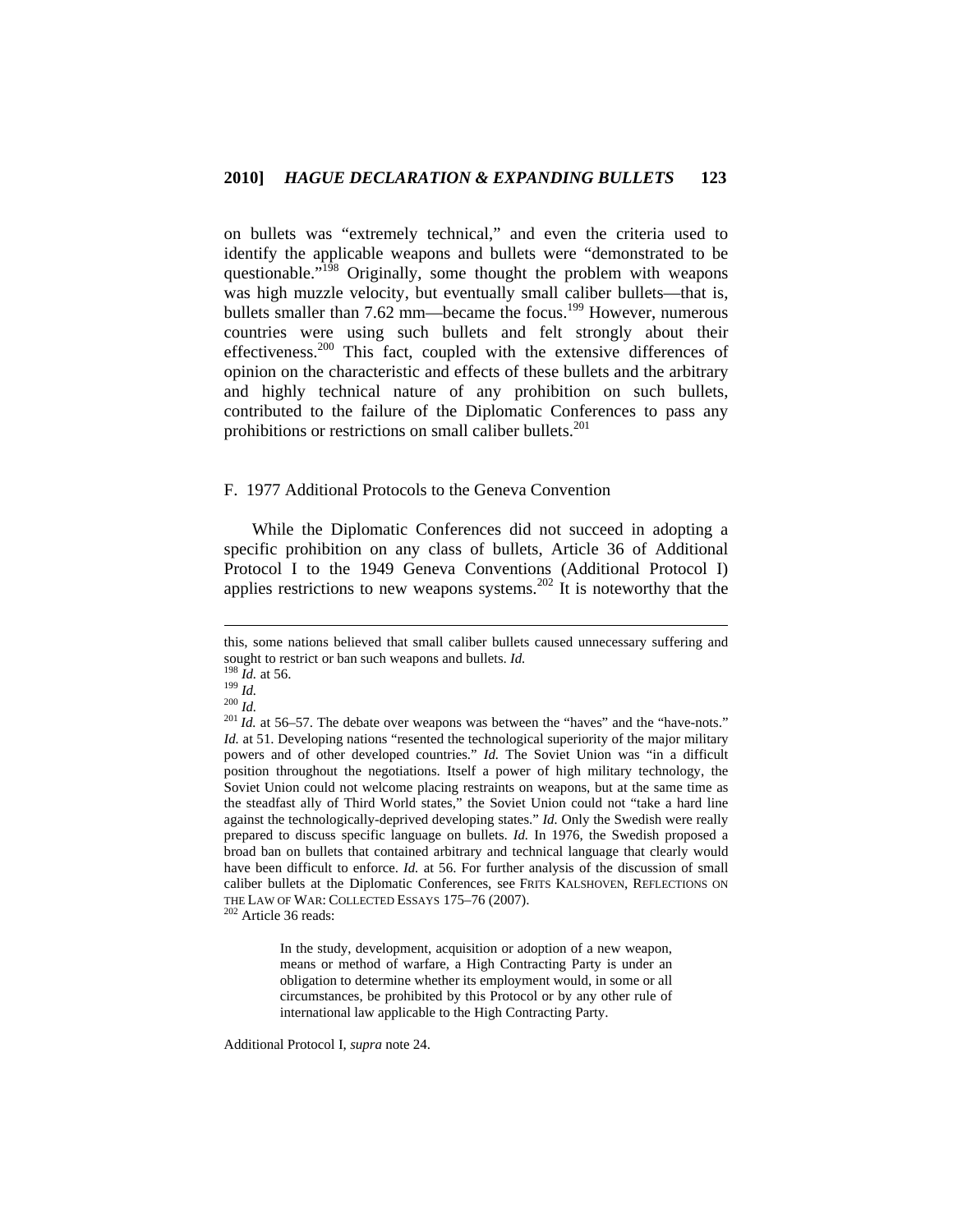delegates could only agree on general language to prohibit new weapons. Some delegates had proposed creating a committee responsible for "drawing up a list of weapons or methods of use which would fall under the prohibition," but to some, this implied disarmament and "a proliferation of international bodies which would only complicate the search for a solution."<sup>203</sup> Article 36 is the link between weapons restrictions and the "basic rules" for weapon use outlined in Article 35.204

Under Article 36, the 1899 Hague Declarations are applicable to Article  $35^{205}$  thus expanding bullets are prohibited regardless of whether a nation develops the bullet Captain Crozier envisioned—one that expands uniformly—and determines that the bullet does not cause superfluous injury or unnecessary suffering. Articles 35 and 36, along with the extensive commentaries on the Diplomatic Conferences, make it clear that in the 1970s, nations could not agree on specific weapons

1. In any armed conflict, the right of the Parties to the conflict to choose methods or means of warfare is not unlimited.

3. It is prohibited to employ methods or means of warfare which are intended, or may be expected, to cause widespread, long-term and severe damage to the natural environment.

 $^{203}$  Int'l Comm. Red Cross, Commentary on the Additional Protocols of 8 June 1977 TO THE GENEVA CONVENTIONS OF 12 AUGUST 1949, at 421–22 (Yves Sandoz, Christophe Swinarski & Bruno Zimmerman eds., 1987) [hereinafter COMMENTARY ON ADDITIONAL PROTOCOL I]. The commentaries recognized that "military or political considerations [would] necessarily elude a humanitarian forum." *Id.* at 422. 204 Article 35 states:

<sup>2.</sup> It is prohibited to employ weapons, projectiles and material and methods of warfare of a nature to cause superfluous injury or unnecessary suffering.

Additional Protocol I, *supra* note24, art. 35. Article 36 requires Contracting Powers to "determine the possibly unlawful nature of a new weapon, both with regard to the provisions of the Protocol, and with regard to any other applicable rule of international law." COMMENTARY ON ADDITIONAL PROTOCOL I, *supra* note 203, at 423. Nations make this determination "on the basis of normal use of the weapon as anticipated at the time of evaluation." *Id*. There is no body to monitor these determinations; rather, "the Contracting Parties have an obligation to determine themselves" whether the weapons they currently possess or "expect to produce or acquire in the future, are an object of a prohibition or not." *Id.* at 426. 205 The commentary to Article 36 states, "Article 36 remains, together with the Hague

Regulations, the only instrument in the law of armed conflict that can act as a brake on the abuses resulting from the arms race or on the possibility of future abuses, a possibility that must never be lost sight of . . . !" *Id.* at 427.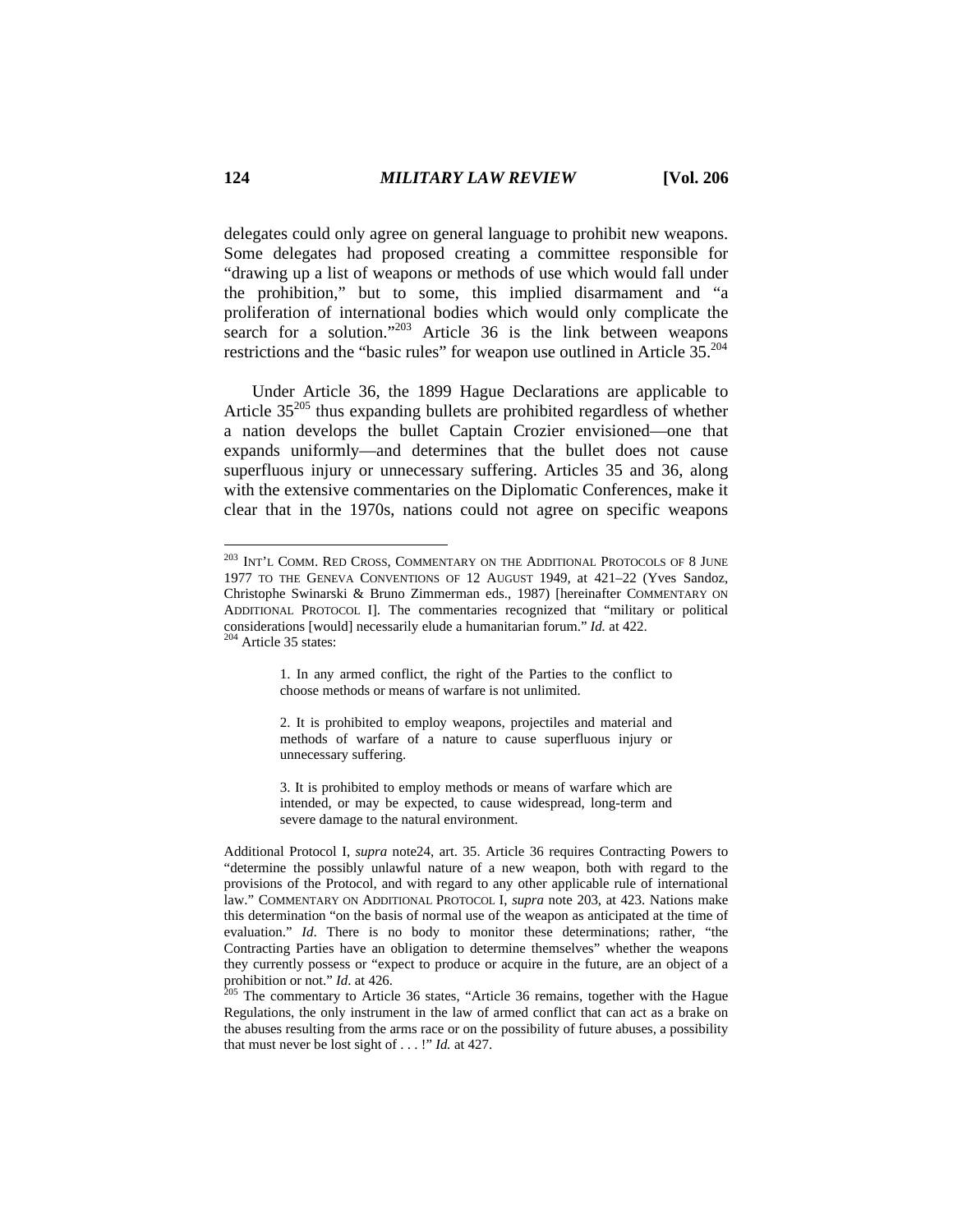restrictions and, therefore, opted for general principles of prohibition. The inability of Sweden and other nations to impose their desired specific restrictions on small caliber bullets raises doubt that the international community, but for the blind adherence to the traditional prohibition against expanding bullets, could today approve the language of the 1899 Hague Expanding Bullets Declaration.

# G. Rome Statute of the International Criminal Court

The debate over dumdum bullets was divisive in 1899, but a century later, those disagreements were forgotten history as the Rome Statute continued the unquestioned application of the 1899 Hague Expanding Bullets Declaration. The Rome Statute lists the use of expanding bullets as a war crime in Article  $8(2)(b)(xix)$ : "[e]mploying bullets which expand or flatten easily in the human body, such as bullets with a hard envelope which does not entirely cover the core or is pierced with incisions."<sup>206</sup> Article 8(2)(b)(xx) also prohibits "[e]mploying . . . projectiles . . . which are of a nature to cause superfluous injury or unnecessary suffering or which are inherently indiscriminate in violation of the international law of armed conflict."<sup>207</sup> The language in both of these articles is identical to the language of the 1899 Hague Expanding Bullets Declaration and Article 35(2) of Additional Protocol I. What is the reasoning behind this?

The language concerning prohibited weapons was a "highly contentious issue [in the negotiations of the Rome Statute] and indeed might have derailed the Conference but for the compromise reached at the end of the Conference."<sup>208</sup> However, the prohibition on expanding bullets was evidently uncontroversial and was based solely on the existence of the 1899 Hague Expanding Bullets Declaration.<sup>209</sup> Defining the use of expanding bullets as a war crime was seen "as an extension of

<sup>&</sup>lt;sup>206</sup> Rome Statute, *supra* note 39.

<sup>207</sup> *Id.*<br><sup>206</sup> THE MAKING OF THE ROME STATUTE, *supra* note 27, at 113.<br><sup>209</sup> Michael Bothe, *War Crimes*, *in* 1 THE ROME STATUE OF THE INTERNATIONAL CRIMINAL COURT: A COMMENTARY 408 (Antonio Cassese, Paola Gaeta & John R.W.D. Jones eds., 2002); THE MAKING OF THE ROME STATUTE, *supra* note 27, at 107 ("Those provisions from the Hague Regulations . . . were generally accepted."). In Bothe's writing, the commentary on expanding bullets is under the title of "Dumdum Bullets," reflecting how the 1899 prohibition on expanding bullets is still exclusively linked to Britain's bullet. Bothe, *supra*, at 209.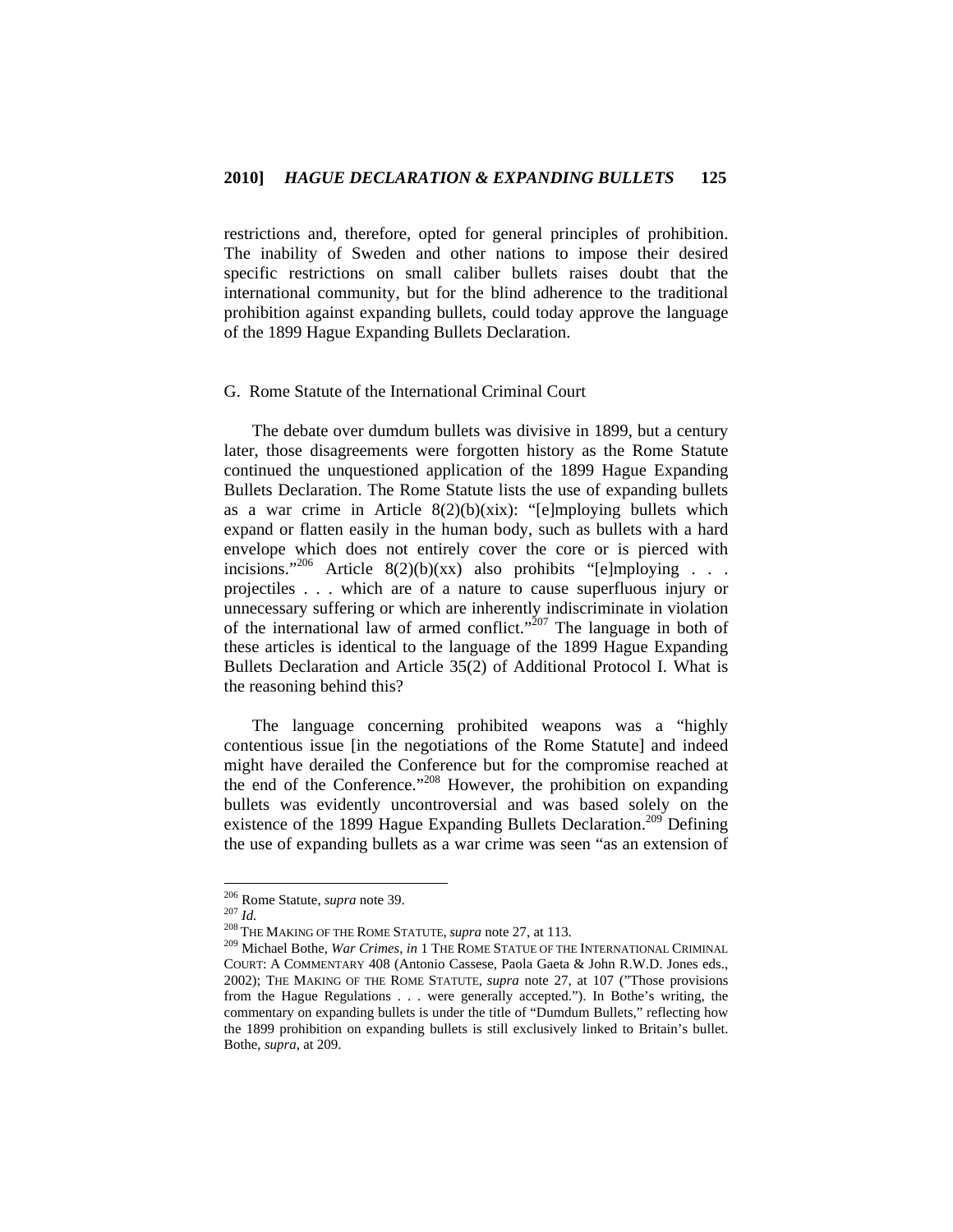the customary rule prohibiting the use of weapons which inflict unnecessarily cruel wounds,"<sup>210</sup> which the Rome Statute also codified in Article  $8(2)(b)(xx)$ . The real debate surrounded the inclusion of specific weapons, including controversial weapons like blinding lasers, landmines, and nuclear weapons.<sup>211</sup> Ultimately, the delegates approved restrictions on weapons "subject to the most clearly established classical prohibitions," which appear in paragraphs  $8(2)(b)(xvii)$ –(xix), as well as the general principles of Article 23(e) of the Hague Convention and Article  $35(2)$  of Additional Protocol I.<sup>212</sup> Thus continued the wayward journey of the prohibition on expanding bullets, from its beginning as a vigorously contested attempt to check Britain's military power, to the United States's failed attempt to modify the ban in 1907, to its established home in the land of unquestioned and highly-praised examples of international humanitarian law.

III. Current U.S. Operations and the Military Necessity of Expanding **Bullets** 

The "savages" the British faced in India and Africa in the late 1800s were similar to the enemies the United States faces today: terrorists who do not use a "fixed distinctive sign recognizable at a distance,"213 do not carry their arms openly, $2^{14}$  and do not conduct "their operations in accordance with the laws and customs of war."215 A combat environment that includes densely populated civilian areas and terrorists who do not distinguish themselves from civilians compounds the threat that terrorists pose to U.S. forces today. In 1899, General Ardagh argued that the British needed the "shock" power of dumdum bullets to render their enemies *hors de combat*. 216 Today, U.S. forces need a bullet that allows them to discriminate effects between "the civilian population and combatants and between civilian objects and military objectives"<sup>217</sup> and

<sup>210</sup> Bothe, *supra* note 209, at 408. This is interesting given that during the Diplomatic Conferences of 1974–1976, hundreds of nations could not agree on what the effects were of small caliber bullets; apparently, most nations can agree that there was a better understanding of these effects in 1899.<br><sup>211</sup> THE MAKING OF THE ROME STATUTE, *supra* note 27, at 113–16.

<sup>&</sup>lt;sup>212</sup> *Id.* at 116. <sup>213</sup> Geneva Convention Relative to the Treatment of Prisoners of War, art. 4(A)(2)(c), <sup>213</sup> Geneva Convention Relative to the Treatment of Prisoners of War, art. 4(A)(2)(c), Aug. 12, 1949, 6 U.S.T. 3316, 75 U.N.T.S. 135 [hereinafter GC III]. 214 *Id.* <sup>215</sup>*Id.* art. 4(A)(2)(d). 216 *See* Part II.C.2, *supra*. 217 Additional Protocol I, *supra* note 24, art. 48.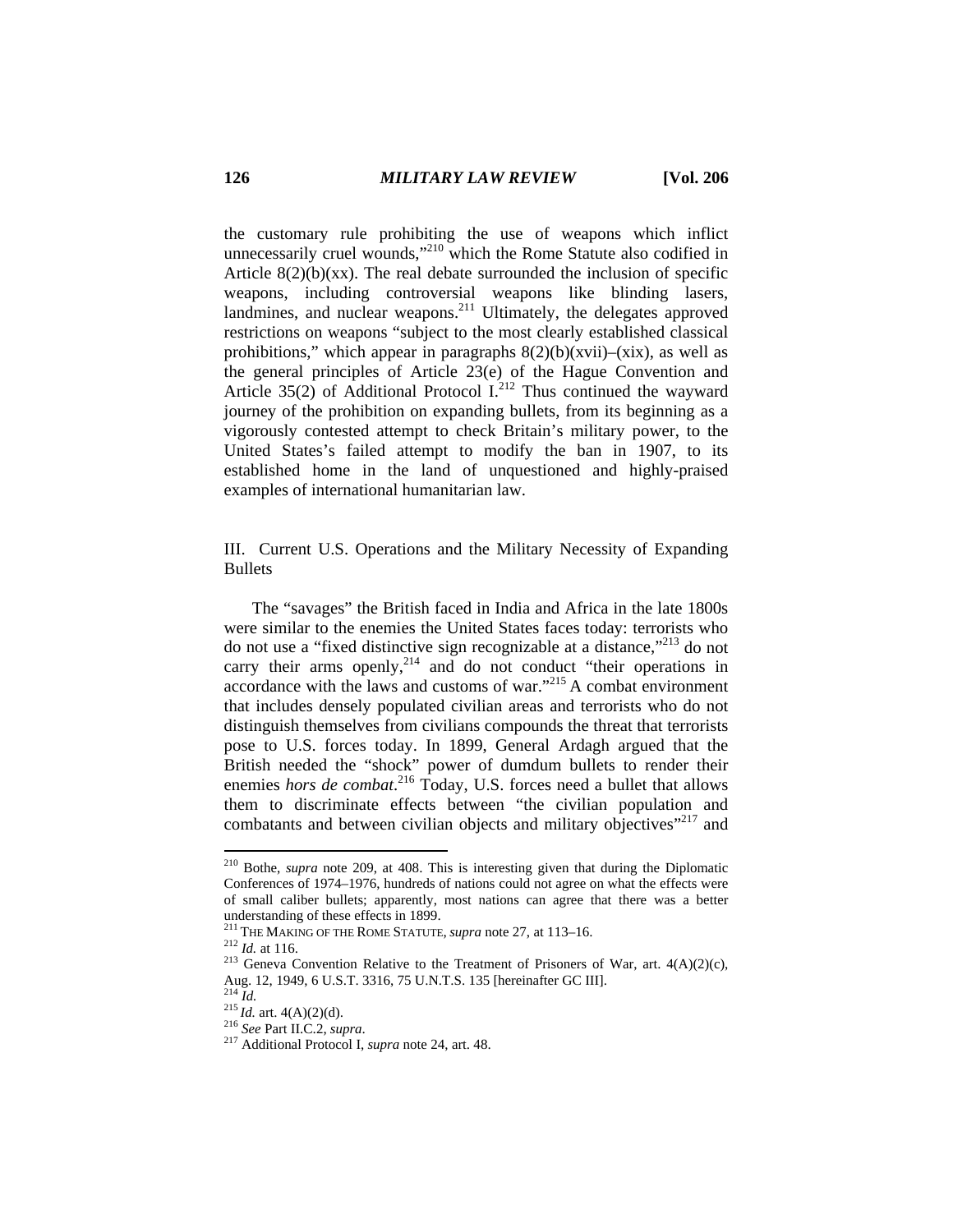also limits excessive "incidental loss of civilian life, injury to civilians, [and] damage to civilian objects."<sup>218</sup> Comparing the rationales for the use of expanding bullets in the nineteenth century and the twenty-first century is not new; the U.S. Army recognized the use of expanding bullets in counterterrorist and hostage rescue situations in  $1985$ <sup>21</sup>

### A. The United States's Position on Expanding Bullets in Combat

Combat against terrorists who do not distinguish themselves from civilians is not a new phenomenon. With numerous international terrorist incidents of the 1970s and the seizure of the U.S. Embassy in Tehran in 1980, the United States began to take a more comprehensive approach to counterterrorism operations.220 In 1985, The Judge Advocate General (TJAG) of the U.S. Army issued a legal opinion discussing the use of expanding bullets by U.S. forces in counterterrorist incidents,<sup>221</sup> which is the most recent official statement by the United States on the use of expanding bullets in combat situations. While TJAG's opinion "acknowledged and respected [the] applicability in conventional combat operations"222 of the 1899 Hague Expanding Bullets Declaration, TJAG ultimately concluded that the limitations on expanding bullets in combat did not apply to counterterrorist incidents.<sup>223</sup> The reasoning behind the opinion is instructive.

The opinion noted that the signatories to the Hague Expanding Bullets Declaration were focused on "conventional combat operations" as traditionally fought—"combat between lawful combatants on a battlefield relatively devoid of civilians, utilizing a high volume of firepower."224 Soldiers could not rely on their individual weapons "to defeat the enemy" but, rather, on the combined effects of massed weapons: individual, crew-served, "landmines, hand grenades, and

 $218$  *Id.* art. 51(5)(b).

<sup>&</sup>lt;sup>219</sup> Use of Expanding Ammunition by U.S. Military Forces in Counterterrorist Incidents, Op. JAG, U.S. Army, DAJA-IA/No. 7026, 23 Sept. 1985, *as reprinted in* ARMY LAW., Nov. 1985, at 45 [hereinafter Op. JAG, U.S. Army, No. 7026].

<sup>220</sup> *See, e.g.*, Captain James K. Jackson, *Legal Aspects of Terrorism: An Overview*, ARMY LAW., Mar. 1985, at 1 (discussing Department of Defense and Army responsibilities for terrorism within the larger framework of the U.S. Government).

<sup>&</sup>lt;sup>221</sup> *See* Op. JAG, U.S. Army, No. 7026, *supra* note 219.<br><sup>222</sup> *Id.* para. 2.<br><sup>223</sup> *Id.* para. 4.<br>*Id.* para. 3.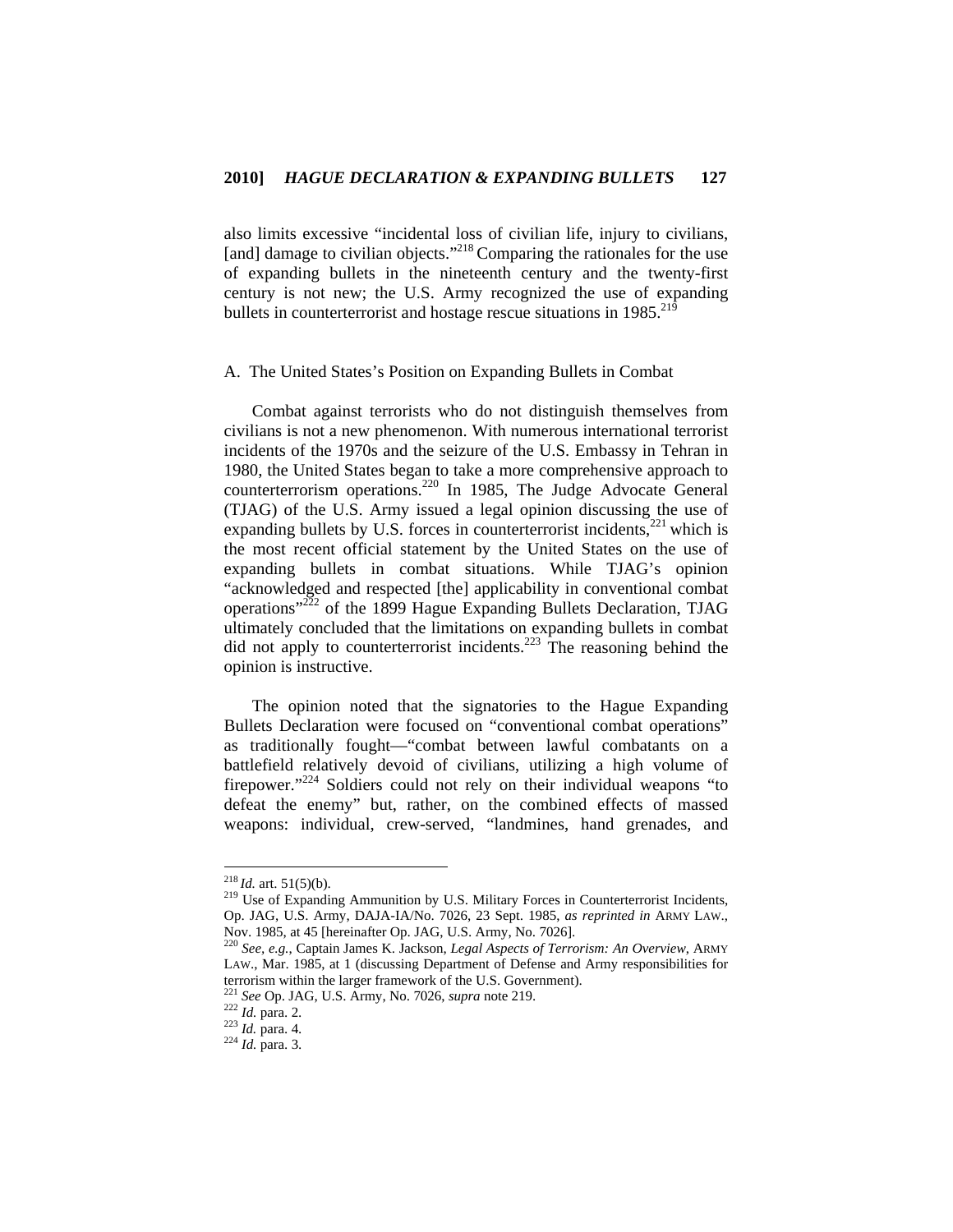artillery."<sup>225</sup> These "weapons and [their] ammunition were (and remain) designed for incapacitation rather than lethality"—which supported the prevailing doctrine that "wounding enemy soldiers increased the logistical burden on the enemy."<sup>226</sup> As opposed to conventional combat forces, terrorists usually attack civilians and civilian objects<sup>227</sup>—although the terrorists of today also fight against national armed forces. The opinion also distinguished terrorist attacks from conventional combat in that "[s]uch [terrorist] incidents frequently take place in the midst of populated areas or in close quarters where the lives of innocent civilians would be at risk." $^{228}$ 

The Judge Advocate General's conclusion that the Hague Expanding Bullets Declaration did not apply to U.S. military forces engaged in counterterrorism incidents relied on the fact that terrorists are not members of national armed forces entitled to the protections of the laws of war.229 While this distinction is equally applicable to the United States's current operations in Iraq and Afghanistan, the relevance of the opinion to this article is the focus on the utility of expanding bullets in situations where civilians are intermixed with the enemy.

> The purpose for utilization of expanding ammunition in such a very close life-threatening situations is to employ a projectile that deposits all of its energy in the target. This provides for high target selectivity by maximizing the disabling effect on the target while minimizing the aforementioned risk to [innocent bystanders].<sup>230</sup>

While some have questioned the "knock-down" power of expanding munitions,<sup>231</sup> TJAG's opinion recognized that because expanding bullets are less likely to pass through a target, they reduce the risk of collateral damage to civilians.<sup>232</sup> Additionally, as discussed in Part III.C.2, the excessive injury traditionally attributed to expanding bullets is also questionable. Nevertheless, TJAG's opinion concludes that even "[t]he

 $^{225}$  *Id.* 

<sup>226</sup> *See id.*<br>227 *Id.* para. 4. 227 *Id.* para. 4. 228 *Id.* 228 *Id.* 228 *Id.* The opinion also noted that most counterterrorist missions were likely not recognized as acts of war. *Id.* <sup>230</sup> *Id*. para. 4b. 231 *See* Part III.B.2, *supra*. 232 Op. JAG, U.S. Army, No. 7026, *supra* note 219, para. 4b.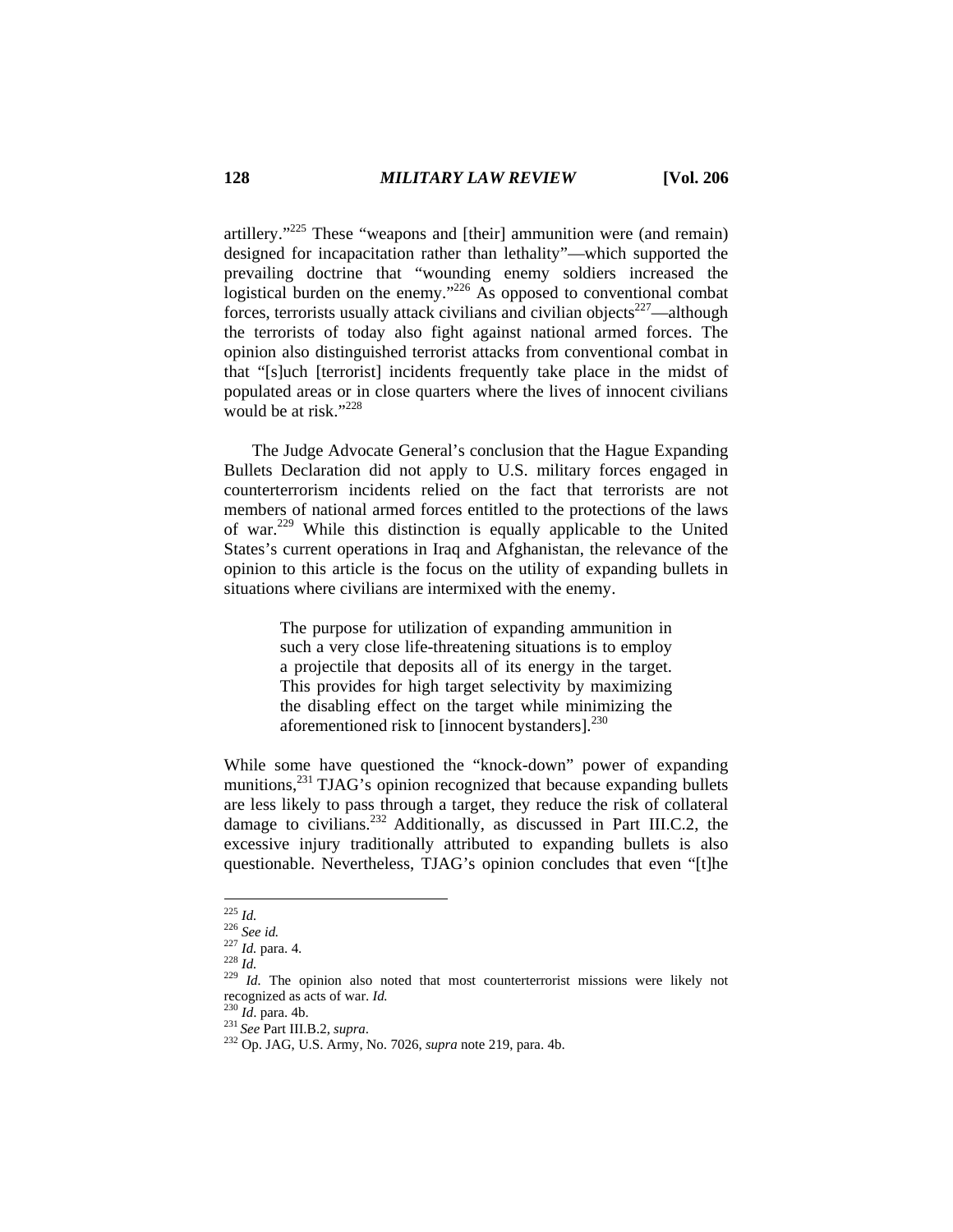possibility of 'superfluous injury' to a terrorist is far outweighed by the humanitarian concerns for protection of the innocent civilians . . . placed at risk."233 Similarly, in U.S. military operations in Iraq and Afghanistan, the need to reduce collateral damage to civilians is far more important than the disputable and uncertain consequences of the "excessive wounding" theory of expanding bullets.

### B. Expanding Bullets and the Counterinsurgency Fight

The United States's counterinsurgency (COIN) operations in Afghanistan and Iraq further underscore the necessity of using expanding bullets in combat operations. The U.S. Army established Army doctrine for COIN in 2006 in Field Manual (FM)  $3-24^{234}$  declaring, "[a]t its core, COIN is a struggle for the population's support. The protection, welfare, and support of the people are vital to success."<sup>235</sup> The ability to distinguish insurgents from civilians when using force is essential when protecting the civilian population.<sup>236</sup> The law of war principle of distinction is found in Additional Protocol I, Article 48, which states, "In order to ensure respect for and protection of the civilian population and civilian objects, the Parties to the conflict shall at all times distinguish between the civilian population and combatants and between civilian objects and military objectives and accordingly shall direct their operations only against military objectives."237 Field Manual 3-24 states that "[d]iscrimination applies to the means by which combatants engage the enemy. The COIN environment requires [soldiers and Marines] to not only determine the kinds of weapons to use and how to employ them but also establish whether lethal means are desired—or even permitted."238 Field Manual 3-24 further notes that

> [l]eaders must consider not only the first-order, desired effects of a munition or action but also possible second-

 $233$  *Id.* para. 5.

<sup>&</sup>lt;sup>234</sup> U.S. DEP'T OF ARMY, FIELD MANUAL 3-24, COUNTERINSURGENCY (15 Dec. 2006) [hereinafter FM 3-24].<br> $^{235}$  *Id.* para. 1-159.

<sup>&</sup>lt;sup>236</sup> See id. paras. 7-30 to 7-37.<br><sup>237</sup> Additional Protocol I, *supra* note 24, art. 48. The United States has not ratified Additional Protocol I but considers Article 48 to represent customary international law. *See* W. Hays Parks, *Air War and the Law of War*, 32 A.F. L. REV. 1, 113 (1990) ("Article 48 states the fundamental principle of discrimination, a principle with which there should be no disagreement.").

<sup>238</sup> FM 3-24, *supra* note 234, para. 7-36.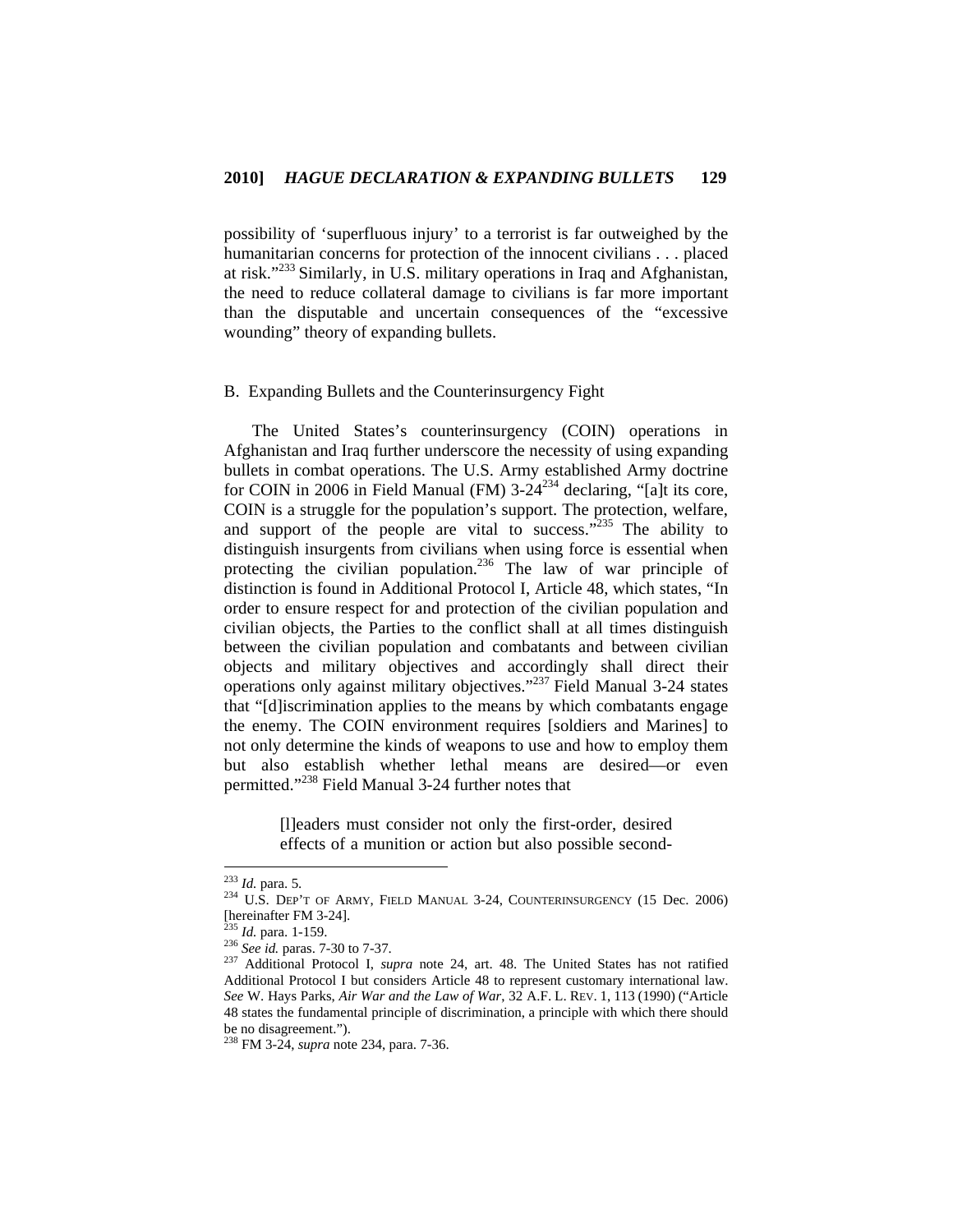and third-order effects—including undesired ones. . . . Fires that cause unnecessary harm or death to noncombatants may create more resistance and increase the insurgency's appeal—especially if the populace perceives a lack of discrimination in their use. . . . Proportionality and discrimination applied in COIN require leaders to ensure that their units employ the right tools correctly with mature discernment, good judgment and moral resolve  $^{239}$ 

Unfortunately, because expanding bullets are prohibited in combat. $240$ they are not even an option for commanders who wish to minimize potential second- and third-order effects.

How, then, can a commander limit unnecessary civilian injury and death when engaging an insurgent threat in a crowded civilian area with the current, high-powered jacketed rounds, like the M855, issued to conventional U.S. forces? A commander has two real options: accept risk by restricting the use of small arms fire in certain areas or situations, or rely on escalation of force procedures to identify and respond to hostile acts or demonstrations of hostile intent.<sup>241</sup> As previously discussed, expanding bullets could help a commander limit the effects small arms have on civilians and reduce overall collateral damage. In 2009, retired General Stanley McChrystal, then the Commander of the North Atlantic Treaty Organization's (NATO) International Security Assistance Force (ISAF) in Afghanistan, issued a Tactical Directive to all forces in Afghanistan reinforcing the absolute importance of proportionality and discrimination in COIN: "We must avoid the trap of winning tactical victories—but suffering strategic defeats—by causing civilian casualties

 $^{239}$  *Id.* 

<sup>239</sup>*Id.* 240 Though, as mentioned in the discussion of Op. JAG, U.S. Army, No. 7026, *supra* 219, it is debatable whether the provisions of the 1899 Hague Expanding Bullets Declaration prohibits the use of expanding bullets in the current conflicts in Iraq and Afghanistan; however one chooses to define those conflicts, they are no longer considered international armed conflicts. *See, e.g.*, S.C. Res. 1546, U.N. Doc. S/RES/1546 (June 8, 2004); S.C. Res. 1623, U.N. Doc. S/RES/1623 (Sept. 13, 2005). Additionally, neither Iraq nor Afghanistan are parties to the 1899 Hague Expanding Bullets Declaration. *See* State Parties and Signatories to the Hague Expanding Bullets Declaration, *supra* note 38. 241 *See* State Parties and Signatories to the Hague Expanding Bullets Declaration, *supra* 

note 40, paras. 1-142 to 1-43, 7-22 to 7-23; *see also id.* para. 142 ("In a COIN environment, it is vital for commanders to adopt appropriate and measured levels of force and apply that force precisely . . . .").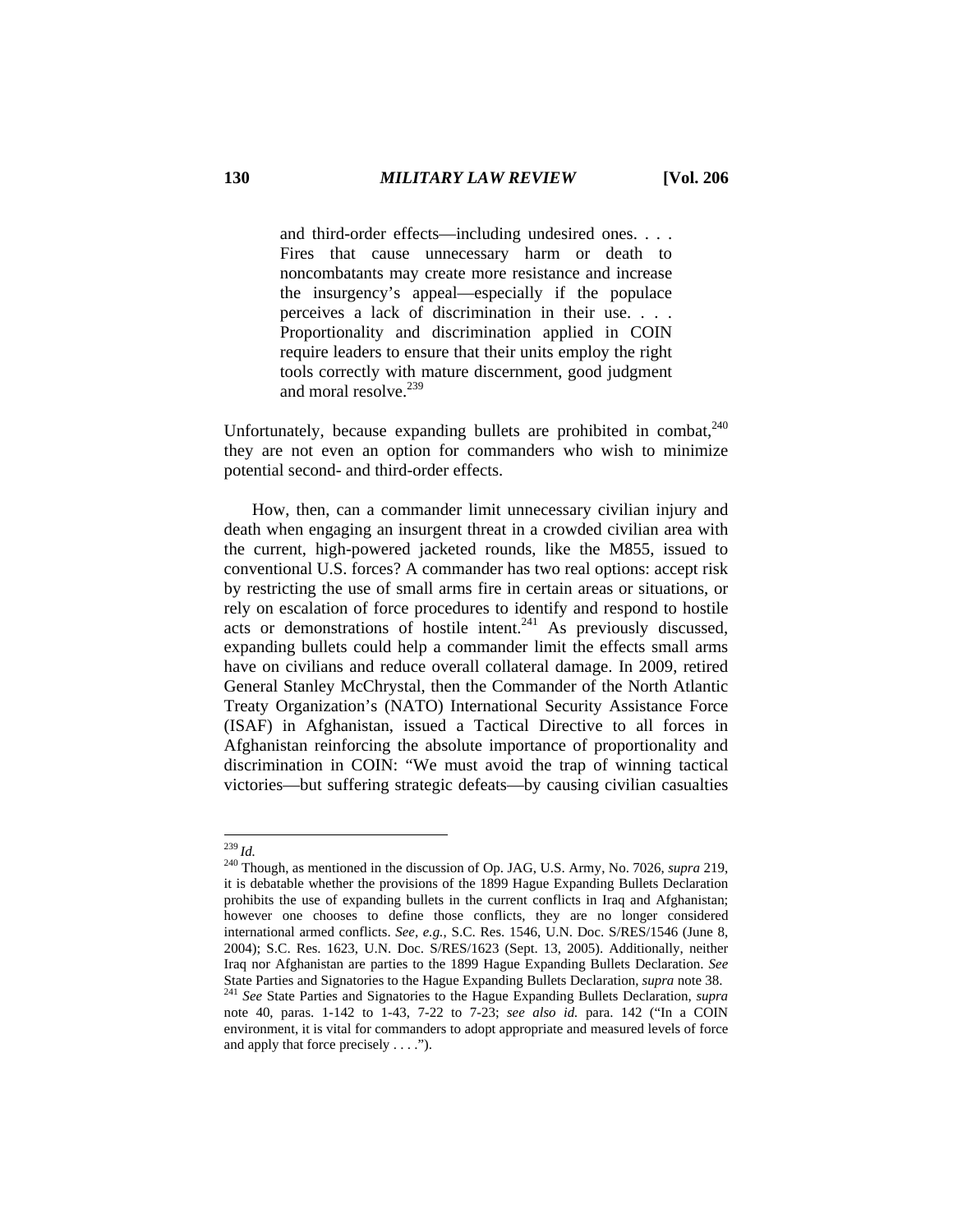or excessive damage and alienating the people."<sup>242</sup> When General David Petraeus assumed command of ISAF in 2010, he re-emphasized this principle in an updated Tactical Directive, stating: "We must continue indeed, redouble—our efforts to reduce the loss of innocent civilian life to an absolute minimum. Every Afghan civilian death diminishes our cause. If we use excessive force or operate contrary to our counterinsurgency principles, tactical victories may prove to be strategic setbacks."<sup>243</sup>

Nevertheless, protecting the civilian population in urban environments like Baghdad and Kabul often requires deadly force to neutralize insurgents. For example, in early 2010, suicide bombers and other insurgents in Afghanistan attacked the Central Bank on a morning where "the streets of downtown Kabul were jammed with traffic."<sup>244</sup> While no U.S. forces were involved, "hundreds of Afghan commandos, soldiers and police officers surrounded Pashtunistan Square and attacked."245 Responding to such deadly threats often requires massive amounts of firepower; in this situation "[b]ullets flew in every direction, thousands of them."<sup>246</sup> There is simply no telling what collateral damage thousands of these high-powered jacketed rounds caused.

In such situations where soldiers are faced with overtly hostile acts, lethal force is required, not mitigation of risk. General McChrystal's Tactical Directive instructed NATO ISAF to balance the employment of force with the risk to troops: "I recognize that the carefully controlled and disciplined employment of force entails risk to our troops—and we must work to mitigate that risk wherever possible. But excessive use of

<sup>&</sup>lt;sup>242</sup> Memorandum from Headquarters, Int'l Sec. Assistance Force, to See Distribution, subject: Tactical Directive (6 July 2009) [hereinafter Tactical Directive Memo], *available at* http://www.nato.int/isaf/docu/official\_texts/Tactical\_Directive\_090706.pdf. While this Tactical Directive is largely concerned with the use of force from close air support (CAS), General McChrystal clearly intended that the principles encompass all uses of force, from small-arms fire to airstrikes from B-1 bombers. *See id.* 243 Press Release, Afg. Int'l Sec. Assistance Force, General Petraeus Issues Updated

Tactical Directive: Emphasizes "Disciplined Use of Force" (Aug. 4, 2010), *available at* http://www.isaf.nato.int/article/isaf-releases/general-petraeus-issues-updated-tactical-

directive-emphasizes-disciplined-use-of-force.html. 244 Dexter Filkins, *Taliban Assault Rattles Capital of Afghanistan*, N.Y. TIMES, Jan. 19, 2010, at A1.<br> $^{245}$  *Id.* 

<sup>&</sup>lt;sup>246</sup> *Id.* As one Afghan commando remarked, "Either we are going to kill them, or they are going to kill us." *Id.*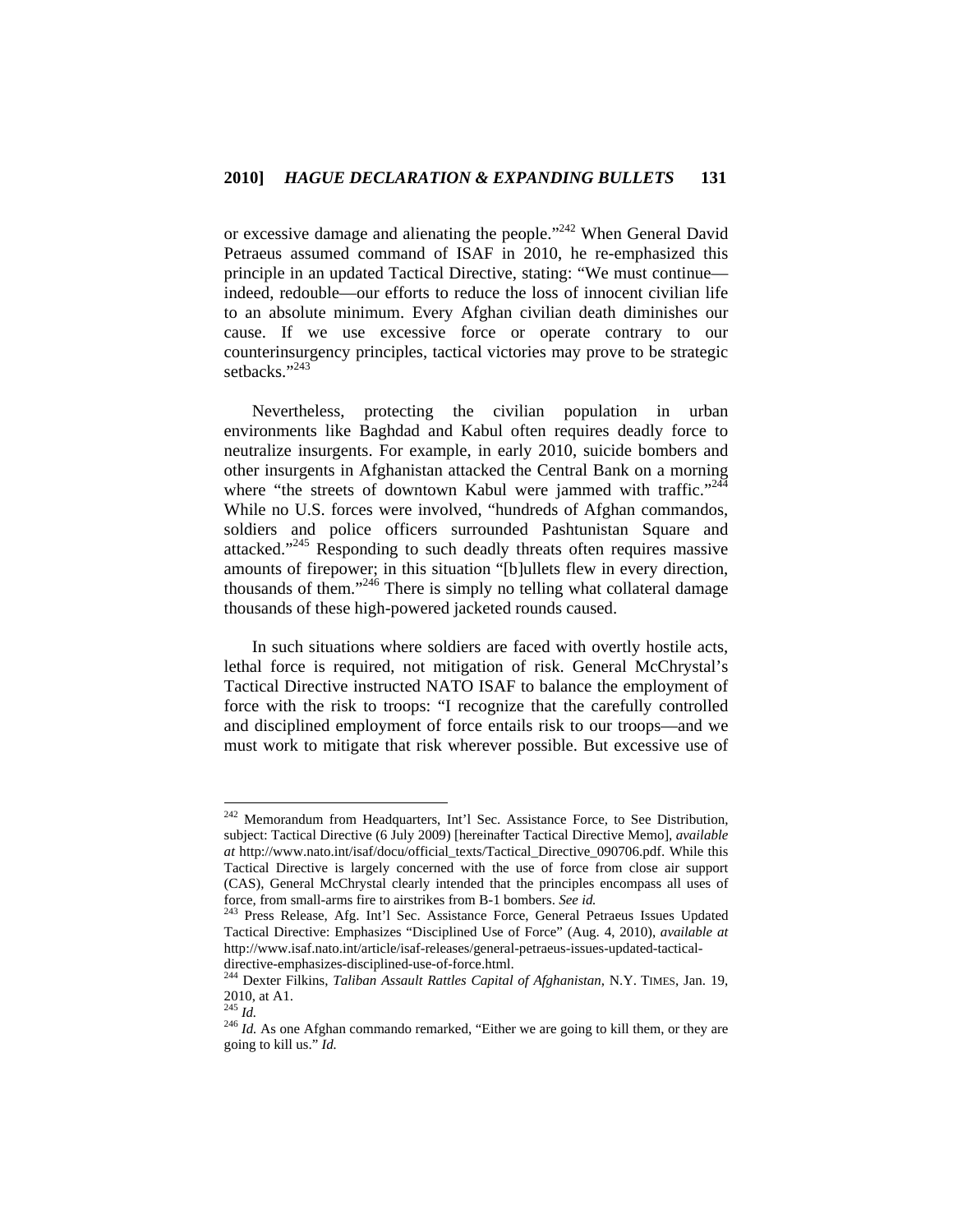force resulting in alienated population will produce far greater risks."<sup>247</sup> A commander's ability to use expanding bullets, might allow him to use controlled and disciplined force in a more discriminate way, while simultaneously reducing the perception that excessive force was employed. However, because no nation uses expanding bullets in combat, we must look elsewhere to determine the potential effectiveness of munitions in urban combat. Fortunately, the experience of domestic law enforcement agencies in the United States, which have used expanding bullets for decades, offers some insights.

C. Reasoning by Analogy: Domestic Use of Expanding Bullets in the United States

Domestic law enforcement agencies in the United States have employed expanding bullets for well over three decades.  $248$  Law enforcement agencies generally cite three advantages expanding bullets offer over normal jacketed ammunition: (1) reduction of ricochets,  $249$  (2) a decrease of "pass through" bullets,  $250$  and (3) "stopping power."<sup>251</sup> All three of these advantages are linked. Because hollow point bullets expand and tend to stay in the body, they are less likely to pass through a target, $^{252}$  and law enforcement officers need fewer rounds to incapacitate

<sup>&</sup>lt;sup>247</sup> Tactical Directive Memo, *supra* note 242.

<sup>&</sup>lt;sup>248</sup> See Paust, *supra* note 15, at 20–23. <sup>249</sup> N.Y. CITY CIVILIAN COMPLAINT REV. BOARD, REPORT OF THE COMMITTEE ON HOLLOW-POINT BULLETS PRESENTED TO THE CIVILIAN COMPLAINT REVIEW BOARD ON JULY 8, 1998, at 1 (1998) [hereinafter NYC HOLLOW-POINT BULLET REPORT], *available at*  http://www.nyc.gov/html/ccrb/pdf/hollow.pdf.

<sup>&</sup>lt;sup>251</sup> Tom Hester & Kinga Borondy, *Cops Recite Virtues of Hollow-Point Bullet*, THE STAR-LEDGER (Newark, N.J.), Mar. 5, 1997, at 17 (quoting N.J. State Police Capt. Carl Leisinger, who explained, "A main reason for carrying [hollow-point bullets] is that they have better incapacitating ability. When a hollow-point hits a body, the shock is more incapacitating than a solid-nose bullet"); Rocco Parascandola, *Plenty of Other Cities Already Use 'Em*, N.Y. POST, Feb. 14, 1999, at 2 ("'It increases the knockdown power,' Officer James Cypert, an LAPD spokesman, [said]. 'The [old bullets] weren't stopping the suspects'"); Matthew Teague, *Hollow-Point Police Bullets Old Hat Here*, MOBILE REG. (Ala.), July 10, 1998 , at A1 ("Because the bullets are quicker to take down a

criminal, fewer shots are usually fired, therefore reducing risk to people nearby."). 252 Mike Baird, *Police May Switch to Semi-Autos*, CORPUS CHRISTI CALLER-TIMES, Mar. 15, 2004, at B1 ("Hollow-point bullets take in fluid and tissue while tearing through a body, which causes the slug to expand and slow down. . . . Depending on the angle of the shot, distance, and how it hits, the slug often doesn't exit the body."); Hester & Borondy, *supra* note 251 ("When a bullet has a full metal jacket, it is very hard; it could overpenetrate the target . . . . It could pass through the person and hit someone standing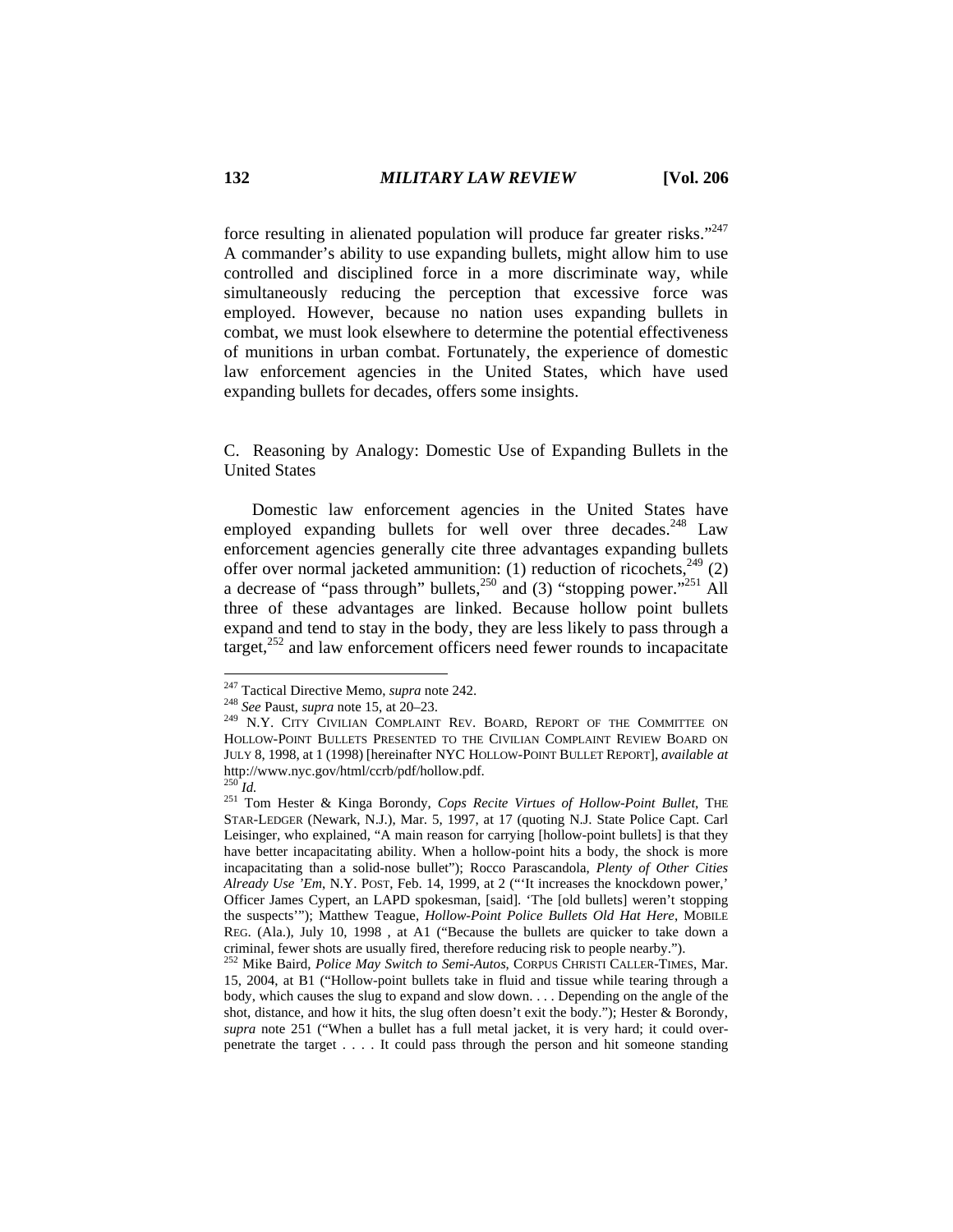a subject, reducing the potential for injury to bystanders caused by inadvertent hits and ricocheting rounds.<sup>253</sup> These advantages are particularly important for law enforcement officers who tend to patrol in populated urban areas.<sup>254</sup>

Numerous law enforcement agencies currently employ hollow-point bullets as standard issue,<sup>255</sup> but the initial use of hollow-point bullets was controversial.256 For example, when the Connecticut State Police decided to issue hollow-point bullets to troopers in 1974, organizations from church groups to the American Civil Liberties Union (ACLU) and the National Association for the Advancement of Colored People (NAACP) protested the "cruelty and inhumanity inherent in the use of such weapons systems."<sup>257</sup> When New York City decided to issue hollowpoint bullets to its police officers in 1997, a similar "political storm" brewed, led by civil libertarians opposed to the alleged destructiveness of the ammunition.<sup>258</sup> After numerous public complaints, the New York City Civilian Complaint Review Board investigated public concerns, concluding among other things, that the use of expanding bullets was

bullets were particularly problematic in the steel and concrete environments of housing project halls and subway stations. Pass-through bullets were particularly problematic in crowded urban situations."); Teague, *supra* note 251. 255 Hester & Borondy, *supra* note 251 (noting that the U.S. Drug Enforcement

Administration and U.S. Bureau of Alcohol, Tobacco, and Firearms also used hollowpoint ammunition); Parascandola, *supra* note 251 ("[Hollow-point ammunition] has been standard issue in big-city police departments across America, including Los Angeles, Chicago, Boston, Dallas, San Francisco and Honolulu—as well as by the FBI and United States Marshall Service.").

256 Paust, *supra* note 15, at 20–21 (discussing the "heated national controversy" that arose in 1974 when the Connecticut State Police Department adopted the .357 magnum revolver with hollow-point bullets as its standard issue."). Paust's article argued the illegality of domestic use of expanding bullets because they are "violative of international law." *Id.* at 23. 257 *Id.* at 21–22. 258 Hester & Borondy, *supra* note 251.

behind them, or go through a wall, strike someone in their home."); Timothy Williams, *Controversy Swirls in N.Y. in Death of Immigrant*, THE STAR-LEDGER (Newark, N.J.), Feb. 14, 1999, at 37 ("Hollow-point ammunition has a much more stopping-power effect than ball ammunition, which tends to go through individuals and cause injuries to innocent civilians as well.").

<sup>253</sup> Parascandola, *supra* note 251 ("In San Francisco, where cops are armed with .40 caliber hollow-point bullets, the number of rounds fired per shooting incident has dropped since the department started using [hollow-point bullets] in the late 1980s."); Hester & Borondy, *supra* note 251 ("Studies conducted by the FBI and other agencies have found that in combat situations about 20 percent of bullets fired by police find their intended targets."); Teague, *supra* note 251. 254 *See, e.g.*, NYC HOLLOW-POINT BULLET REPORT, *supra* note 249, at 1 ("Ricochet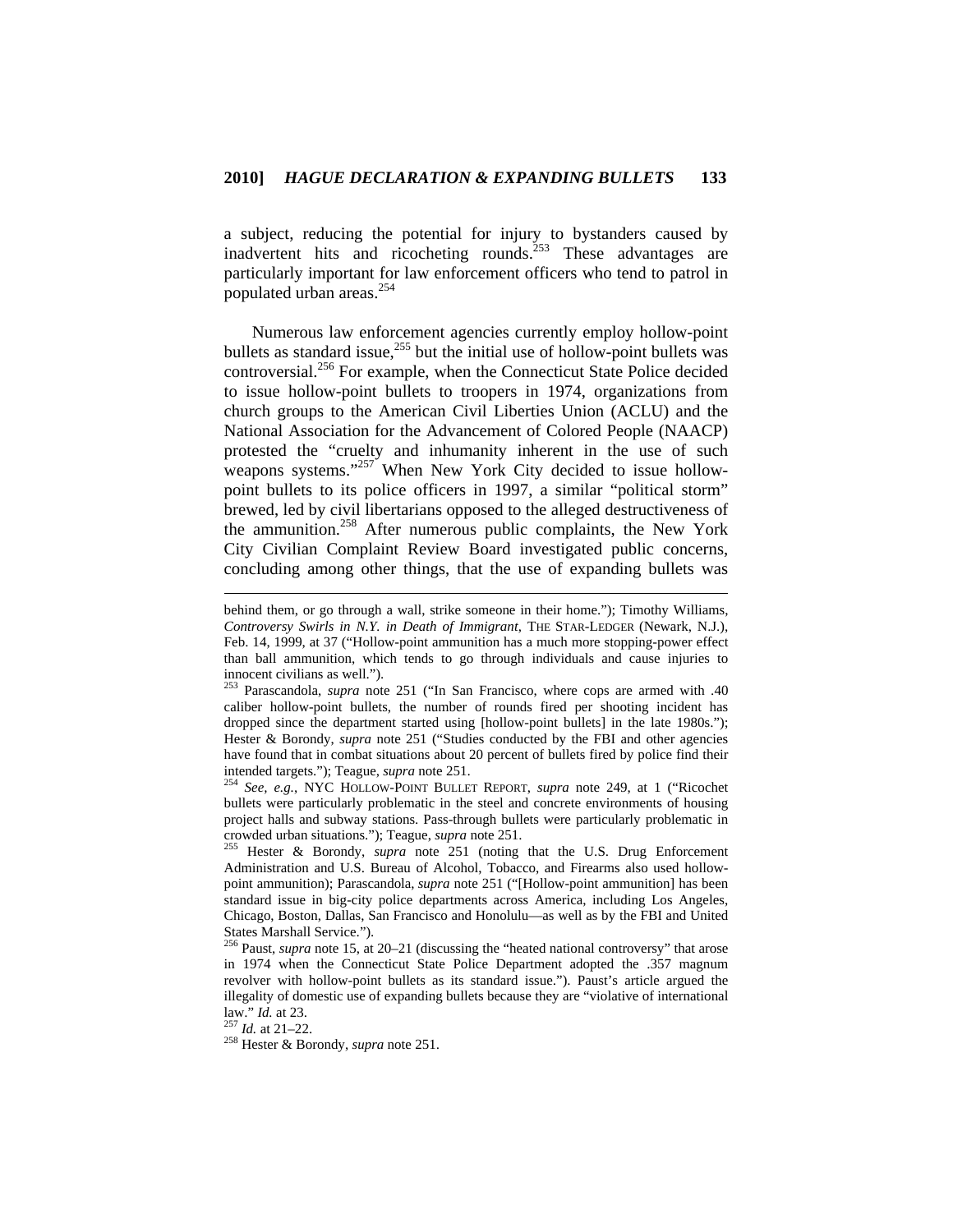"consistent with modern, enlightened law enforcement judgments in a wide number of jurisdictions—both state and federal—and is a reasonable exercise of the Department's rights and responsibilities in this arena."259 The Board also dismissed fears over "the dangerous propensities of so-called 'dum-dum' bullets," observing that "hollowpoints are neither exploding dum-dums nor fragmenting bullets."<sup>260</sup> Ultimately, expanding bullets' ability to disable targets while reducing the risk of collateral injury to innocent bystanders has overcome the exaggerated claims of opponents, resulting in widespread use in the United States. However, the United States's use of expanding bullets in combat, rather than simply law enforcement, would undoubtedly raise excessive "humanitarian" angst—as evidenced in the 1990s by the controversy over Black Talon bullets.

In the early 1990s, Winchester Ammunition produced a bullet called the Black Talon, a bullet that "penetrate[d] soft tissue like a throwing star"<sup>261</sup>and that was notoriously known as a "cop killer[  $\cdot$ <sup>262</sup> In 1993, the bullets drew the attention of New York Senator Daniel Patrick Moynihan<sup>263</sup> after a man shot "twenty-three commuters, killing six," on the Long Island Railroad.<sup>264</sup> After the incident, the Black Talon, introduced in 1992, so inflamed anti-gun proponents that Winchester Western eventually limited their sale to law enforcement personnel in 1993.<sup>265</sup> The controversy over the Black Talon centered on its apparent increased ability to wound: the bullet "use[d] less powder to minimize

<sup>&</sup>lt;sup>259</sup> NYC HOLLOW-POINT BULLET REPORT, *supra* note 249, at 2.

<sup>&</sup>lt;sup>260</sup> Id. at 1, 2. The fact that people evoked the internationally banned—and as argued in this article, completely misunderstood—dumdum bullet as a rallying cry to ban hollowpoint bullets in New York City underscores the sensationalism surrounding expanding bullets.

<sup>261</sup> Judy Pasternak, *Taking Aim at Exotic Bullets,* L.A. TIMES, Jan. 11, 1994, at A1. 262 John Kifner, *Terror in Oklahoma: The Suspect; Authorities Hold a Man of "Extreme Right-Wing Views*,*"* N.Y. TIMES, Apr. 22, 1995, at A9. The bullets were dubbed "cop killers" because of their ability to "pierce armored vests." *Id.* Timothy McVeigh was arrested "carrying a 9-millimeter Glock semi-automatic pistol . . . partly loaded with Black Talon bullets." *Id.* 263 Daniel Patrick Moynihan, *Guns Don't Kill People. Bullets Do.*, N.Y. TIMES, Dec. 12,

<sup>1993,</sup> at D15. Senator Moynihan described the Black Talon as "specifically designed to<br>rip flesh." *Id.*<br> $^{264}$  *Id.* Colin Ferguson was ultimately convicted of billing air personnels on the Later

*Id.* Colin Ferguson was ultimately convicted of killing six passengers on the Long Island Railroad in 1993. Adam Liptak, *Legal Analysis; Rights and Wrongs*, Oct. 21, 2003, at A24. Ferguson received a 200-year sentence. *Id.* 265 Betty Barnacle, *S.J. Police Ban Cop Use of Black Talon Bullets*, SAN JOSE MERCURY

NEWS, Dec. 16, 1993, at B1; Ronald Smothers, *Manufacturer to Withdraw Controversial Ammunition*, N.Y. TIMES, Nov. 23, 1993, at B9.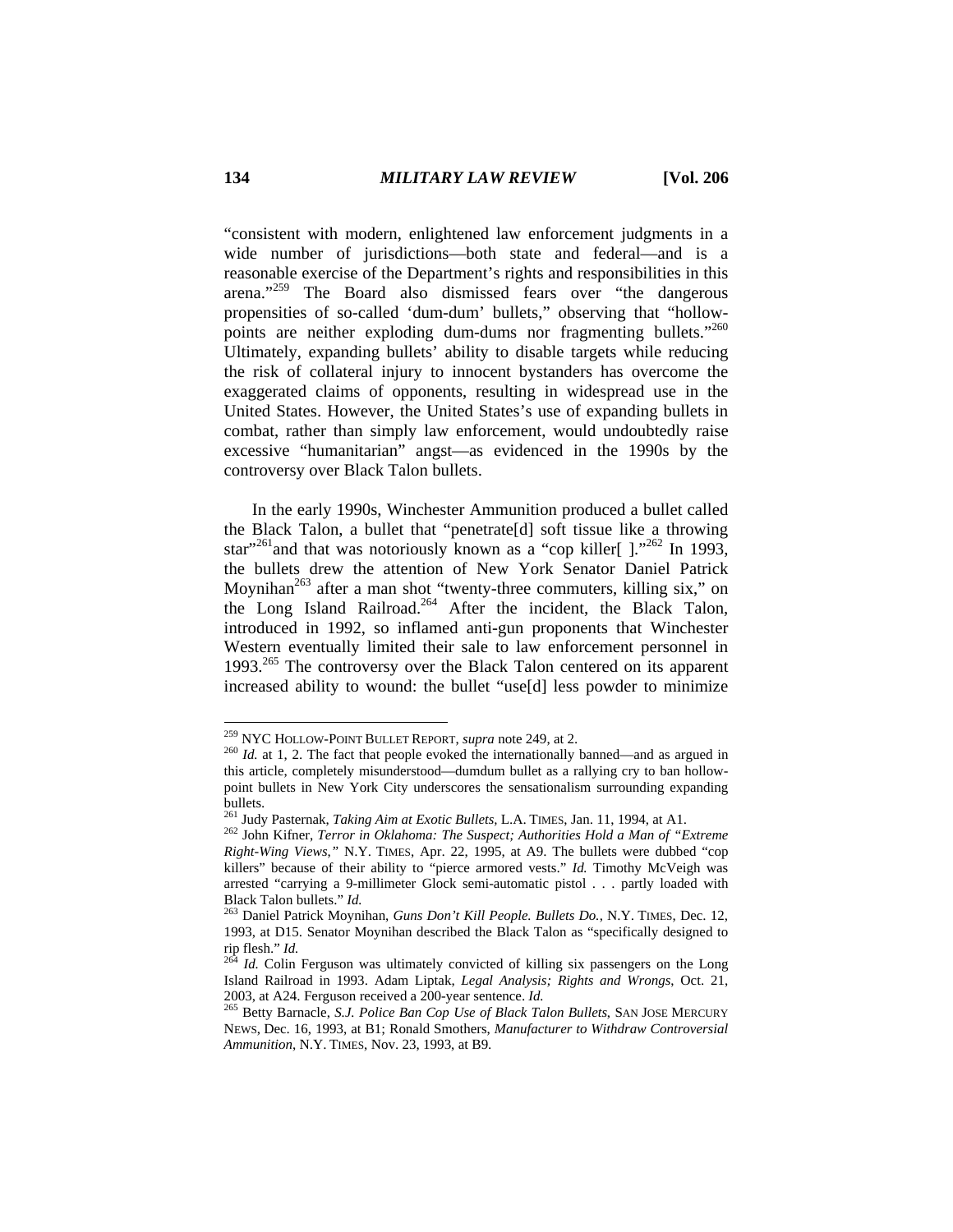recoil and lower velocities so it penetrate[d] but [did] not pass through a human body. On impact it expose[d] sharp penetrating edges that burrow[ed] into soft tissue."<sup>266</sup> Not only were opponents concerned with the alleged cruelty of these bullets,  $267$  surgeons became concerned "about getting infected with HIV or hepatitis from an encounter with the jagged bits while retrieving a bullet from a wound."<sup>268</sup> However, the "fears" associated with  $\dots$  the Black Talon  $\dots$  [did] not come to pass."<sup>269</sup> In 1995, the Federal Bureau of Investigation (FBI) issued a report that the Black Talon was "no more lethal than other commercially produced ammunition. And no doctors have reported cutting their fingers on its sharp edges." $270$ 

Similarly, if the United States began using expanding bullets in combat, it is likely that a variety of nations and non-governmental organizations will decry the alleged "cruelty and inhumanity inherent in the use of such" bullets, but, much like the relative silence that followed the widespread adoption of hollow point bullets by domestic law enforcement agencies, the United States should expect time to demonstrate the efficacy of these bullets in combat.  $271$ 

<sup>&</sup>lt;sup>266</sup> Barnacle, *supra* note 265.<br><sup>267</sup> An editorial in the N.Y. TIMES described the Black Talon as "a destructive, razorfingered bullet . . . [that] grinds up internal organs and threatens surgeons who try to remove it." *High Tech Death from Alabama*, N.Y. TIMES, Dec. 28, 1994, at A14. 268 Pasternak, *supra* note 261; *see also* Jane Gross, *New Group Joins Battle Over Guns:* 

*Physicians*, N.Y. TIMES, Nov. 16, 1993, at A18. Doctors worried that a "surgeons glove could be easily punctured. 'It's like an Osterizer with blades,' [one surgeon] said." Pasternak, *supra* note 261.<br><sup>269</sup> Joe Hallinan, *FBI Finds Dreaded Bullet No More Lethal Than Others*, CLEV. PLAIN

DEALER, Jan. 28, 1995, at A4. 270 *Id.* <sup>271</sup> *See* Paust, *supra* note 15, at 21; *Soldiers Accused of Using 'Dum-Dum' Bullets*, COPENHAGEN POST, Sept. 30, 2009, *available at* http://www.cphpost.dk/news/ international/89-international/47059-soldiers-accused-of-using-dum-dum-bullets-.html

<sup>(</sup>describing an incident in Afghanistan where three Danish soldiers were found possessing "illegal ammunition" and now "face severe penalties . . . that could see them face life imprisonment"). The Danish branch of Doctors Without Borders described the case of these Danish soldiers as "completely unacceptable." *Id*.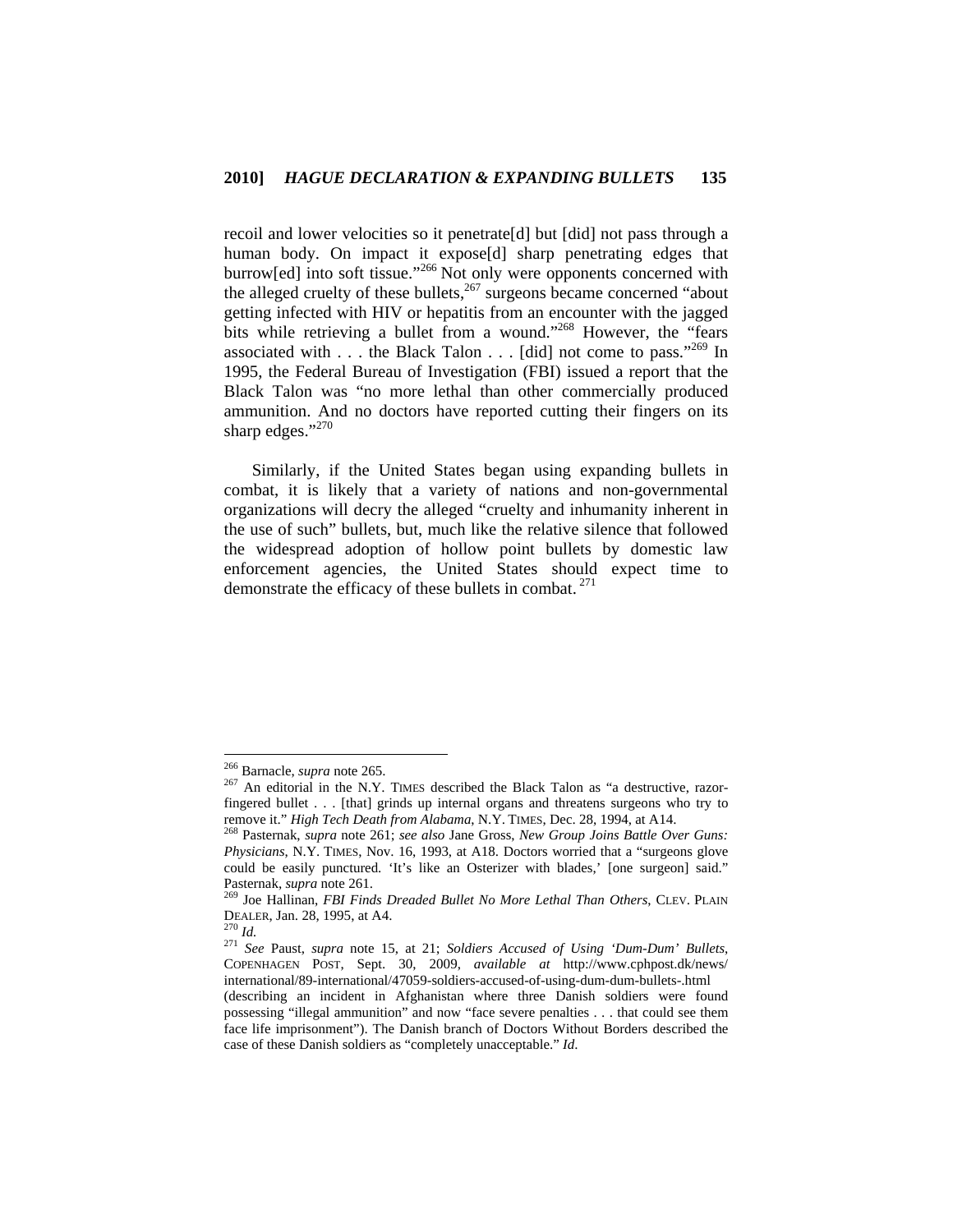IV. Combat Means Fighting (and Killing) the  $\text{Enemy}^{272}$ 

As Clausewitz recognized, the object of war has always been the "complete or partial destruction of the enemy."273 However, as discussed earlier in Part II.B, the exponential growth in weapons technology during the nineteenth century led nations to recognize that the destructiveness of certain weapons exceeded what was required to injure or kill the enemy. As a result, various nations have gathered at different times in order to set limits on the destructiveness of certain weapons. While it is true that often times these nations were motivated more by self-interest than humanitarianism, $274$  the principle of unnecessary suffering emerged as a limit on the means nations could employ against each other in combat. The primary source for this principle, The Declaration of St. Petersburg of 1868,275 recognized that, while the object of war was to "weaken the military forces of the enemy," this objective "would be exceeded by the employment of arms which uselessly aggravate the sufferings of disabled men, or render their death inevitable."<sup> $276$ </sup> Specifically, at St. Petersburg in 1868, the assembled nations acknowledged that exploding projectiles surpassed what was necessary to wound or kill the enemy (namely the impact of the projectile itself). Over the last century, some nations and groups have aggressively manipulated the principle of unnecessary suffering, both for political and humanitarian concerns, from one that limits useless destruction to one that seeks to limit any destruction.<sup>277</sup> As

 $272$  CARL VON CLAUSEWITZ, ON WAR 303, 304 (F.N. Maude ed., J.J. Graham trans., Pelican Books 1968) (1832). Clausewitz said:

Combat means fighting, and in this the destruction or conquest of the enemy is the object, and the enemy, in the particular combat, is the armed force which stands opposed to us . . . What is overcoming the enemy? Invariably the destruction, of his military force, whether it be by death, or wounds, or any means; whether it be completely or only to such a degree that he can no longer continue the contest; therefore as long as we set aside all special objects of combats, we may look upon the complete or partial destruction of the enemy as the only object of all combats.

*Id.* 

<sup>&</sup>lt;sup>274</sup> See discussion in Part II.B and II.C, *supra*.<br><sup>275</sup> Declaration of St. Petersburg of 1868, *supra* note 50.<br><sup>275</sup> Id.<br><sup>276</sup> Id. <sup>277</sup> See, e.g., Human Rights Council, *Report of the United Nations Fact Finding Miss on the Gaza Conflict*, 5, A/HRC/12/48 (15 September 2009), *available at*  http://www2.ohchr.org/english/bodies/hrcouncil/specialsession/9/docs/UNFFMGC\_Re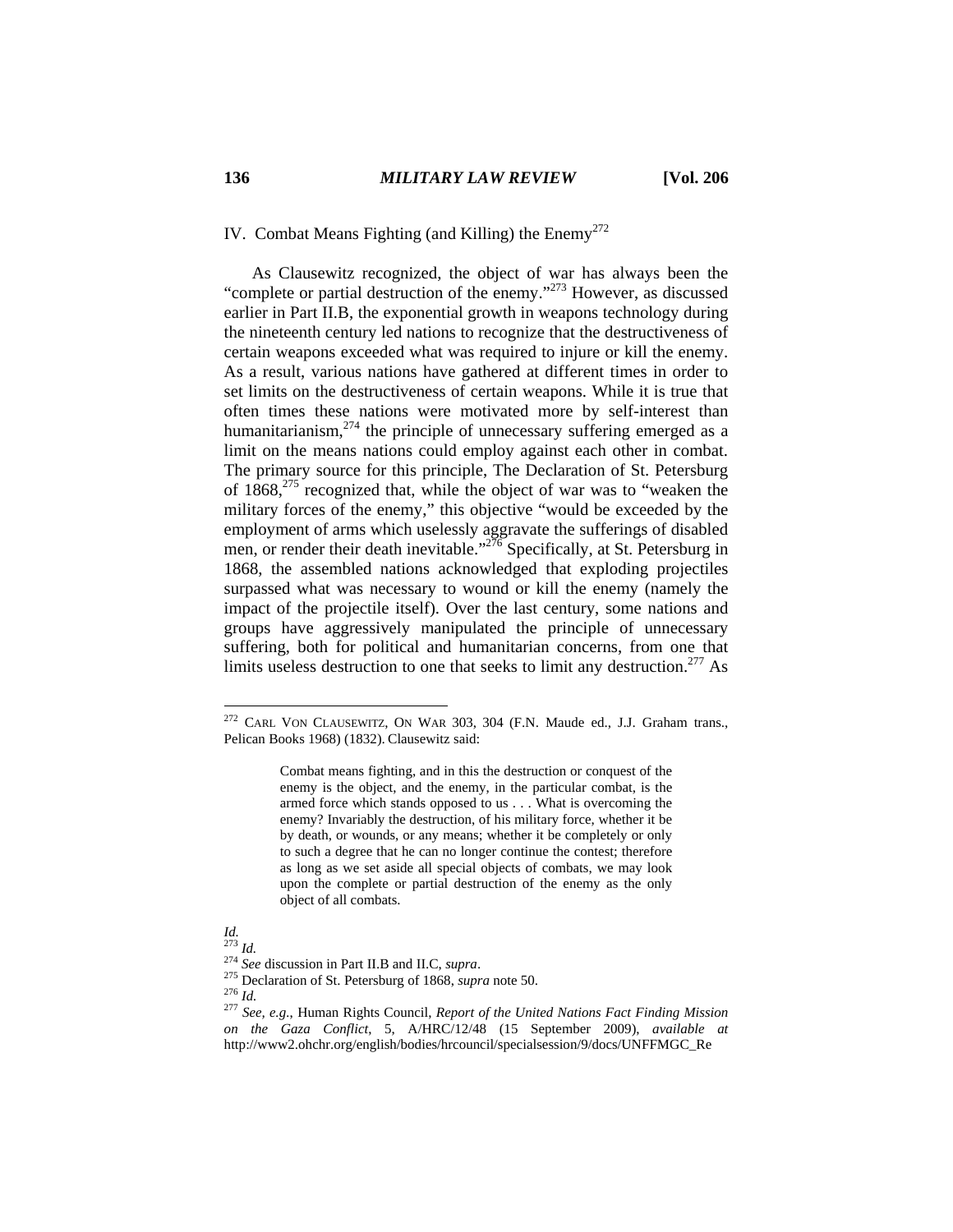discussed earlier in this article, inaccurate and untested information provided the supposed scientific basis for banning the dumdum bullet; $^{278}$ regrettably, no one has seriously questioned the underlying scientific basis for banning expanding bullets in combat. Part III above explained the military necessity for using expanding bullets; this section explores the principle of unnecessary suffering and whether expanding bullets would pass a contemporary legal review. Because an understanding of how bullets cause injuries is crucial to realizing that they might not cause superfluous injury or unnecessary suffering, the basic principles of wound ballistics are explained first.

# A. Wound Ballistics: How Bullets Cause Injury and Death

Under the Standing Rules of Engagement for U.S. Forces, a soldier can use necessary force, up to and including lethal force, in response to a hostile act or demonstration of hostile intent.<sup>279</sup> When using force in a hostile situation, the soldier must use only the amount of force necessary to eliminate the threat and apply such force in a proportional manner.<sup>280</sup> When a soldier directs lethal force at a legitimate target, he or she does so with the intent to immediately incapacitate that target in order to stop a deadly threat.<sup>281</sup> At least within the civilian law enforcement context, "immediate incapacitation" means "the sudden physical inability to pose

port.pdf. Though the Law of Armed Conflict permits white phosphorous use in combat operations, see Major Shane Reeves, *The "Incendiary" Effect of White Phosphorous in Counterinsurgency Operation*, ARMY LAW., Jan. 2010, at 85–88, the Goldstone Report concludes with a recommendation that the General Assembly conduct "an urgent discussion on the future legality" of white phosphorous use "in light of the human suffering and damage" caused in the Gaza Strip.

<sup>278</sup> *See* discussion in Part II.B.2, *supra*, surrounding Professor Von Bruns faulty bullet experiments.

CHAIRMAN OF THE JOINT CHIEFS OF STAFF, INSTR. 3121.01A, STANDING RULES OF ENGAGEMENT FOR US FORCES, at A-4 (15 Jan. 2000) [hereinafter SROE]. The current SROE is found in Chairman of the Joint Chiefs of Staff Instr. 3121.01B, *Standing Rules of Engagement for US Forces*. CHAIRMAN OF THE JOINT CHIEFS OF STAFF INSTR. 3121.01B, STANDING RULES OF ENGAGEMENT FOR US FORCES (13 June 2005). The overall classification of the current SROE is "secret," but the principles described here are found in an unclassified annex and are substantially the same as the cited 2000 SROE provisions.<br> $^{280}$  *Id.* 

 $^{281}$   $See$  UREY W. PATRICK  $\&$  JOHN C. HALL, IN DEFENSE OF SELF AND OTHERS. . . ISSUES, FACTS & FALLACIES—THE REALITIES OF LAW ENFORCEMENT'S USE OF DEADLY FORCE 57 (2005). The authors are retired agents from the Federal Bureau of Investigation.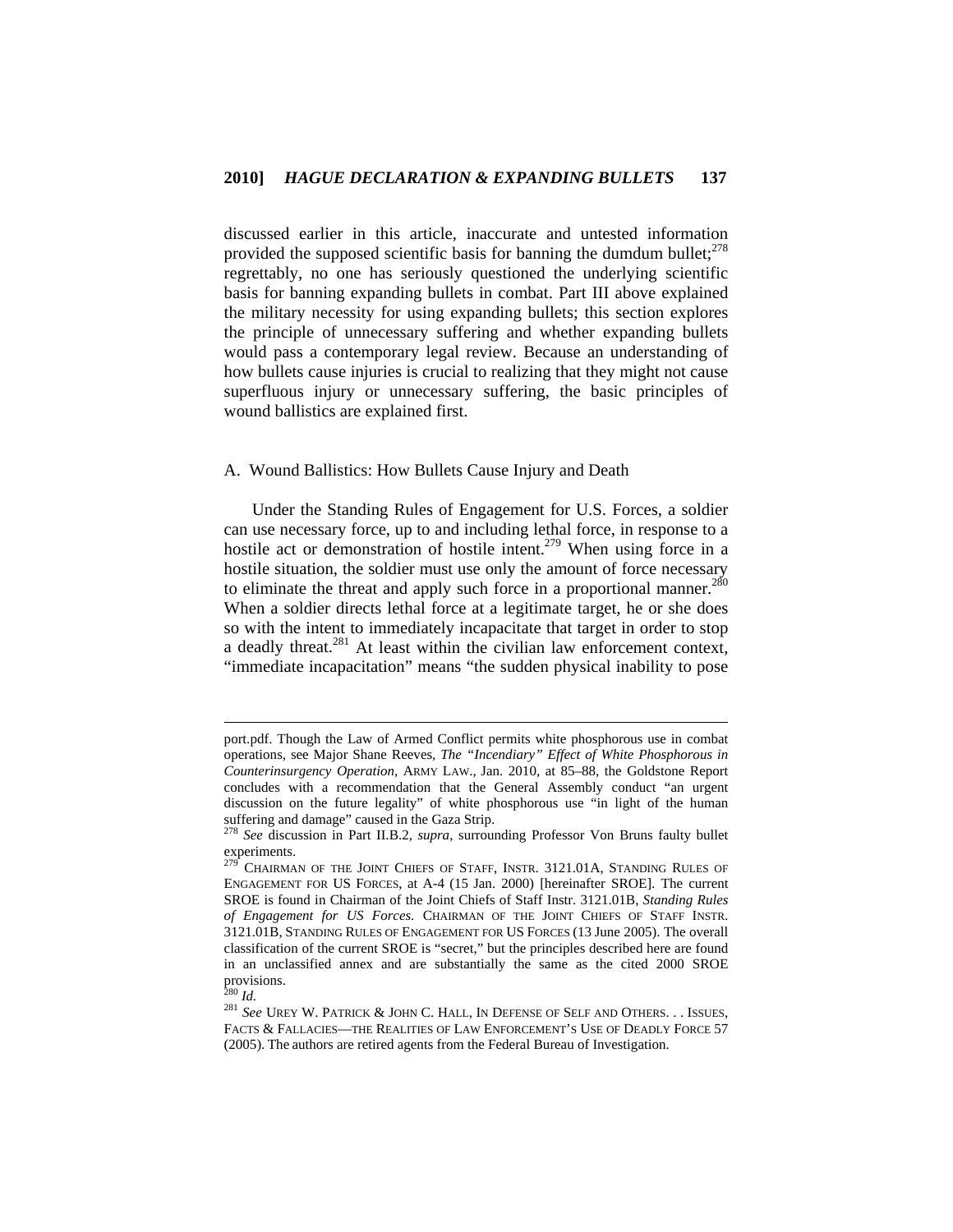any further risk of death or injury to others."282 Much like in domestic law enforcement, for a soldier, immediate incapacitation—or rendering a target *hors de combat*—"is the only legitimate goal of any . . . use of deadly force."<sup>283</sup> For law enforcement, the ability to immediately incapacitate a subject "is the underlying rationale for decisions regarding weapons, ammunition, calibers and training."<sup>284</sup> Therefore, in order determine the ability of a bullet to incapacitate, it is necessary to understand how that bullet causes wounds.

# *1. The Mechanics of Wounding*

There are four components of projectile wounding:<sup>285</sup>

1. Penetration. The tissue through which the projectile passes and disrupts or destroys in passing.

2. Permanent Cavity. This is the volume of space once occupied by tissue that has been destroyed by the passage of the projectile. It is a function of penetration and the frontal area of the projectile. Quite simply, it is the hole left by the passage of the bullet.

3. Temporary Cavity. This is the expansion of the permanent cavity by stretching due to the transfer of kinetic energy during the projectile's passage.

4. Fragmentation. Projectile pieces or secondary fragments of bone which are impelled outward from the permanent cavity and may sever muscle tissues, blood vessels, etc., apart from the permanent cavity. Fragmentation is not necessarily present in every projectile wound. It may or may not occur and should be considered a secondary effect.

Projectiles incapacitate only by damaging or destroying the central nervous system or by causing significant blood loss.<sup>286</sup>

 $^{282}$  *Id.* 

<sup>282</sup> *Id.* <sup>283</sup> *Id.* <sup>284</sup> *Id.* <sup>285</sup> *Id.* at 58.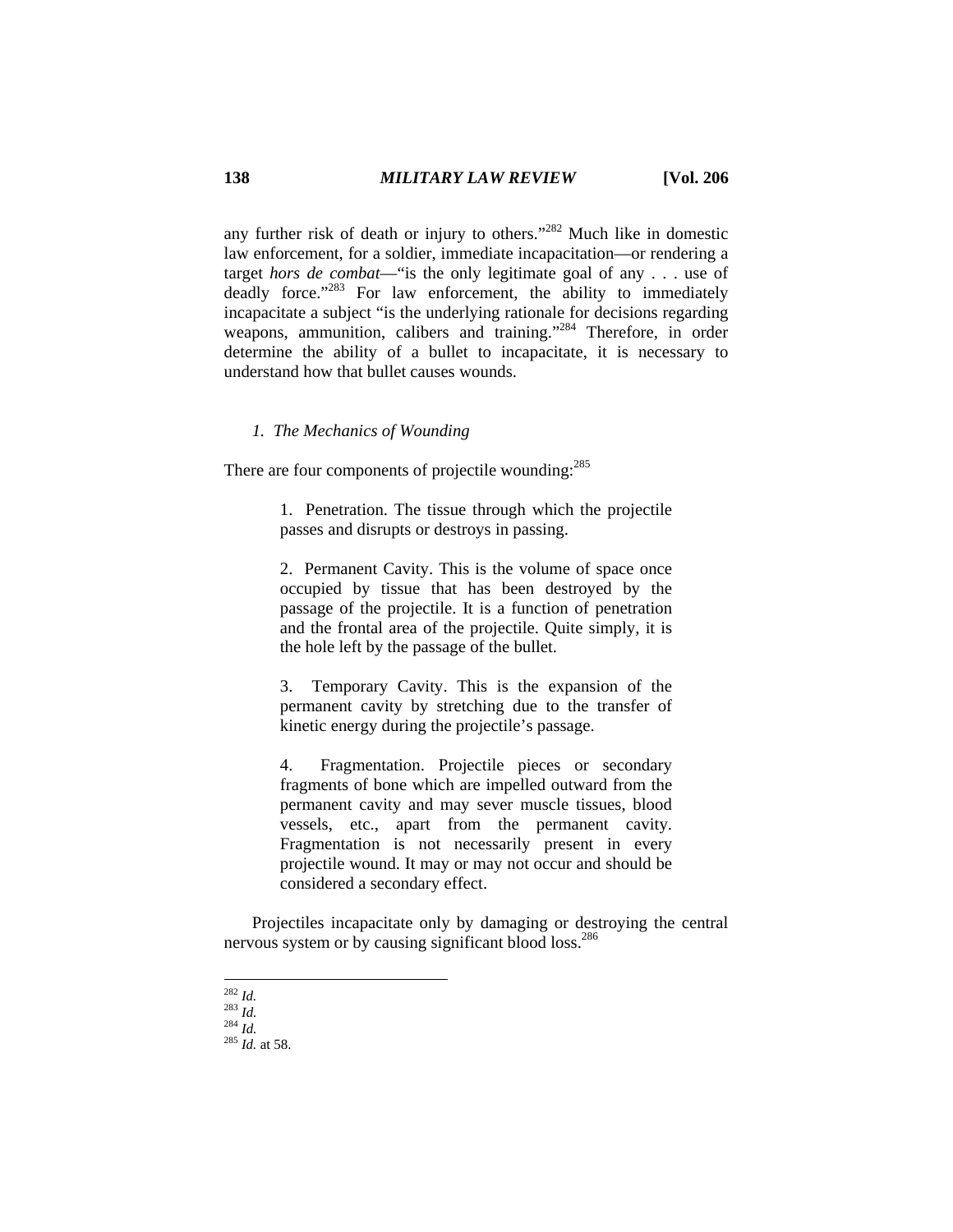Bullets fired from a handgun and bullets fired from a rifle will have different wounding effects due to their differing velocities (rifle-fired bullets have higher velocities).<sup>287</sup> Bullets fired from a handgun will produce penetration, permanent cavity, and temporary cavity, but will not reliably cause fragmentation "due to the relatively low velocity of handgun bullets."<sup>288</sup> Fragmentation occurs reliably with unjacketed or hollow point bullets that have a high velocity because "the permanent cavity is stretched so far, and so fast, that tearing and rupturing can occur in tissues surrounding the wound channel that may have also been weakened by fragmentation damage."<sup>289</sup>

# *2. The Human Target: Physiological, Psychological and Physical Factors*

The only way to reliably incapacitate a target immediately is with a gunshot to the brain or upper spinal cord.<sup>290</sup> There are many complexities with the human target, including physiological, psychological, and physical factors that are relevant to the probability of incapacitation.<sup>291</sup> From a physiological standpoint, the only reliable way to immediately stop a human is a gunshot causing a wound that disturbs the brain or upper spinal cord; otherwise, the only other way incapacitation occurs is through blood loss that lowers the blood pressure, inducing unconsciousness through oxygen deficits in the brain.<sup>292</sup>

A young, healthy adult can lose about 25% of his blood volume without a substantial effect or permanent injury through compensating mechanisms initiated during physical trauma.<sup>293</sup> However, the body

 $186$  *Id.* 

<sup>&</sup>lt;sup>287</sup> PATRICK & HALL, *supra* note 281, at 59.<br><sup>288</sup> *Id.* 289 *Id.* Rifle bullets that fragment can significantly increase tissue damage; however, any fragmentation caused by a handgun bullet is "inconsequential" due to the low velocity of handgun-fired bullets. *Id.* at 59–60.<br><sup>290</sup>*Id.* at 62.<br><sup>291</sup>*Id.* <sup>292</sup>*Id. at* 62–63. For example, the body can release hormones that cause the heart to beat  $^{293}$  *Id.* at 62–63. For example, the body can release h

faster and contract more strongly, increasing heart output. *Id.* at 63. The nervous system constricts the venous system "which contains 60% of the circulating blood volume." *Id.*  When blood pressure decreases, "body fluids enter the capillaries to further replenish vascular volume." [Starting quotation marks missing here.] *Id.*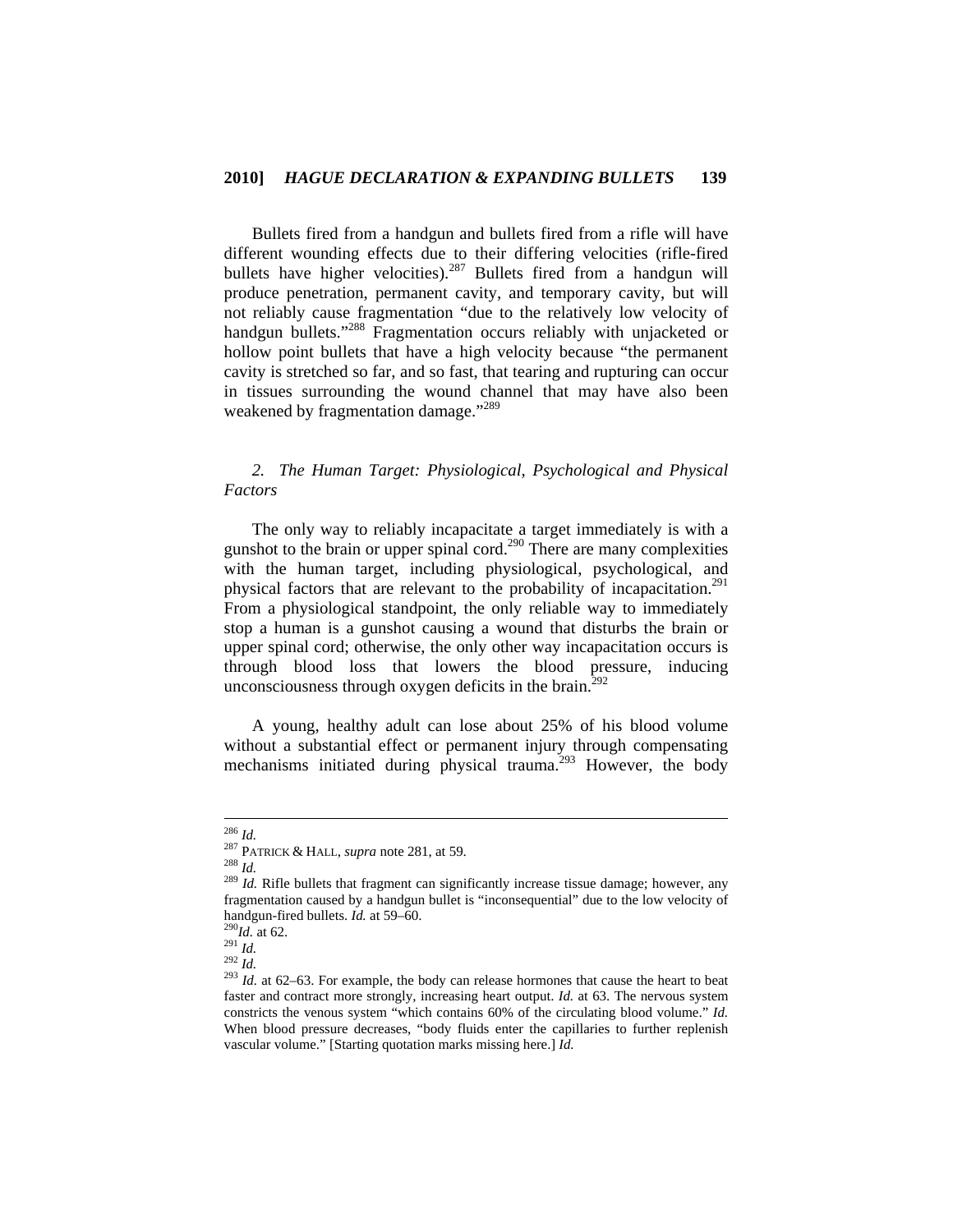cannot compensate for blood loss beyond  $25\%$ <sup>294</sup> Simply put, incapacitation through blood loss does not happen quickly; even if "the thoracic artery is severed, it will take almost five seconds at a minimum for a 20% blood loss to occur in an average sized male.<sup> $20\%$ </sup> This discussion of blood loss does not take into consideration the oxygen in the blood already in the brain; even if "the heart stops beating and blood flow to the brain ceases, there is enough residual oxygen in the brain to support willful, voluntary action for 10 to 15 seconds."<sup>296</sup> Even pain is not normally incapacitating because the "fight or flight" response usually suppresses pain for some time.<sup>297</sup> In sum, beyond a wound to the brain or upper central nervous system, physiological factors do not account for immediate incapacitation, even for fatal wounds. $298$ 

Psychological factors are more important than physiological ones to immediate incapacitation, at least concerning gunshot wounds to the torso.299 Minor wounds can cause incapacitation in this manner through "[a]wareness of the injury (often delayed by the suppression of pain); fear of injury, death, blood, or pain; intimidation by the weapon or the act of being shot; preconceived notions of what people do when they are shot; or the simple desire to quit."300 Interestingly, "psychological factors are also the primary cause of incapacitation failures."301 Determination, instinctual survival, "or sheer emotion such as rage or hate can keep a grievously injured individual fighting."<sup>302</sup> For example, there are

 $^{294}$  *Id.* 

 $295$  *Id.* Most gunshot wounds do not bleed this quickly because:

<sup>(1)</sup> bullets usually do not transect (completely sever) blood vessels; (2) as blood pressure falls, the bleeding slows; (3) surrounding tissue acts as a barrier to blood loss; (4) the bullet may only penetrate smaller blood vessels; (5) bullets can disrupt tissue without hitting any major blood vessel resulting in a slow ooze rather than rapid bleeding; and (6) the above mentioned [in the text to this note] physiological compensatory mechanisms.

*Id.* 296 *Id.* at 63–64; Cox, *supra* note 3, at 18 ("Even if you take the guy's heart apart, he can still shoot back at you for 15 seconds because he's still got enough oxygen in the blood in his brain to do it.").

<sup>297</sup> PATRICK & HALL, *supra* note 281, at 64. 298 *Id.* <sup>299</sup> *Id.* at 65. 300 *Id.* <sup>301</sup> *Id.* <sup>302</sup> *Id.* at 67.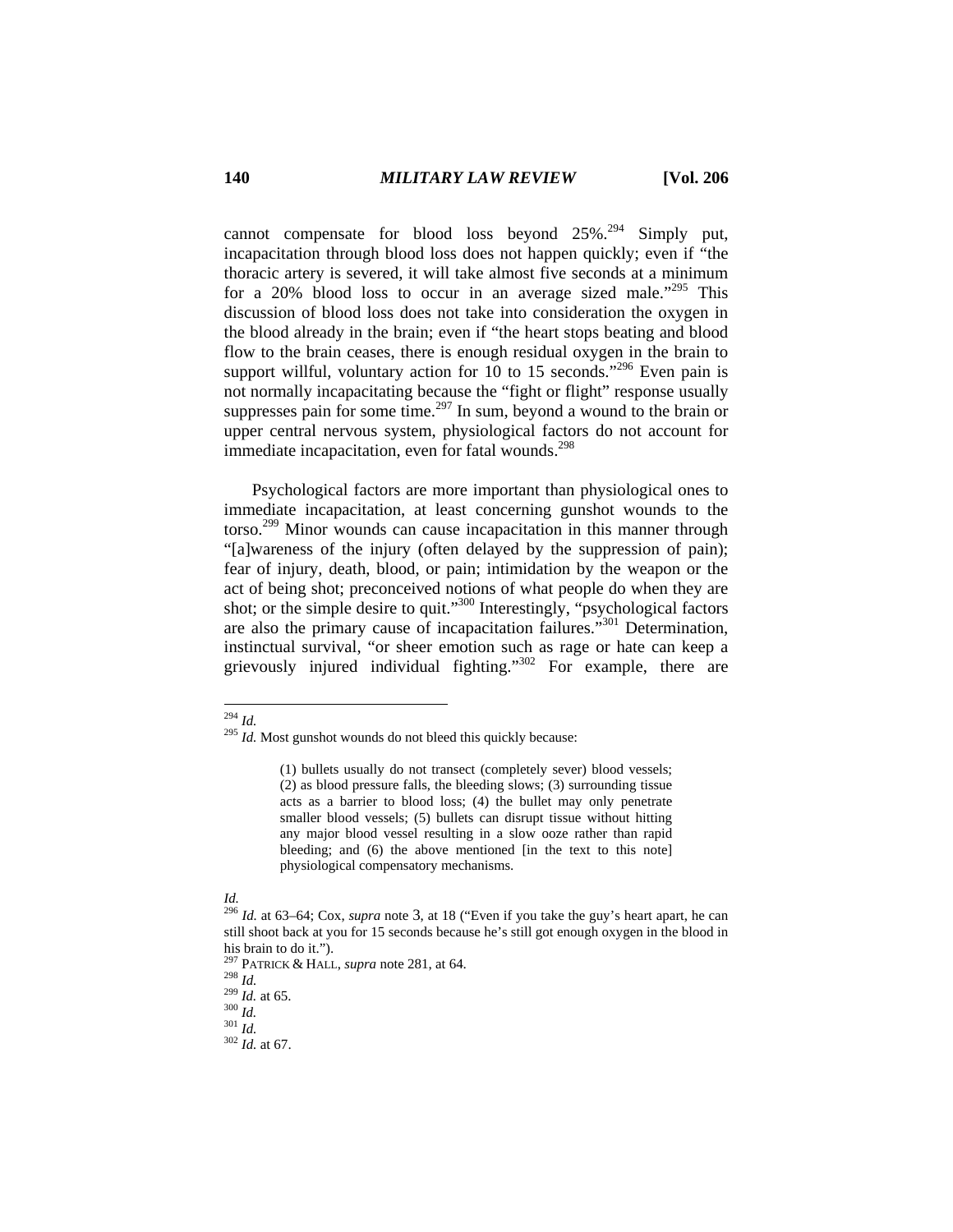numerous examples of battlefield heroics involving soldiers who continued to fight despite mortal wounds, and all humans, whether Soldiers or terrorists, can "fight and function effectively despite horrific and even fatal wounds."303

Chemicals can also prevent or delay incapacitation. "Adrenaline alone can be sufficient to keep a mortally wounded adversary functioning and fighting."304 Drugs, such as cocaine, PCP, and heroin, as well as "[s]timulants, anesthetics, painkillers, or tranquilizers can all prevent incapacitation by suppressing pain, awareness of injury, or eliminating normal inhibitions arising from a concern over the injury."<sup>305</sup> In short, the psychology of wounds can either contribute to or detract from the seriousness of a gunshot wound, depending on an individual's response.

Physical factors, including "energy deposit, momentum transfer, and size of the temporary cavity" are insignificant or have no effect on immediate incapacitation.<sup>306</sup> The belief that bullets have "knock-down" power or "shock" are false; a "bullet simply cannot knock a man down."307 This is a proven matter of physics, which has been known for centuries.<sup>308</sup> A bullet deposits about as much energy on the body as getting hit by "a Major League fastball."309 The only real physical effect a bullet has on incapacitation is tissue damage, but as stated earlier, except for wounds to the central nervous system, this damage will not cause immediate incapacitation.<sup>310</sup> To conclude, the only way to consistently and immediately incapacitate a human with a gunshot wound is through "the disruption or destruction of the brain or upper spinal cord. Otherwise, incapacitation is subject to a random host of

 $303$  *Id.* at 65-66.

<sup>304</sup> *Id.* at 67. 305 *Id.* at 67. 305 *Id.* at 68. 306 *Id.* at 68. 306 *Id.* at 68. 306 *Id.* at 68–69. This fact seems to counter General Sir John Ardagh's argument that the dumdum bullet was necessary to "arrest, by its shock, the charge of an enemy and put him *hors de combat* immediately*.*" SCOTT, *supra* note 1, at 277. However, it is likely that Ardagh meant that the greater wounding power of the dumdum bullet required fewer shots than a jacketed bullet to put an enemy out of combat. Experts have noted that "[t]here isn't a bullet in the world" that will cause an enemy to drop every time after just one shot. Cox, *supra* note 3, at 18.<br><sup>308</sup> PATRICK & HALL, *supra* note 281, at 68–69.<br><sup>309</sup> *Id.* at 69.<br><sup>310</sup> *Id.*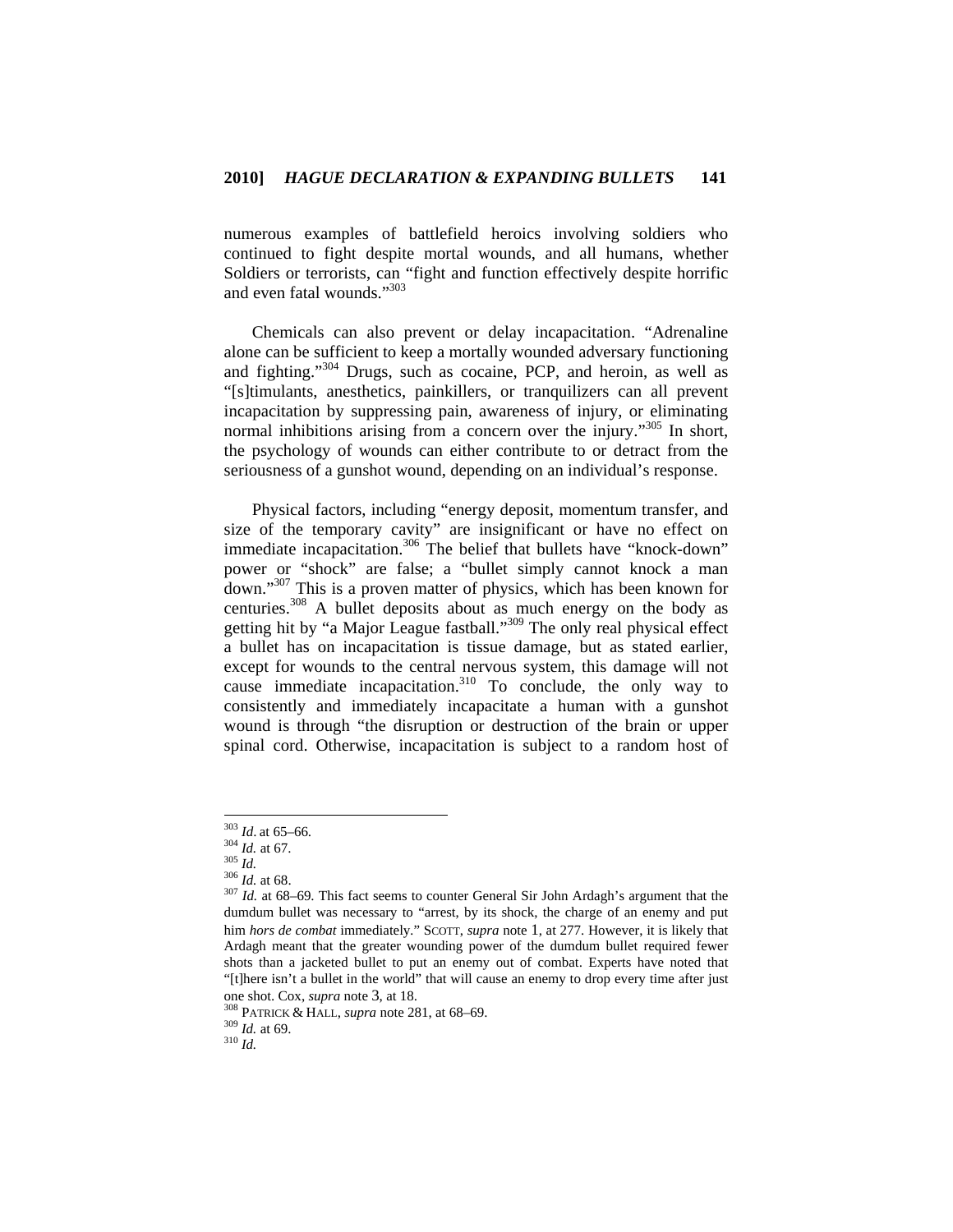variables, the most important of which are beyond the control of the shooter."311

# *3. Misconceptions in Wound Ballistics*

A bullet's mass and velocity at impact determine a bullet's potential for damaging tissue; a bullet's shape and construction controls the degree of actual damage that this potential causes.312 Once a bullet enters tissue, it "crushes the tissue it strikes during penetration, and it may impel the surrounding tissue outward (centrifugally) away from the missile path."313 This concept is important because "[t]issue crush is responsible for what is commonly called the permanent cavity and tissue stretch is responsible for the so-called temporary cavity. These are the sole wounding mechanisms."<sup>314</sup> This tissue "crush" and "stretch" are measured in a laboratory by firing bullets into tissue stimulants.<sup>315</sup> Because firing bullets into live bodies, cadavers, or even animals presents obvious problems, the tissue stimulant employed is fundamental to achieving valid results; unfortunately, "[t]his requirement is frequently ignored by wound ballistics investigators."<sup>316</sup>

Many in the field of wound ballistics either don't understand wound ballistics or they manipulate results to suit other agendas.<sup>317</sup> For example,

Both those who produce weapons and those who treat the wounds they cause need valid information on *how* projectiles affect the human body. In this regard, *both groups have been seriously misled*. The body of science in wound ballistics has been badly contaminated to the detriment of all. Some of the misconceptions have resulted

 $311$  *Id.* 

<sup>&</sup>lt;sup>312</sup> Martin L. Fackler, *Wounding Patterns of Military Rifle Bullets*, 1 INT'L DEF. REV. 59, 63 (1989). Dr. Fackler retired as a colonel from the U.S. Army and is a well-known wound ballistics expert. *See, e.g.*, W. Hays Parks, *A Symposium in Honor of Edward R. Cummings*, 30 GEO. WASH. INT'L L. REV. 511, 536 (2006) (discussing Colonel Fackler's expertise as a "combat-experienced surgeon" whose "pioneering work in the field of wound ballistics through firing small arms projectiles into ten percent ballistic gel was adopted as the NATO standard, and has been accepted by other governments"). 313 M.L. Fackler, *What's Wrong with the Wound Ballistics Literature, and Why*,

LETTERMAN ARMY INST. OF RESEARCH, July 1987, at 2.<br><sup>314</sup> *Id.* (emphasis omitted). <sup>315</sup> *Id.* at 11.<br><sup>316</sup> *Id.* at 11. <br><sup>317</sup> MARTIN L. FACKLER, EFFECTS OF SMALL ARMS ON THE HUMAN BODY 7 (n.d.) (last

visited June 2, 2011), *available at* http://ammo.ar15.com/project/Fackler\_Articles/effects \_of\_small\_arms.pdf. Fackler noted,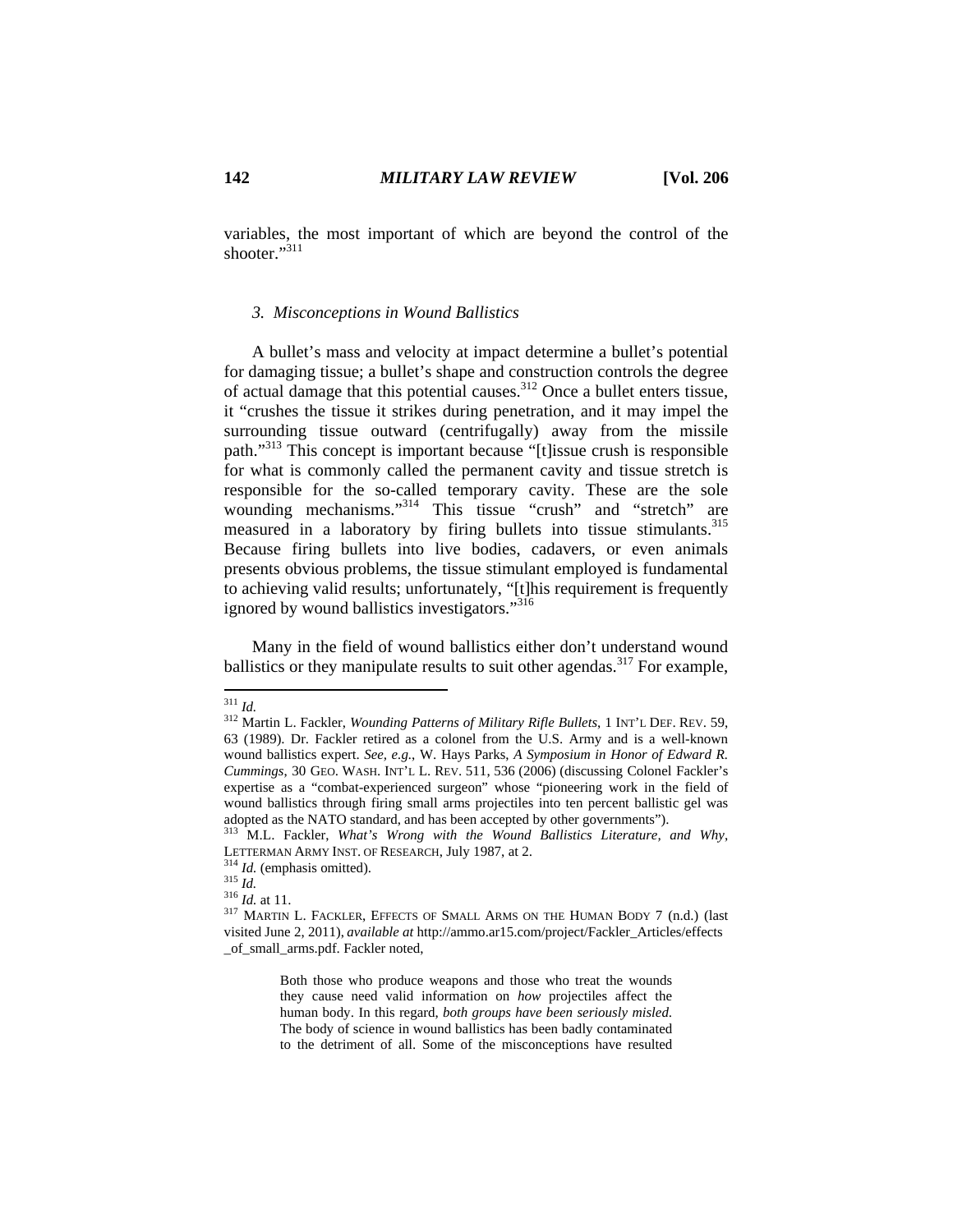in the 1970s while the Swedes were attempting to outlaw the M16 rifle and 5.56 mm bullet, a deceptive video circulated purporting to show the horrific effects of a U.S. 5.56 mm bullet on an anesthetized pig.  $318$ Similarly, the type of tissue stimulant used in testing a projectile is imperative. "For validity, the stimulant must reproduce the physical effects of the projectile-tissue interaction on the projectile."319 The two predominantly used tissue stimulants are gelatin and soap.320 The advantages of gelatin are that its elasticity resembles human soft tissue; it is transparent, which allows for filming to show the effects of a projectile as it moves; and it is cheap.<sup>321</sup> The major disadvantage to gelatin is that it does not preserve the temporary cavity. The advantages of soap are that it preserves the temporary cavity created by a bullet and it is easy to handle.<sup>322</sup> The major criticism of soap is that it can mislead due to the "dramatic preservation of the maximum temporary cavity. Such demonstrations give a false impression that these cavities represent the potential for tissue destruction rather than the potential for tissue stretch." $323$ 

As Professor von Bruns showed in 1898 and Sweden demonstrated in the 1970s, one can alter the testing methods to support a desired

> from well-meaning attempts by those who forgot the basic precepts of scientific method, and others from politically motivated exaggerations and distortions masquerading as "science".

[n]o scale or any other item was included to provide size orientation. How large was the pig? Most would assume the animal to be in the 100- to 150-kg range [220–330 pounds]. It was actually a mini-pig, weighing about one tenth that much. The exaggeration of effects so introduced is obvious.

*Id.* at 2.<br><sup>319</sup> *Id.* at 11.<br><sup>320</sup> INT'L. COMM. RED CROSS, WOUND BALLISTICS; AN INTRODUCTION FOR HEALTH, LEGAL FORENSIC, MILITARY AND LAW ENFORCEMENT PROFESSIONALS 11(2008) , *available at* http://www.icrc.org/web/eng/siteeng0.nsf/htmlall/f00943/\$FILE/wound-ballisticsbrochure.pdf (last visited Feb. 18, 2010).<br> $^{321}$  *Id.* 

<sup>322</sup> *Id.* The ICRC believes that the only disadvantages of soap are: it is opaque; it must be produced in a factory; and it is expensive. *Id.* 323 Fackler, *supra* note 313, at 11.

*Id.* (citations omitted). <sup>318</sup> Fackler, *supra* note 313, at 1–2. In that case,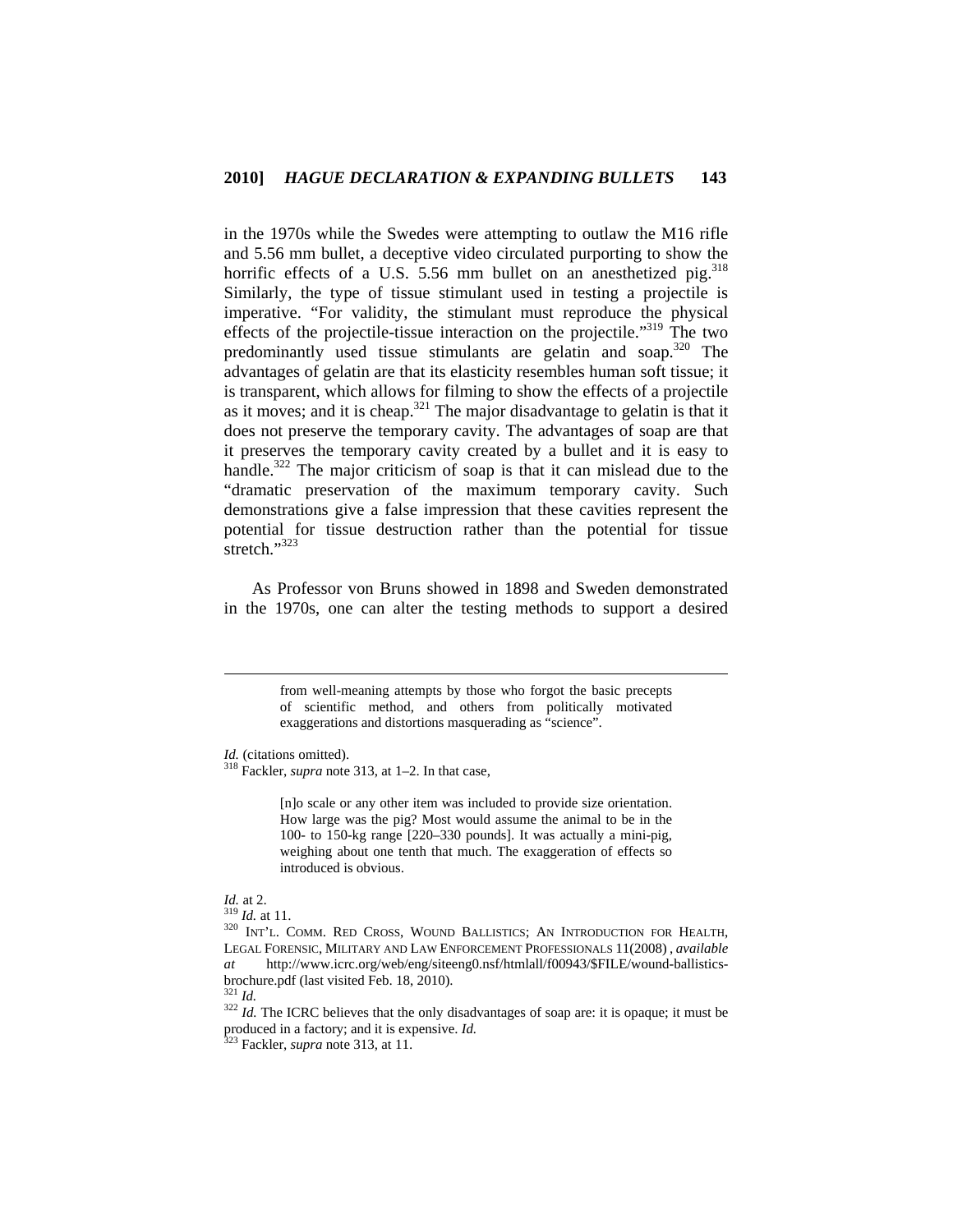outcome, so it is important to understand how they work.<sup>324</sup> If the United States were to announce its intention to use expanding bullets in combat, some nations, as well as the ICRC and other humanitarian organizations, would likely respond with test results purporting to show the incredibly inhumane effects of such bullets.<sup>325</sup> A familiarity with ballistics testing would be critical to evaluating and responding to that evidence.

# B. In War, There Will Be Suffering

# *1. A Brief History of the Principle of Unnecessary Suffering*

Unnecessary suffering is a "core principle" 326 of the Law of Armed Conflict (LOAC); however, the term has "not been formally defined within international law."<sup>327</sup> After the initial pronouncement of the principle in The St. Petersburg Declaration of 1868, the term "unnecessary suffering" explicitly entered international law during the Brussels Conference in 1874.<sup>328</sup> From that conference, Article 13(e) of the Brussels Declaration forbade "[t]he employment of arms, projectiles or material calculated to cause unnecessary suffering, as well as the use of projectiles prohibited by the Declaration of St. Petersburg of 1868."329 Literature explaining the intent behind Article 13(e) is scarce, but the Brussels Declaration later served as the basis for fifty-two out of the

 $324$  W. Hays Parks argues that Sweden's objections to many U.S. weapons systems "were not entirely humanitarian." Parks, *supra* note 9, at 70. Parks also observed that Sweden's efforts to "slow North Atlantic Treaty Organization . . . adoption of it as a second calibre so that the Swedish 4.5x26R would be considered." *Id.* <sup>325</sup> For example, in 1999, the ICRC challenged the 12.7 mm Raufoss Multipurpose round

as a "projectile designed to explode upon impact with the human body." *Id.* at 92. After reviewing and discussing the ICRC's test results, the United States and other nations determined that the ICRC testing was fundamentally defective and rejected the ICRC challenge to the round as "both flawed and . . . unacceptable." *Id.* at 97; *see also id.* at 90–98 (providing an overview of the ICRC objection to the 12.7 mm Raufoss Multipurpose round).

<sup>326</sup> *See*, *e.g.*, GARY D. SOLIS, THE LAW OF ARMED CONFLICT 250–51, 269–72 (2010); INT'L & OPERATIONAL LAW DEP'T, THE JUDGE ADVOCATE GEN.'S LEGAL CTR. & SCH., U.S.

ARMY, JA 422, OPERATIONAL LAW HANDBOOK 10–13 (2009).<br><sup>327</sup> Parks, *supra* note 9, at 87.<br><sup>328</sup> *See, e.g.*, BEST, *supra* note 108, at 156. The 1874 Brussels Conference was an effort led by Russia to codify the laws of war

<sup>&</sup>lt;sup>329</sup> Project of an International Declaration Concerning the Laws and Customs of War [Brussels Declaration], art. 13, Aug. 27, 1874, 4 Martens Nouveau Recueil (ser. 2) 219.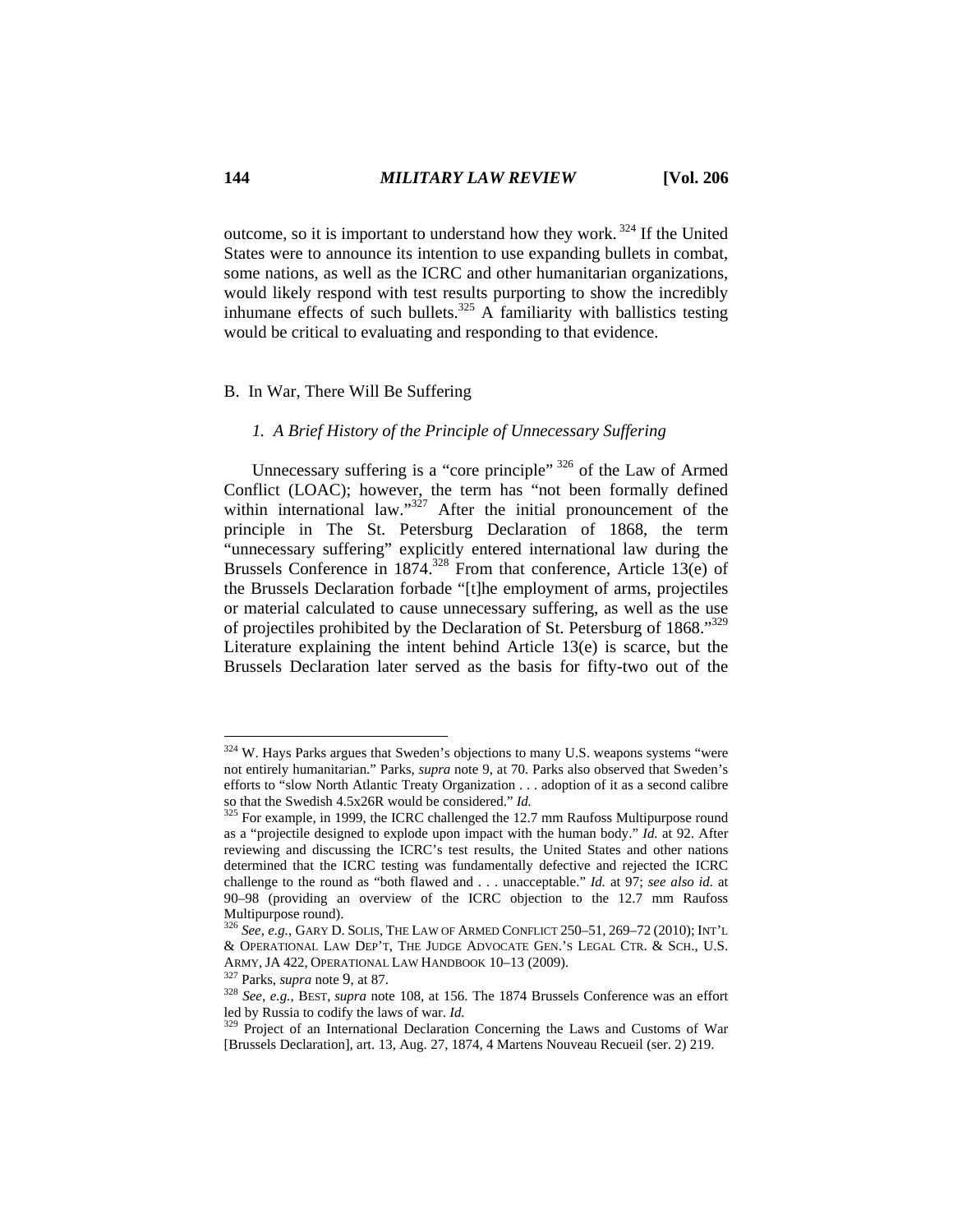sixty articles in the 1899 Hague Convention  $II$ <sup>330</sup>, including the prohibition against unnecessary suffering.<sup>331</sup>

Article 23(e) of the 1899 Hague Convention II prohibits the employment of "arms, projectiles, or material of a nature to cause superfluous injury."<sup>332</sup> Unlike dumdum bullets, the delegates to the 1899 Hague Peace Conference apparently did not find this provision controversial, as there is little discussion of the rule in the translations. The 1907 Hague Peace Conference essentially restated the 1899 language with a minor change: the new Article 23(e) forbade the employment of "arms, projectiles, or material *calculated* to cause unnecessary suffering" (emphasis added).<sup>333</sup> The English translation of "calculated" seems to narrow the restriction by invoking a *mens rea* requirement, a view later rejected by the ICRC in the commentary to Article 35(2) of Additional Protocol  $I^{334}$ .

### *2. The Current Law of Unnecessary Suffering*

The time period between 1907 and the 1970s saw continued advancement in weapons technology with increasing destructiveness. The ICRC noted that "[t]he discovery of a new means of attack leads to the introduction of a new means of defence, which in turn provokes the introduction of an even more powerful projectile."<sup>335</sup> This back and forth led to a world-wide arms race that "developed with a dizzying speed," unrestricted by "a number of [failed] attempts . . . aimed at prohibiting

<sup>330</sup> Captain Grant R. Doty, *The United States and the Development of the Laws of Land Warfare*, 156 MIL. L. REV. 224, 235–36 (1998).<br><sup>331</sup> *Id.* 332 Convention with Respect to the Laws and Customs of War on Land (Hague, II), art.

<sup>23</sup>e (29 July 1899), *entered into force* September 4, 1900. The ICRC translation follows the French term of "superfluous injury" whereas most English translations use the phrase "unnecessary suffering." The terms, although similar, traditionally expressed slightly different meanings. SOLIS, *supra* note 326, at 270. This article primarily uses the term "unnecessary suffering," but views both terms as synonymous.<br><sup>333</sup> Convention Respecting the Laws and Customs of War on Land (Hague IV), art. 23e

<sup>(18</sup> October, 1907), *entered into force* January 26, 1910. 334 INT'L. COMM. RED CROSS, WEAPONS THAT MAY CAUSE UNNECESSARY SUFFERING OR

HAVE INDISCRIMINATE EFFECTS 12 (1973). The ICRC noted that, "[i]n conformity with the authoritative French text, the principle must be stated to be that—irrespective of the belligerents' intentions—any means of combat are prohibited that are *apt* to cause unnecessary suffering or superfluous injury." *Id.* 335 COMMENTARY ON ADDITIONAL PROTOCOL I, *supra* note 203, at 401.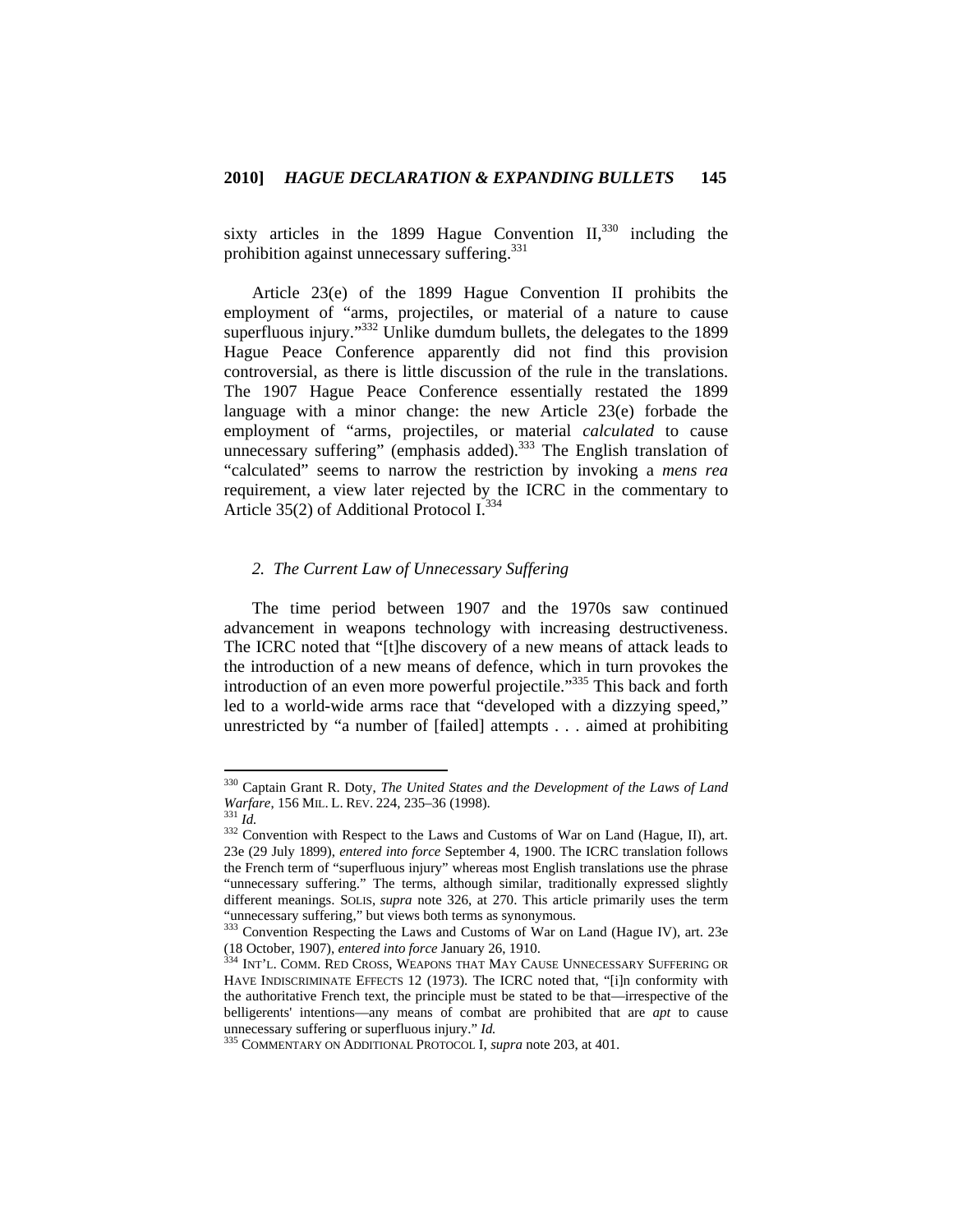certain weapons for disinterested humanitarian motives."336 Nonetheless, in 1977, the ICRC and most of the world's nations, finalized the Additional Protocol I, reaffirming the core principle prohibiting unnecessary suffering, and setting the current state of the law.

With the adoption of Article 35(2) of Additional Protocol I, there is more available explanation concerning the meaning of the term unnecessary suffering. Article 35 states that: '[i]t is prohibited to employ weapons, projectiles and material and methods of warfare of a nature to cause superfluous injury or unnecessary suffering." 337 Article 35 did specifically remove the "calculated to cause" language of Article 23(e) of the 1907 Hague Convention because it "was not appropriate."338 The ICRC took the position that "any injury or suffering of the combatants in excess of that necessary to put the enemy *hors de combat*" constituted unnecessary suffering.<sup>339</sup> The ICRC recognized this language requires balancing "the nature of the injury or the intensity of suffering on the one hand, against the 'military necessity', on the other hand, before deciding whether there is a case of superfluous injury or unnecessary suffering as this term is understood in war."340 Unfortunately, this balancing test provides no "bright-line rules" as to what constitutes unnecessary suffering. The Commentaries did draw a firm line as pertaining to previously restricted weapons such as dumdum bullets, poison and poisoned weapons, and bayonets with serrated edges, stating that such weapons had been prohibited in various conventions because they cause unnecessary suffering.<sup>341</sup>

Additional Protocol I also provides some guidance to nations on how to implement Article 35(2) in their weapons programs by way of Article 36, establishing "a link between its provisions, including those laid down in Article 35 *(Basic rules)* and the introduction of a new weapon by States."<sup>342</sup> Article 36 requires contracting parties to determine whether new weapons or means or methods of warfare under "study, development, acquisition or adoption" are prohibited by Additional

 $^{336}\,$  Id.

<sup>&</sup>lt;sup>337</sup> Additional Protocol I, *supra* note 24, art. 35.<br><sup>338</sup> COMMENTARY ON ADDITIONAL PROTOCOL I, *supra* note 203, at 406–07.<br><sup>339</sup> Id. at 400.<br><sup>340</sup> Id. at 407–08<br><sup>341</sup> Id. at 404–06. As discussed in Part II.C.2, *supra* cause unnecessary suffering is limited to a faulty German experiment conducted in the 1890's.

<sup>342</sup> *Id.* at 423.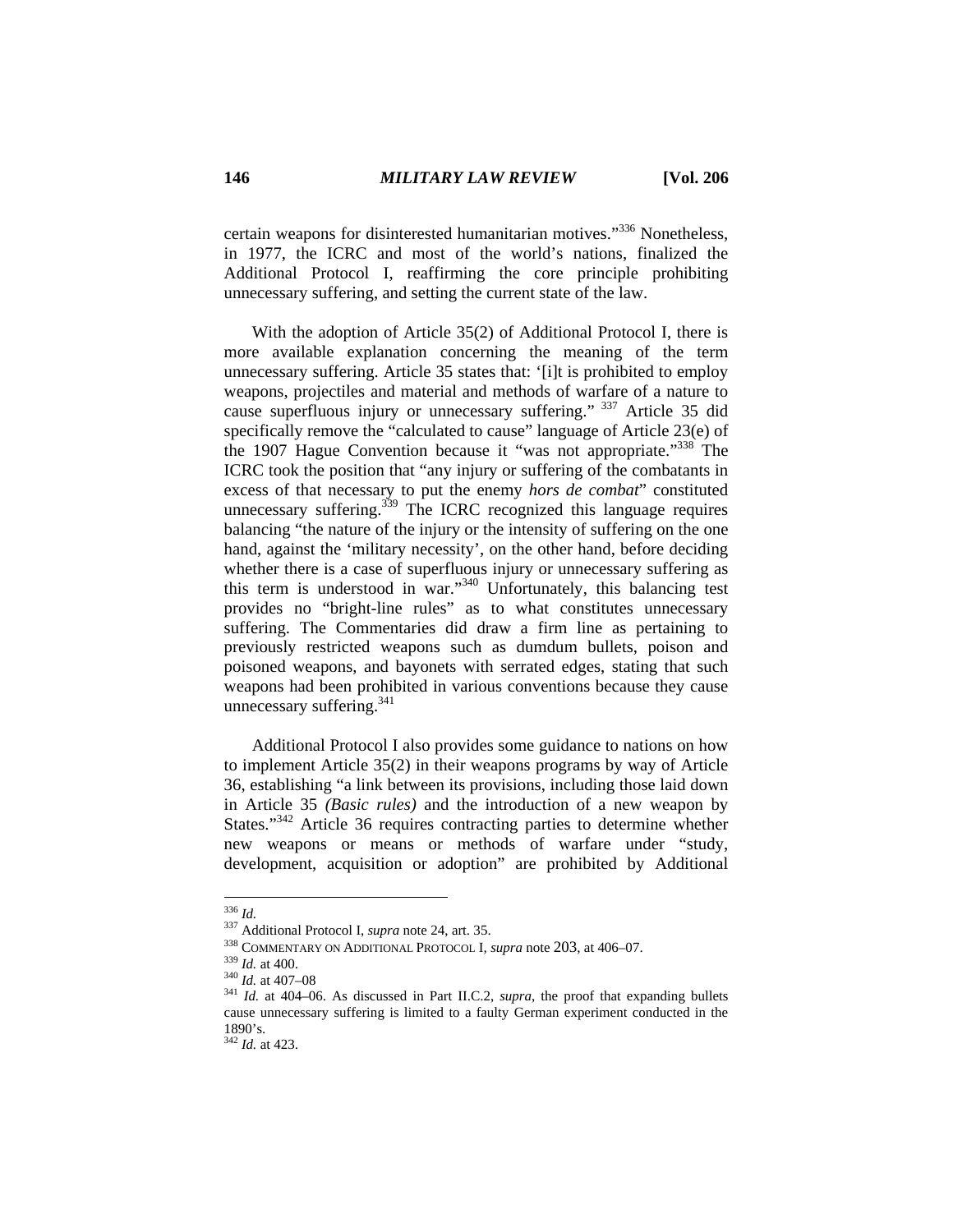Protocol I or "any other rule of international law."343 The United States has not ratified Additional Protocol I and is not bound by its provisions, but does follow the guidance found in Article 36 through the legal review of weapons program instituted by the U.S. DoD.344 The U.S. review program helps explain the U.S. view and approach to unnecessary suffering, especially as applied to weapons development.

# *3. Weapons Reviews and Unnecessary Suffering*

The United States began a formal legal review of weapons program in 1974 as implemented by DoD Directive 5500.15, *Review of Legality of Weapons under International Law*. 345 Department of Defense Directive 5500.15 gives responsibility for legal reviews of weapons to the DoD and charges The Judge Advocate Generals of each respective military service with conducting legal reviews of all weapons acquired by their respective departments.<sup>346</sup> Each military department has in turn issued its own regulations for carrying out this assigned responsibility.<sup>347</sup> There is no authority to conduct such legal reviews below this national level.348 In 1991, DoD integrated the requirement for a legal review into the DoD acquisition program through DoDD 5000.2, increasing awareness in the acquisition community of the necessity of incorporating the legal review early in the contracting process.<sup>349</sup>

In the United States, there are three primary reasons for conducting legal reviews of weapons. First, the United States has a legal obligation to implement those treaty obligations ratified in accordance with the U.S. Constitution.350 Second, the "legal review provides the Program Manager as well as the military commander with the acknowledgement of the legality of the weapon or munition in question."351 This allows a commander to presume that all issued weapons are legal.<sup>352</sup> Finally, the

<sup>343</sup> Additional Protocol I, supra note 24, art. 36.

Additional Protocol I, *supperatore* 24, and 244 Parks, *supra* note 9, at 109.<br><sup>345</sup> *Id.* 346 *Id.* 346 *Id.* 347 *Id.* at 113. For example, Army guidance is found in Army Regulation (AR) 27-53, *Review of Legality of Weapons under International Law* and Air Force guidance is found in Air Force Instruction 51-402, *Weapons Review. Id.* 348 *Id.* at 110.<br><sup>349</sup> *Id.* at 112–13.<br><sup>350</sup> *Id.* at 105–6.<br><sup>351</sup> *Id.* at 106. <sup>352</sup> *Id.*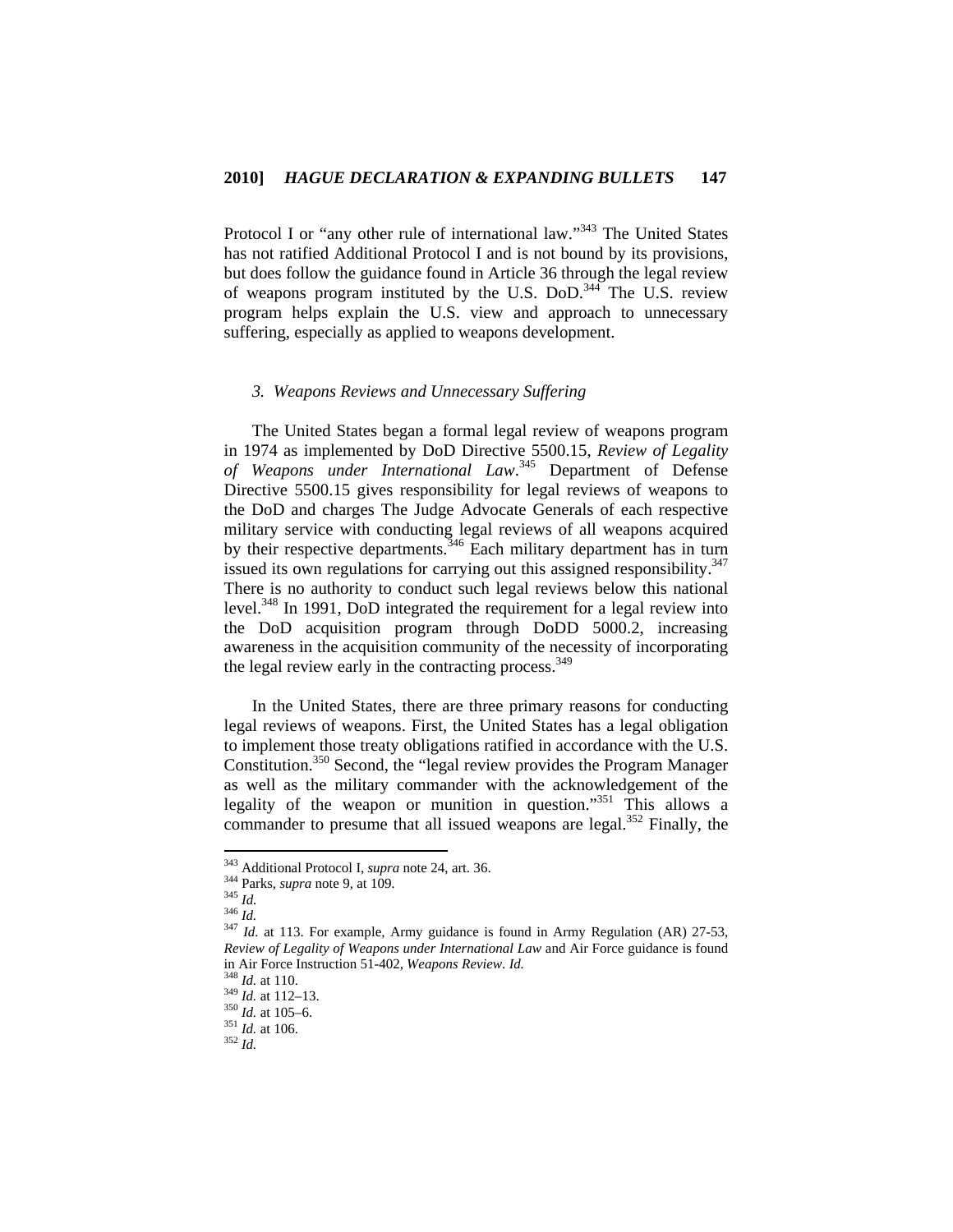weapons review itself provides "an instant resource for responding to questions that may arise as to the legality of a particular weapon system or its ammunition."353

In most legal reviews, the ultimate issue is either unnecessary suffering or the principle of distinction.<sup>354</sup> As to unnecessary suffering, "[t]he main consideration . . . [is] weighing military necessity against the prohibition of weapons of a nature to cause superfluous injury or unnecessary suffering."<sup>355</sup> Military necessity is therefore, "an essential factor and important consideration in [conducting] legal reviews."<sup>356</sup> It is important to note that weapons that produce more serious wounding to a combatant do not necessarily cause unnecessary suffering; however, "without some legitimate military necessity, such as increased range or improved accuracy," the reviewer is unlikely to find the weapon legal. $357$ Thus, in determining whether a weapon causes unnecessary suffering, the United States follows the approach outlined in the Commentaries to Article 35(2) of Additional Protocol I: (1) the United States assesses weapons for "compliance with the terms of any treaty [the United States is a party to], taking into account any reservations . . . entered upon ratification"; $358$  and (2) weighs the injury caused by the weapon in its "normal intended use" with the military necessity of the weapon.<sup>359</sup>

<sup>&</sup>lt;sup>353</sup> *Id.* Parks cites an instance where a sniper bullet with a hollow tip raised concerns by lawyers in Iraq in 2006; the already conducted legal review allowed a quick response to silence the erroneous apprehension over the bullet. *Id.* <sup>354</sup> *Id.* at 129. Parks notes that the U.S. uses the standard found in the 1907 Hague

Convention because the U.S. is not a party to Additional Protocol I. *Id.*<br>
<sup>355</sup> *Id.* at 131.<br>
<sup>356</sup> *Id.* at 124.<br>
<sup>357</sup> *Id.* at 133.<br>
<sup>358</sup> *Id.* at 130.<br>
<sup>359</sup> *Id.* at 130.<br>
<sup>359</sup> *Id.* at 130. It is important to n

rendering *hors de combat* enemy combatants," because of its increased effectiveness against an armored target, "increased accuracy," or "improved fragmentation design," but this does not change the unnecessary suffering analysis because the stated objective of these improvements is military necessity, not to "increase enemy combatant lethality." *Id.*  at 125.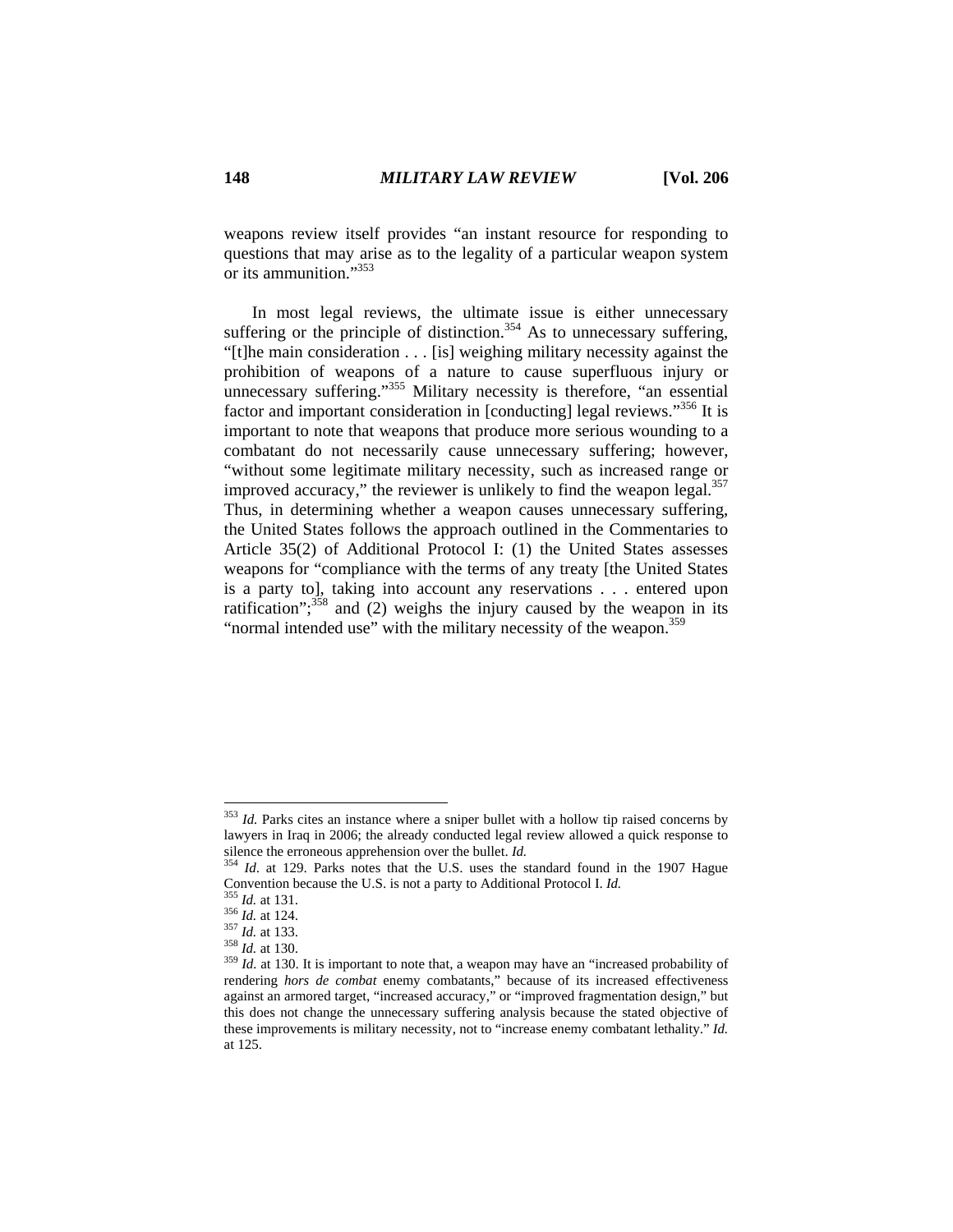*4. Use of Expanding Bullets in Combat Is Consistent with International Law*

Using the methodology described above, the proposed use of expanding bullets in combat should pass legal review. Under the first prong of the analysis, the United States is not a party to the 1899 Hague Expanding Bullets Declaration, "but United States officials over the years have taken the position that the armed forces of the United States will adhere to its terms to the extent that its application is consistent with the object and purpose of article 23e of the Annex to Hague Convention IV."360 While the "calculated to cause suffering" language of the 1907 Hague Convention is out of favor with the international community, it remains the current law for the United States. Thus, while the prohibition against the use of expanding bullets is unquestionably considered customary international law, such use would not violate any of the United States's current treaty obligations. However, because the prohibition against the use of expanding bullets is customary international law, it is binding upon all nations, including the United States (although as argued extensively in the first half of this article, the basis for the status as customary international law is questionable). $361$ 

The second prong of the legal analysis is weighing the injuries produced by an expanding bullet in its normal intended use with the military necessity of the weapon. The starting point for this part of the analysis is recognizing "that *necessary suffering* to combatants is lawful, and may include severe injury or loss of life."<sup>362</sup> This author is not aware of any publicly available testing results concerning expanding bullets, but as the discussion in Part IV.A above highlights, it is not clear that expanding bullets cause wounding that is extreme or excessive. Certainly, more data is needed in this area, but it is reasonable to believe that if numerous domestic law enforcement agencies employ such munitions, a rational assumption is that expanding bullets do not produce

 $360$  Parks, *supra* note 14, at 86–87.

<sup>&</sup>lt;sup>361</sup> See, e.g., *id.* at 87 ("[a]lthough the United States has made the formal decision that for military, political, and humanitarian reasons it will not become a party to Protocol I, Unites States officials have taken the position that the language of article 35(2) of [Additional] Protocol I . . . is a codification of customary international law, and therefore binding upon all nations."). *Id*.<br><sup>362</sup> Memorandum for Office of the Project Manager, Maneuver Ammunition Systems,

Picatinny Arsenal, New Jersey 07806-5000, subject: Legal Review for the 5.56MM Lead Free Ball Ammunition, M855 LFS para. 5a (23 June 2008) [hereinafter M855 LFS Legal Review] (copy on file with author).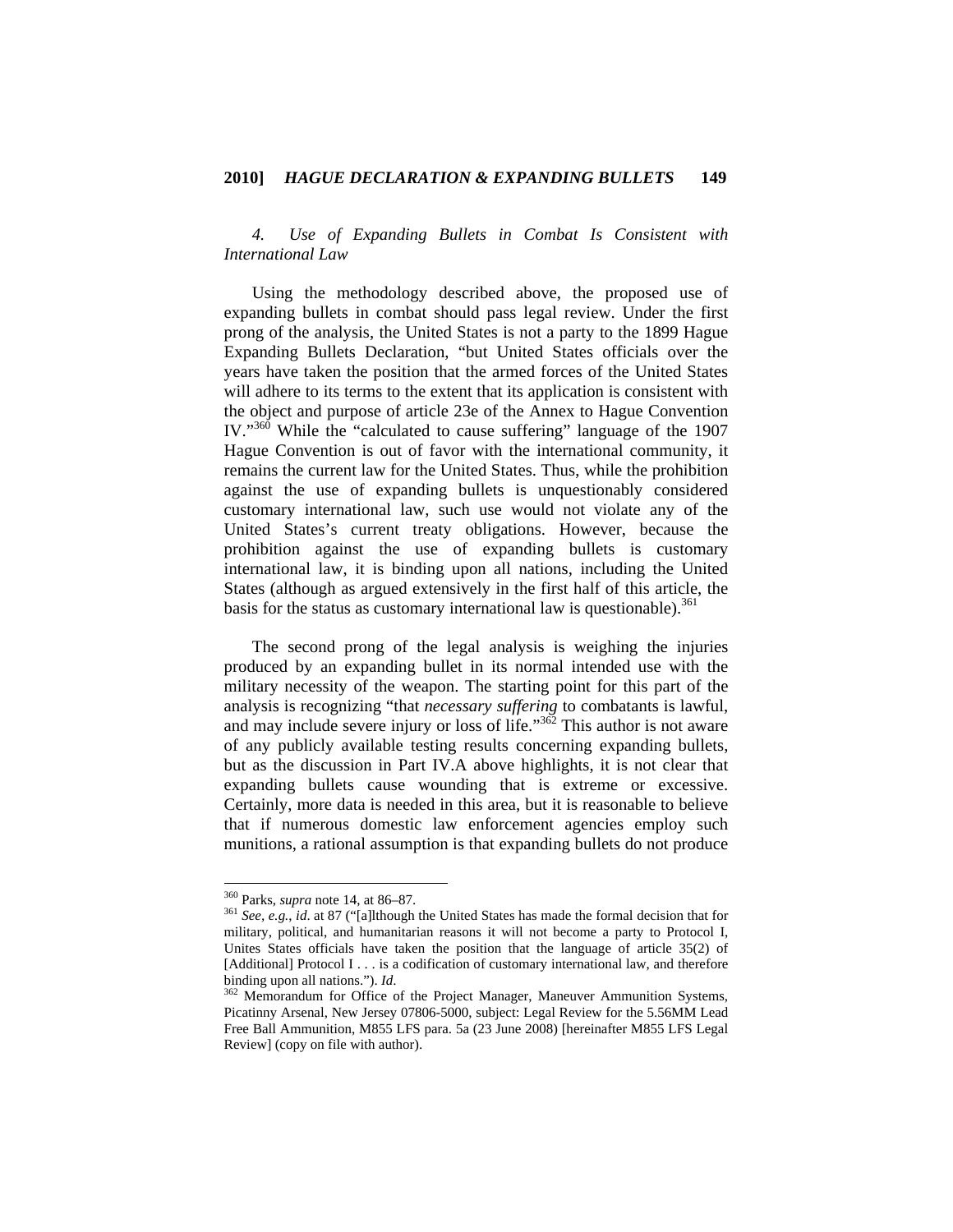the horrific wounds described by Professor von Bruns.<sup>363</sup> There is no doubt that all bullets cause some degree of suffering, but even if expanding bullets cause greater suffering than jacketed bullets, such suffering is only considered excessive if "the inevitable result of the normal use causes an injury the nature of which is considered by the governments as excessive in relation to the military advantage anticipated from employment of the weapon or ammunition."364 Thus, the ultimate test "is whether the suffering is needless, superfluous, or manifestly disproportionate to the military advantage expected from the use of the weapon."<sup>365</sup>

The military advantage of using expanding bullets in some combat situations is clearly demonstrated by domestic law enforcement agencies' actual use of expanding bullets: reduction of ricochets, decrease in "pass through" bullets, and greater stopping power.<sup>366</sup> With bullets that are less likely to pass through a target, fewer rounds are required to render an enemy *hors de combat*;<sup>367</sup> fewer rounds fired means there is a reduced potential for collateral damage to innocent bystanders, both through a reduction in actual bullets fired and through a reduction in ricochets of those bullets.<sup>368</sup> This reduction in the number of bullets fired will allow American combat forces to better comply with the principle of distinction and to reduce collateral damage caused when engaging lawful targets. In short, as TJAG's 1985 opinion noted earlier, "[t]he possibility of 'superfluous injury' to a terrorist is far outweighed by the humanitarian concerns for protection of the innocent civilians . . .<sup>369</sup> If the United States announced an intention to use expanding bullets in combat, it is likely the international humanitarian legal community would vociferously object; however, aside from the historically

<sup>&</sup>lt;sup>363</sup> It is also important to note that the bullets Professor von Bruns tested were large caliber hunting bullets fired from a rifle, versus the smaller (*e.g.*, 9mm, 40mm, 45mm) bullets commonly employed in the pistols used by many domestic law enforcement agencies. *See, e.g.*, Ogston, *The Peace Conference and the Dum-Dum Bullet*, *supra* note 98, at 278–79.<br><sup>364</sup> M855 LFS Legal Review, *supra* note 362, para. 5a.

<sup>&</sup>lt;sup>365</sup> Id. (quoting M. BOTHE, K. PARTSCH, AND W. SOLF, NEW RULES FOR VICTIMS OF ARMED CONFLICTS 196 (1982)).

<sup>&</sup>lt;sup>366</sup> *See* discussion at Part III.C.<br><sup>367</sup> *See, e.g.*, Baird, *supra* note 252, at B1; Hester & Borondy, *supra* note 251; Williams, *supra* note 252, at 37. 368 *See, e.g.*, Parascandola, *supra* note 251, at 2; Hester & Borondy, *supra* note 251;

Teague, *supra* note 251, at A1; NYC HOLLOW-POINT BULLET REPORT, *supra* note 249, at 1.

<sup>369</sup> *See* Op. JAG, U.S. Army, No. 7026, *supra* note 219.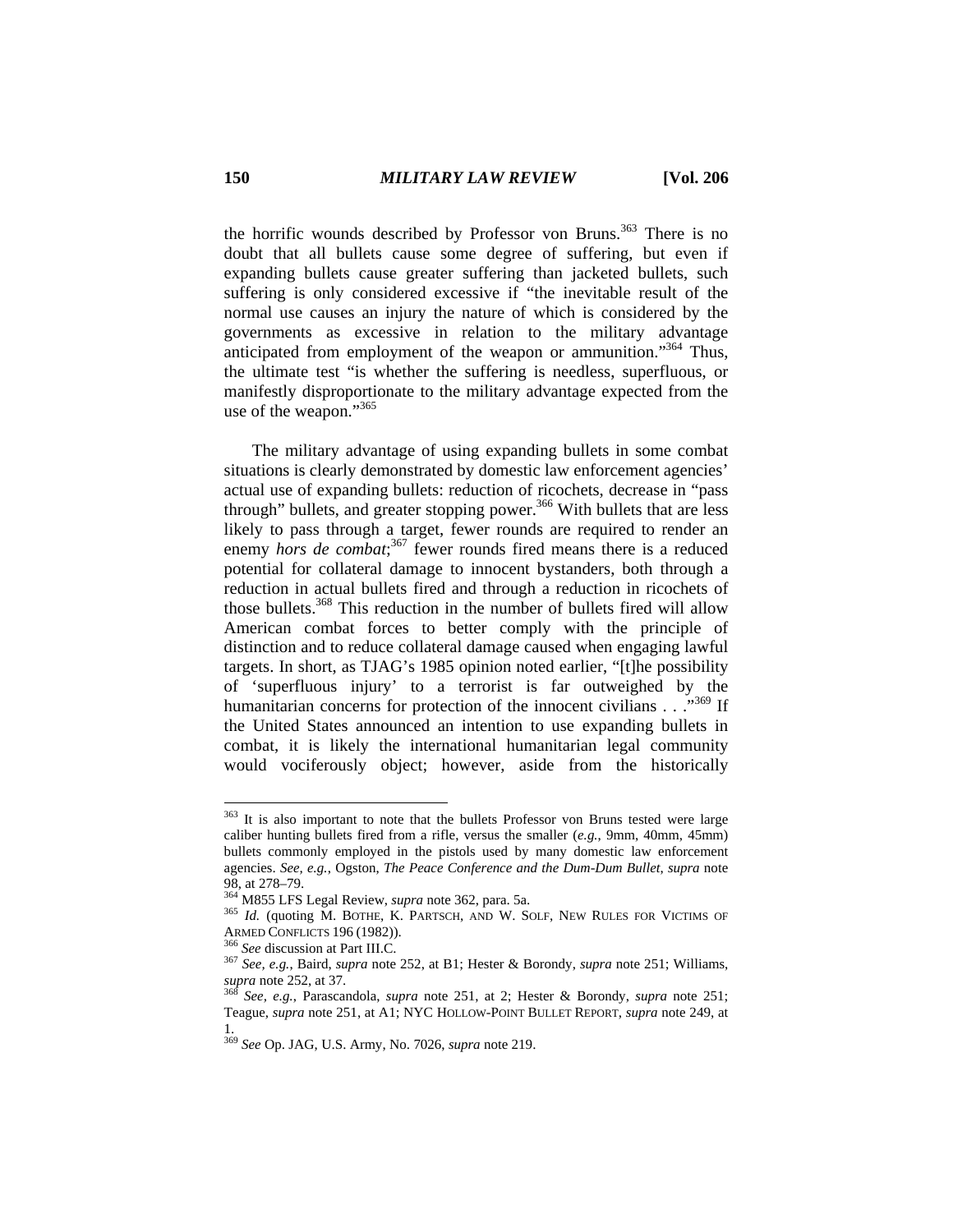misconstrued 1899 Hague Expanding Bullets Declaration, such use would be sound and logical under the existing principles of unnecessary suffering, military necessity, and distinction.

# V. Conclusion

The ICRC categorizes the prohibition on expanding bullets in combat as customary international law, a stance that flows naturally from the historically unquestioned application of the 1899 Hague Expanding Bullets Declaration by the international community. However, as this article has argued, the ban on expanding bullets was not solely the product of humanitarian concerns, but rather, the unfortunate outcome of a concerted political effort by Britain's rivals to constrain her military power. As a result of a grievously flawed German experiment and widespread misinformation in the European court of public opinion, dumdum bullets were condemned at The Hague without even a single test or accurate report on their actual performance. Captain William Crozier recognized the overly broad language of the prohibition forbade an entire category of bullets, and, over a hundred years later, U.S. military forces remain constrained by that language.

The U.S. operations in Iraq and Afghanistan have revealed a gap in the capabilities of small caliber bullets currently in the military's arsenal. The only option U.S. forces have are high-powered, jacketed bullets that may "pass-through" their intended target, requiring additional bullets to incapacitate a threat. The need to fire additional rounds increases the probability that civilians, who are ever-present in urban combat areas, may be injured or killed. This type of collateral damage is always tragic and runs counter to the COIN objective of protecting the population.

Although the United States is not a party to Additional Protocol I, the United States recognizes many of its articles as reflecting customary international law, including the principle of distinction. The United States only fields weapons that comply with international law<sup>370</sup> and strives to ensure the effects of such weapons distinguish between civilians and the enemy.371 Unfortunately, the unquestioned application of the 1899 Hague Expanding Bullets Declaration by the international

<sup>370</sup> *See, e.g.*, Parks, *supra* note 9, at 109–13 (describing the United States's program for legal review of new weapons and munitions).

See id. at 128-30.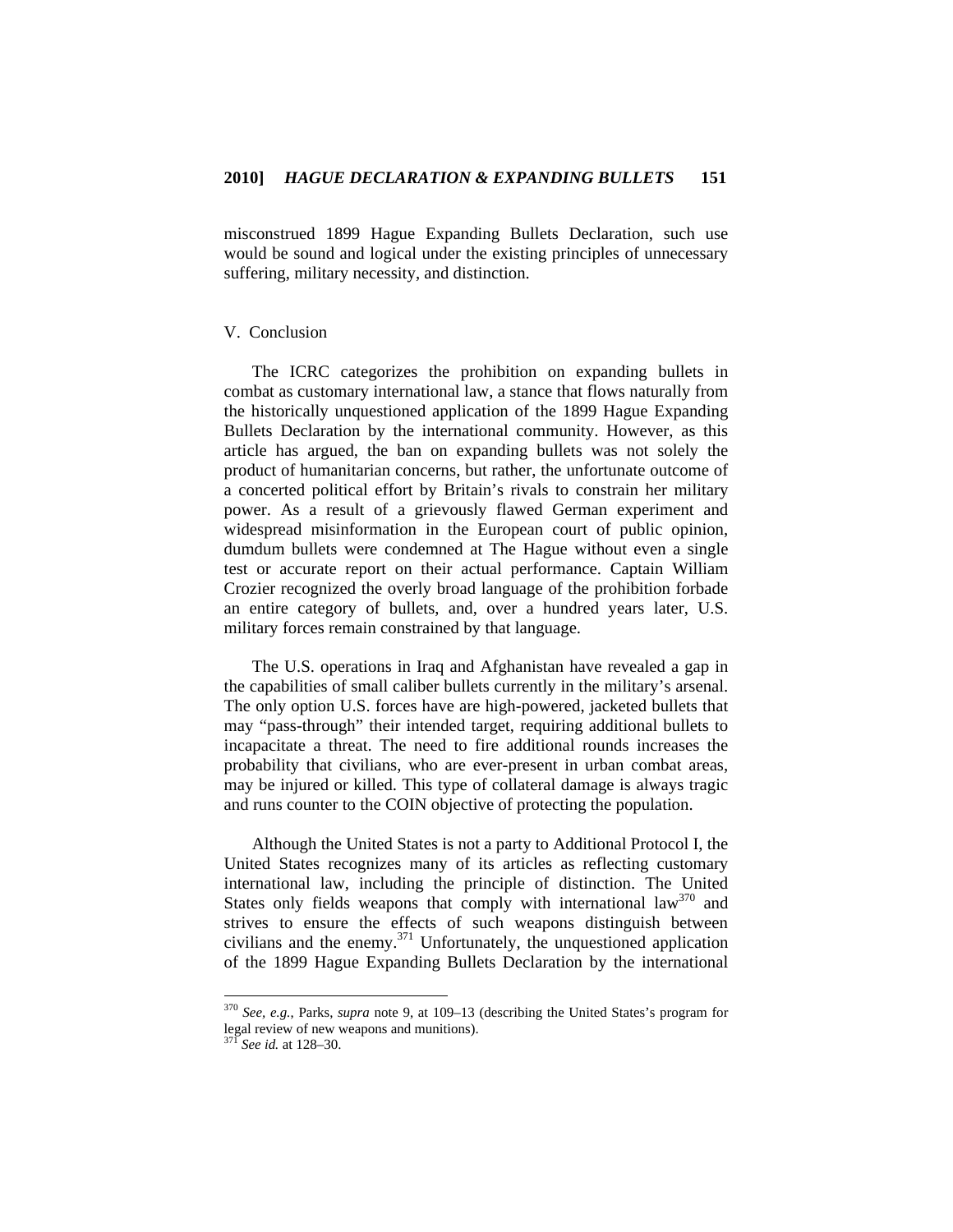community has precluded the use of a simple bullet that could improve combatants' ability to discriminate when employing lethal force. Combat experience in the urban environments of Iraq and Afghanistan shows that it is time for the United States to lead an effort to reexamine the use of expanding bullets in certain combat scenarios. Domestic law enforcement use of these bullets has already demonstrated that in certain situations, these bullets are better at stopping criminals, reducing the number of shots fired, and lowering the risk for injury or death to bystanders.

This author does not propose to replace the existing bullet inventory of the United States' armed forces with expanding bullets. There are certainly technical reasons why expanding bullets may not be practical for all weapons systems, and commanders may not want to employ them in many tactical situations. Nevertheless, a historically misconstrued rule should not prevent a commander from outfitting his soldiers with a bullet that could more effectively stop a terrorist and limit collateral damage. While this article has been limited to an analysis of law and policy, determining whether expanding bullets in combat offers actual, practical advantages requires detailed, multi-disciplinary research and analysis.<sup>372</sup> If such research determines that expanding bullets do offer significant advantages, the United States should undertake a concerted reevaluation of the 1899 Hague Expanding Bullets Declaration and the actual humanitarian benefits of employing expanding bullets in combat. There can be no doubt that any such effort will cause a colossal uproar among international humanitarian legal scholars who will argue that expanding bullets cause unnecessary suffering. However, as this article argues, any rational legal review should find that expanding bullets do not cause unnecessary suffering or superfluous injury as those terms are defined under Article 35(2) of Additional Protocol I.

General Ardagh's observations in 1899 about the difficulties in fighting "savages" may seem racist to some, but he knew that fighting radicals was not the same as fighting uniformed soldiers. Continental

<sup>&</sup>lt;sup>372</sup> For example, a Joint Services Wound Ballistics (JSWB) Integrated Product Team (IPT) convened to analyze the reported shortcomings of the M855 bullet. Dean & LaFontaine, *supra* note 3, at 26. This group consisted of "technical agencies from within the Army, Navy, and Department of Homeland Security; medical doctors, wound ballisticians, physicists, engineers from both the government and private sector; and user representatives from both the Army, U.S. Marine Corps, and U.S. Special Operations Command." *Id.* A similar collection of experts should also evaluate the potential effectiveness of expanding bullets in combat.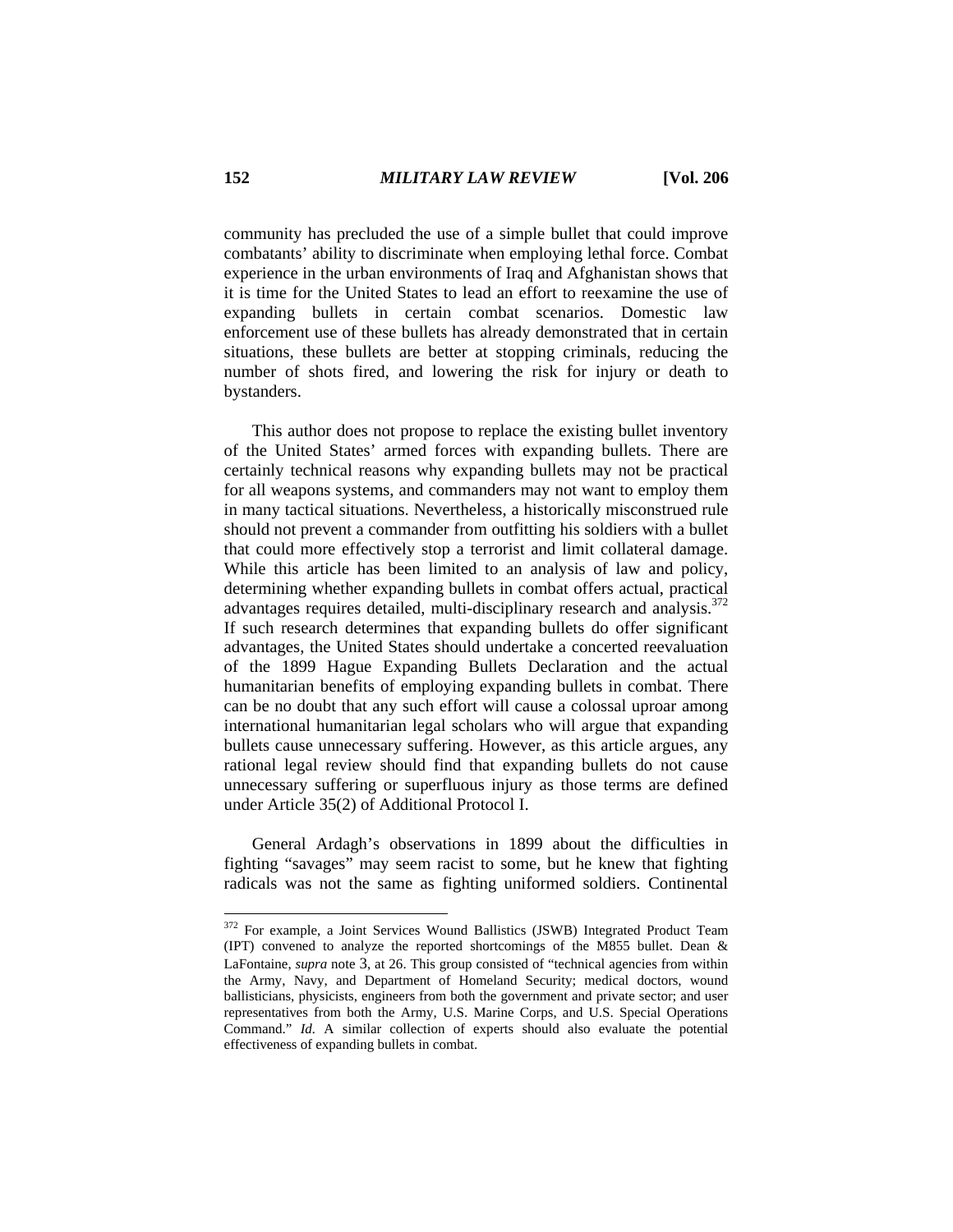soldiers were likely conscripts, and a bullet wound was good reason to lie down and wait for an ambulance. In contrast, radicals were hell-bent on the destruction of their enemies and were far more likely to fight until death, without regard for the collateral consequences. This is precisely the difficulty the armed forces of the world face today: extremists who seek to kill as many as possible, with little regard for collateral damage or the laws of war. Because these terrorists and extremists often carry out attacks in heavily-populated urban environments, it is time to re-examine the traditional justification for prohibiting the use of expanding bullets in armed conflict. As General Sir John Ardagh recognized, it is the emphatic right and duty of the United States to furnish "our soldiers with a projectile on whose result they may rely," a bullet whose shock is sufficient to stop "the charge of an enemy and put him *hors de combat* immediately," $373$  while at the same time reducing useless civilian deaths.

<sup>373</sup> SCOTT, *supra* note 1, at 277.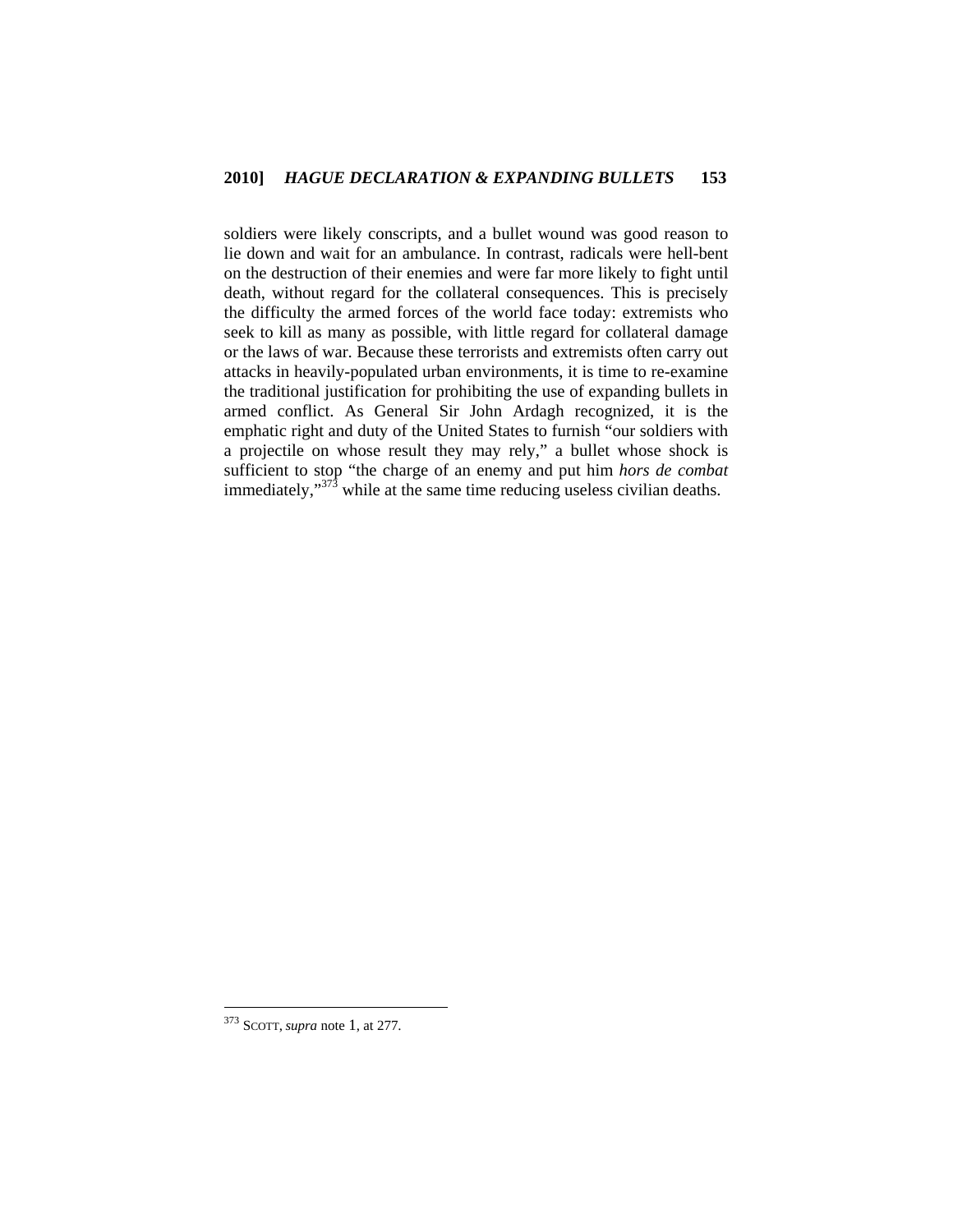# **Appendix**

# **Terminology: Guns and Bullets**

Any discussion of bullets requires a basic understanding of the terminology associated with them. First, "firearm" refers generally to guns, although the term "gun" is rather broad, referring to "true guns," howitzers, mortars, and recoilless rifles; obviously, this article focuses on guns in the traditional sense. $374$  Guns are further divided into handguns (pistols or revolvers) and long guns (rifles or shotguns).<sup>375</sup> Guns are either single-shot (the user must remove and load each bullet) or they are semi-automatic or automatic (the spent bullet case ejects itself and the gun automatically loads another bullet).<sup>376</sup>

"Bullet," "ammunition," "projectile," and "cartridge" are all terms that are used interchangeably, although they all have different meanings. Ammunition is the complete package that a gun fires.<sup>377</sup> Ammunition consists of: the bullet (the actual projectile that a gun discharges from its barrel); the cartridge (the metal casing that holds the bullet, gunpowder, and primer); the gunpowder (the propellant that the primer ignites, causing an explosion and forcing the bullet to separate from the cartridge and move through the gun barrel); and the primer (when the gun's trigger is depressed, the gun's firing pin strikes the primer, setting off a small explosion that ignites the gunpowder).<sup>378</sup> In general, "caliber" refers to the diameter of the cartridge, and, in theory, the diameter of the gun barrel.<sup>379</sup> For example, the M855 cartridge used in the M16 and M4 series rifles is a  $5.56$  millimeter cartridge.<sup>380</sup>

 $374$  DONALD E. CARLUCCI & SIDNEY S. JACOBSON, BALLISTICS: THEORY AND DESIGN OF GUNS AND AMMUNITION 2 (2008). True guns are "direct-fire weapon[s] that predominantly [fire] a projectile along a relatively flat trajectory," and are either rifled or smooth-bored. *Id.* 375 Lisa Steele, *Ballistics*, *in* SCIENCE FOR LAWYERS 7–9 (Eric Y. Drogin ed., 2008). The

bore of a rifle is "rifled," meaning it has grooves that impart a twist on the bullet;

shotguns do not have rifling. *Id.* at 7.<br><sup>376</sup> *Id.* Semi-automatic weapons require the user to pull the trigger to fire each shot;<br>automatic weapons will continue to fire while the trigger is depressed. *Id.* 

<sup>&</sup>lt;sup>377</sup> Id. at 2–6, 9–12.<br><sup>378</sup> See id. at 2–12.<br><sup>379</sup> Id. at 10.<br><sup>379</sup> U.S. Dep't. of ARMY, FIELD MANUAL 3-22.9, RIFLE MARKSMANSHIP, M16-/M4-SERIES WEAPONS tbl.2-8 (12 Aug. 2008) [hereinafter FM 3-22.9]..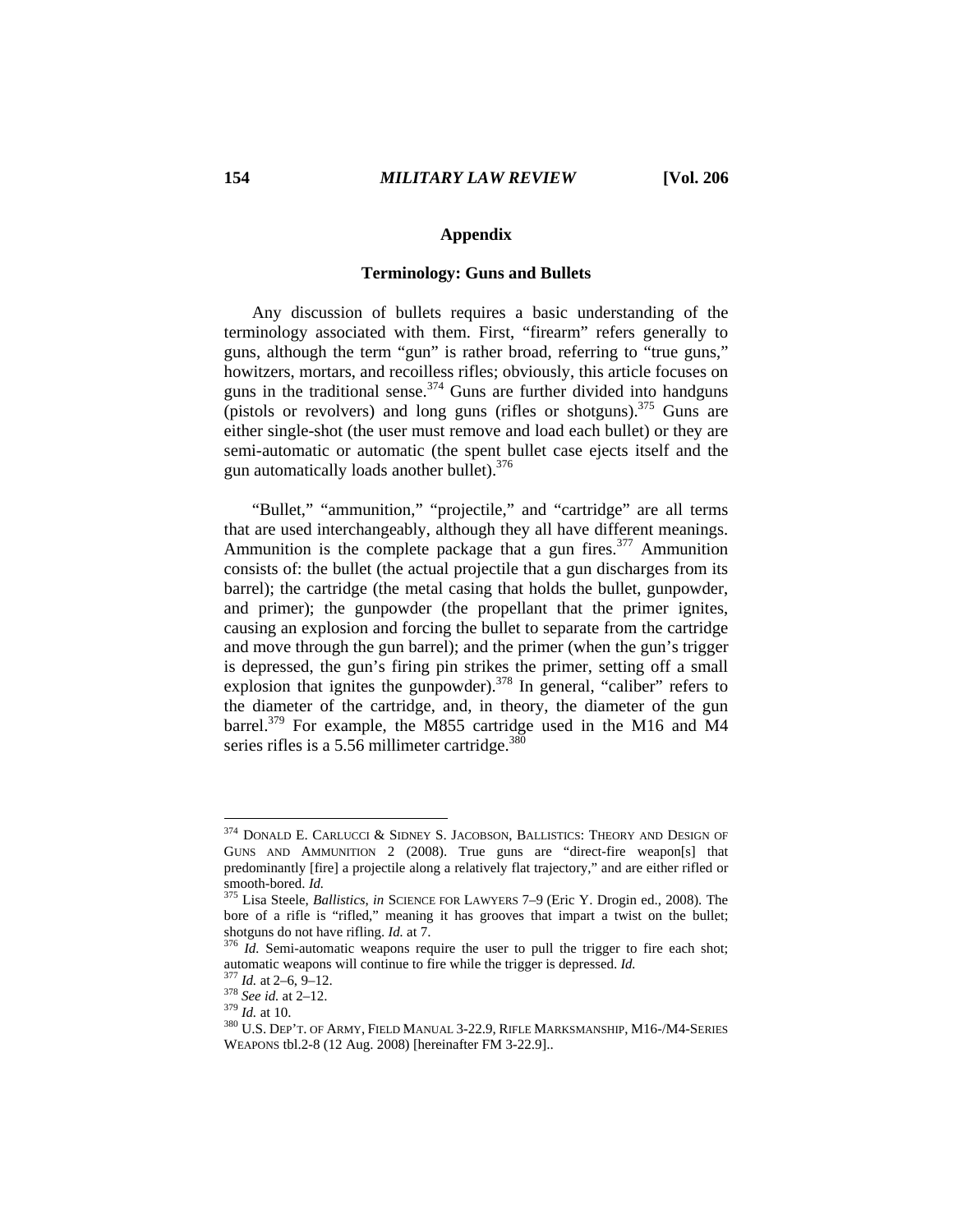The next important term is "grain," which refers to the weight of the bullet; a grain is  $1/7000$  of a pound.<sup>381</sup> The weight of the bullet influences "how much force (kinetic energy) the bullet has when it strikes a target."<sup>382</sup> "Core" refers to the actual material of the bullet and is usually used as an expression when the bullet is jacketed.<sup>383</sup> The next principal term is "jacket" and refers to a thin covering on the bullet, usually made of copper, brass, or steel.<sup>384</sup> Jackets serve a few purposes: jacketed bullets travel further than unjacketed bullets;<sup>385</sup> the jacket prevents malfunctions caused when pieces of lead from an unjacketed bullet are deposited in the gun's chamber during high rates of fire;<sup>386</sup> and jackets reduce the amount of lead dust (a health concern) generated when bullets are fired.387 Finally, "tip" refers to the nose of the bullet, and the tip can be rounded, pointed, or hollow-pointed.<sup>388</sup> A bullet with a pointed-tip is more aerodynamic; a rounded-tip bullet is less aerodynamic and travels slower than a pointed-tip bullet; a hollow point bullet "sometimes widens when it enters the body," $389$  thus "increasing its drag and [tending] to remain inside the target."<sup>390</sup>

"Ballistics" is a broad phrase that generally refers to the study of firearms, or "guns."<sup>391</sup> Ballistics is then generally divided into three major fields: interior ballistics, exterior ballistics, and terminal ballistics.392 Interior ballistics deals with everything that happens with the bullet inside the gun until it leaves the gun barrel. $393$  Exterior ballistics refers to what occurs with the bullet between leaving the gun and striking

<sup>381</sup> Steele, *supra* note 375, at 10. For example, the bullet in a M855 bullet weighs 62 grains. FM 3-22.9, *supra* note 380, tbl.2-8.<br><sup>382</sup> Steele, *supra* note 375, at 10.<br><sup>383</sup> *See id.* at 10–12. For example, the M855 bullet is a "lead alloy core bullet with a steel

penetrator." FM 3-22.9, *supra* note 380, tbl.2-8. This means the lead bullet also contains a steel penetrator designed to "penetrate ceramic and metal armor plates used in tactical

body armor." Steele, *supra* note 375, at 12.<br>
<sup>384</sup> *Id.* at 10–11; BARBARA B. ROLLINS & MICHAEL DAHL, BALLISTICS 17 (2004).<br>
<sup>385</sup> ROLLINS & DAHL, *supra* note 384, at 17.<br>
<sup>386</sup> Steele, *supra* note 375, at 11.<br>
<sup>387</sup> likely to go through standard building materials if [they miss] the target and more likely to be stopped by police body armor if an officer gets in the way of a round fired by another officer." *Id.*<br><sup>391</sup> *Id.* at 1.<br><sup>392</sup> CARLUCCI & JACOBSON, *supra* note 374, at 4.<br><sup>393</sup> *Id.* at xi.